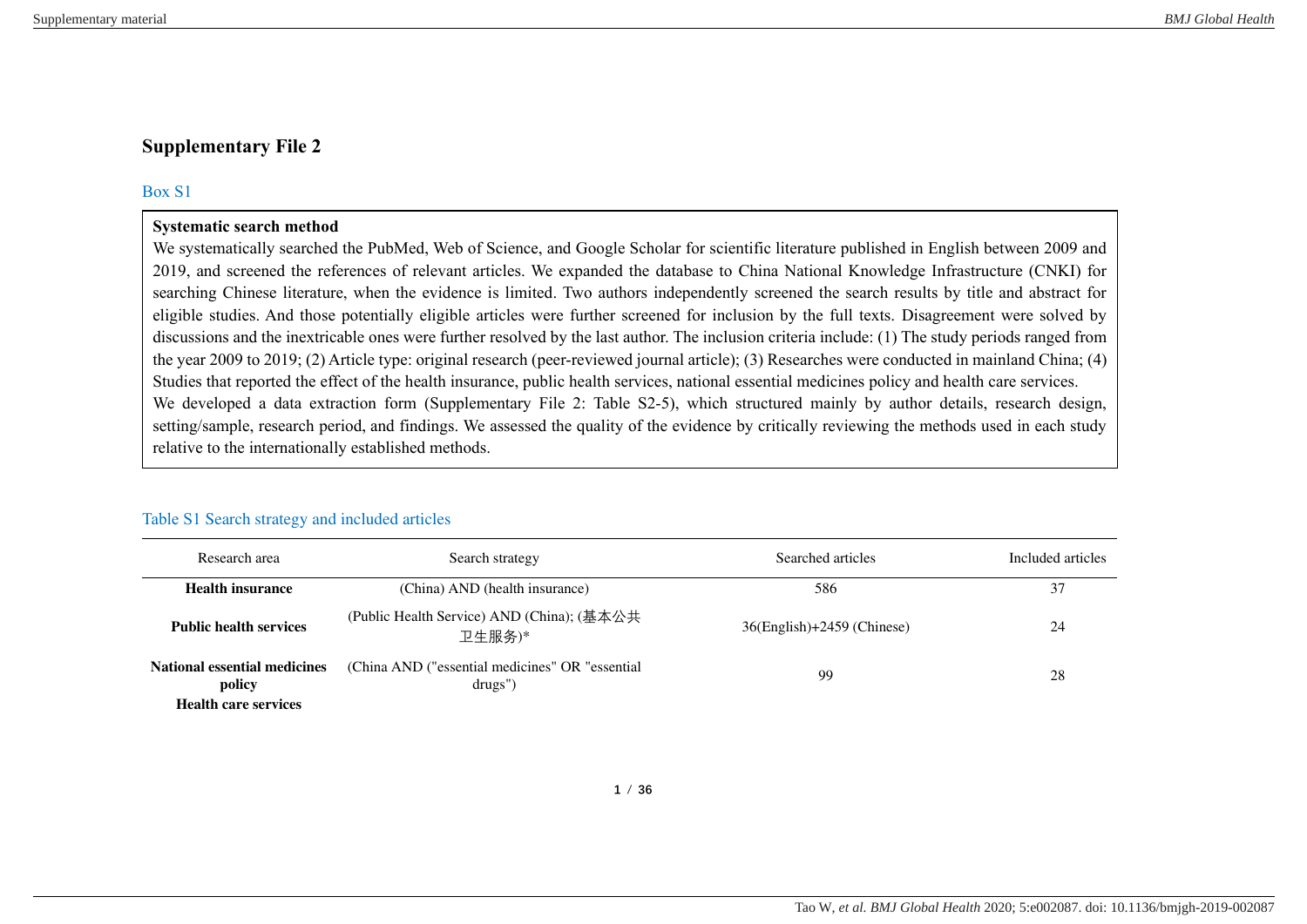| Research area | Search strategy                                                                                                  | Searched articles | Included articles |
|---------------|------------------------------------------------------------------------------------------------------------------|-------------------|-------------------|
| Accessibility | (China<br>(access/accessibility/accessible) AND<br>AND ("health care"/"health service"/"health care<br>service") | 71                | 10                |
| Affordability | (China AND (affordability OR affordable)) AND<br>("health care" OR "health service")                             | 149               | 11                |
| Equity        | (China AND ("health care" OR "health service"))<br>AND (equal OR equality OR unequal OR<br>inequality)           | 163               | 22                |
| Quality       | (China AND ("health care" OR "healthcare" OR<br>"health services")) AND (quality)                                | 57                | 11                |

Note: Search field=Title/Abstract, \* searched in CNKI

# Table S2 Summary of included papers about health insurances

| Author<br>details | <b>Research design</b> | <b>Setting/Sample</b>  | <b>Health</b><br>insurance<br>schemes | <b>Research period</b> | <b>Findings</b>                                                 |
|-------------------|------------------------|------------------------|---------------------------------------|------------------------|-----------------------------------------------------------------|
| (Fang,            | A phone call survey    | Beijing, Shanghai and  | basic and                             | July and August,       | <b>[Affordability]</b> Even for households with coverage, there |
| Shia, and         |                        | Xiamen of China        | commercial                            | 2011                   | was considerable out-of-pocket medical cost, particularly       |
| Ma 2012)          |                        | $(5.097$ households)   | health                                |                        | for households with inpatient treatments and/or chronic         |
|                   |                        |                        | insurance                             |                        | diseases. A small percentage of households were unable to       |
|                   |                        |                        |                                       |                        | self-finance out-of-pocket medical cost.                        |
| (Xiong et         | A questionnaire        | 1199 families of       | Health                                | July-August 2010       | [Coverage] More than one-third of surveyed children             |
| al. 2013)         | survey                 | children aged under    | insurances                            |                        | under five were uninsured. Infants and urban children           |
|                   |                        | five years in 12       |                                       |                        | were less likely to be insured. Children with low educated      |
|                   |                        | communities located in |                                       |                        | or migrant parents were also less likely to be insured.         |
|                   |                        | of Suzhou, Wuhan and   |                                       |                        |                                                                 |
|                   |                        | Guivang cities.        |                                       |                        |                                                                 |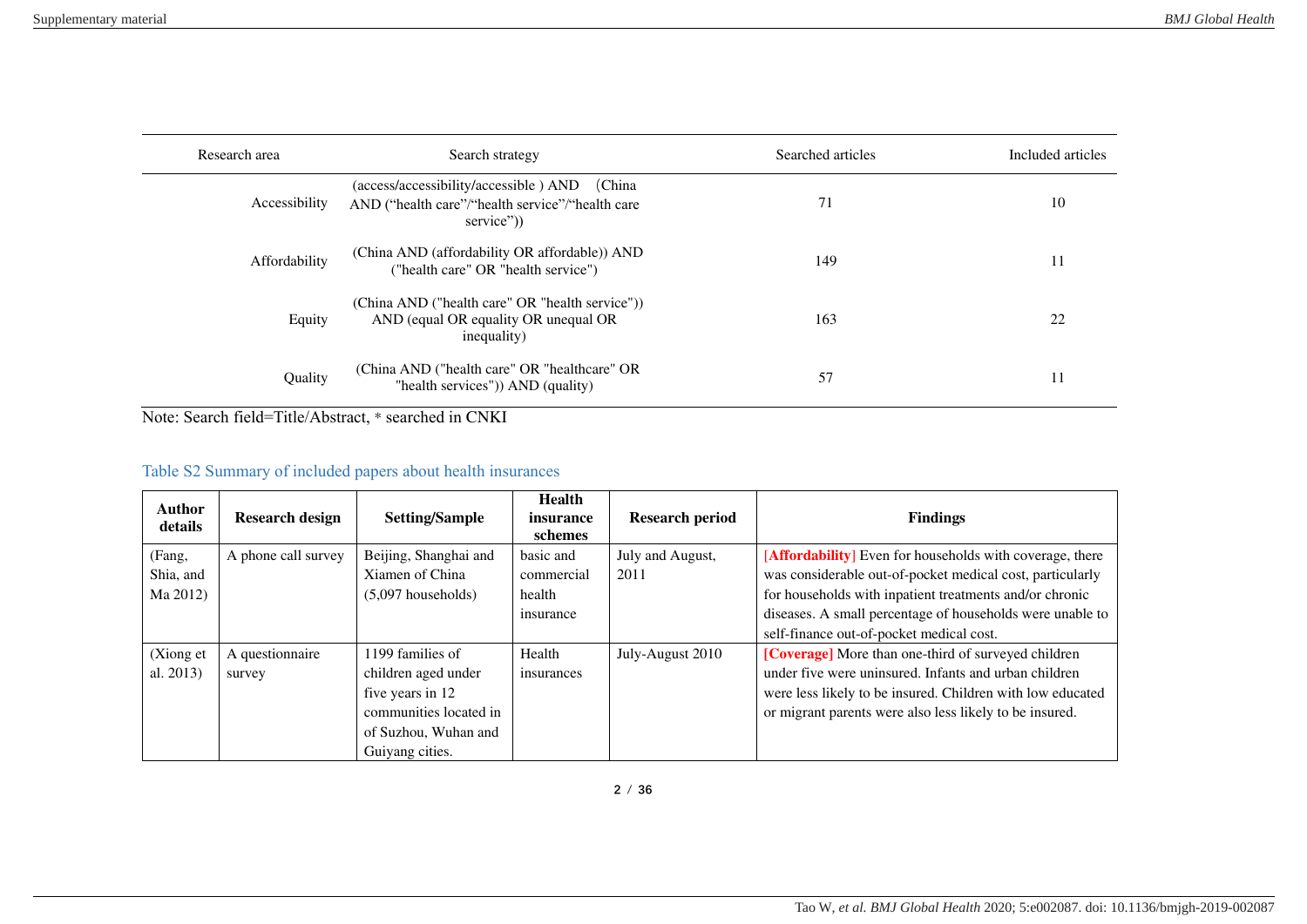| <b>Author</b><br>details | <b>Research design</b> | <b>Setting/Sample</b>         | <b>Health</b><br>insurance<br>schemes | <b>Research period</b> | <b>Findings</b>                                                                                              |
|--------------------------|------------------------|-------------------------------|---------------------------------------|------------------------|--------------------------------------------------------------------------------------------------------------|
| (Wang et                 | An in-house survey     | 152 cities of 25              | Multiple                              | January and February   | [Utilization] Insurance utilization can reduce out-of-                                                       |
| al. 2013)                |                        | provinces in China            | types of                              | of 2012                | pocket medical expenditure. However, the amount paid by                                                      |
|                          |                        | (2093 middle-aged and         | health                                |                        | the insured is still high. Disease severity is likely to be the                                              |
|                          |                        | elderly subjects)             | insurance                             |                        | underlying driving factor for both higher cost and                                                           |
|                          |                        |                               |                                       |                        | insurance utilization.                                                                                       |
| (Zhang et                | A cross-sectional      | Three counties in             | <b>NRCMS</b>                          | 2010-2011              | [Expenses] An increase in yearly maximum                                                                     |
| al. 2014a)               | study                  | Jiangsu Province,             |                                       |                        | reimbursement amount for outpatient visits could cause an                                                    |
|                          |                        | China                         |                                       |                        | increase in yearly total outpatient expenses for patients                                                    |
|                          |                        |                               |                                       |                        | with type 2 diabetes mellitus.                                                                               |
| (Sun et al.              | A household survey     | Nine cities in China:         | <b>URBMI</b>                          | December 2011 to       | <b>[Equity]</b> Universal health insurance coverage alone                                                    |
| 2014)                    |                        | 7618 urban Chinese            |                                       | February 2012          | cannot mitigate the existing inequity in healthcare; The                                                     |
|                          |                        | elderly 60 years and<br>older |                                       |                        | elderly covered by URBMI had much lower rates of<br>service use and higher non-use rates of health services. |
| (Liu, Wu,                | An Analysis of data    | 1645 hospitalized             | GMI,                                  | 2011                   | <b>[Equity]</b> A GMI patient stayed 5 days longer than a                                                    |
| and Liu                  | from CHRLS             | patients in 28 provinces      | UEBMI,                                |                        | patient with no insurance. Patients enrolled in UEBMI and                                                    |
| 2014)                    |                        |                               | <b>URBMI</b> and                      |                        | NCMS were more likely to receive more types of                                                               |
|                          |                        |                               | <b>NCMS</b>                           |                        | treatment items than the uninsured. SHI participation has a                                                  |
|                          |                        |                               |                                       |                        | weak negative or even no significant association with the                                                    |
|                          |                        |                               |                                       |                        | OOP of hospitalized patients.                                                                                |
| (Zhao et                 | A telephone survey     | 32 provinces and              | Health                                | 2012                   | [Coverage] A great discrepancy of insurance coverage                                                         |
| al. 2014)                |                        | municipalities: 644           | Insurances                            |                        | exists between the floating population and the general                                                       |
|                          |                        | subjects(migrant)             |                                       |                        | population. Demographic and personal characteristics are                                                     |
|                          |                        |                               |                                       |                        | found as associated with insurance coverage.                                                                 |
| (Zhang et                | A cross-sectional      | Zhejiang province: 926        | Health                                | April-May 2012         | [Equity] Health insurance does not play an important role                                                    |
| al. 2014c)               | survey                 | respondents                   | insurance                             |                        | in reducing inequalities among patients who need long-                                                       |
|                          |                        |                               |                                       |                        | term care services.                                                                                          |
| (Filipski,               | An Analysis of         | Puding county in              | <b>NCMS</b>                           | 2004,2006,2009,2011    | <b>[Equity]</b> The post-reform NCMS distributed benefits                                                    |
| Zhang,                   | panel data             | Guizhou, China                |                                       |                        | more equitably in our study area. Making health insurance                                                    |
|                          |                        |                               |                                       |                        | pro-poor may require a focus on outpatient costs, credit                                                     |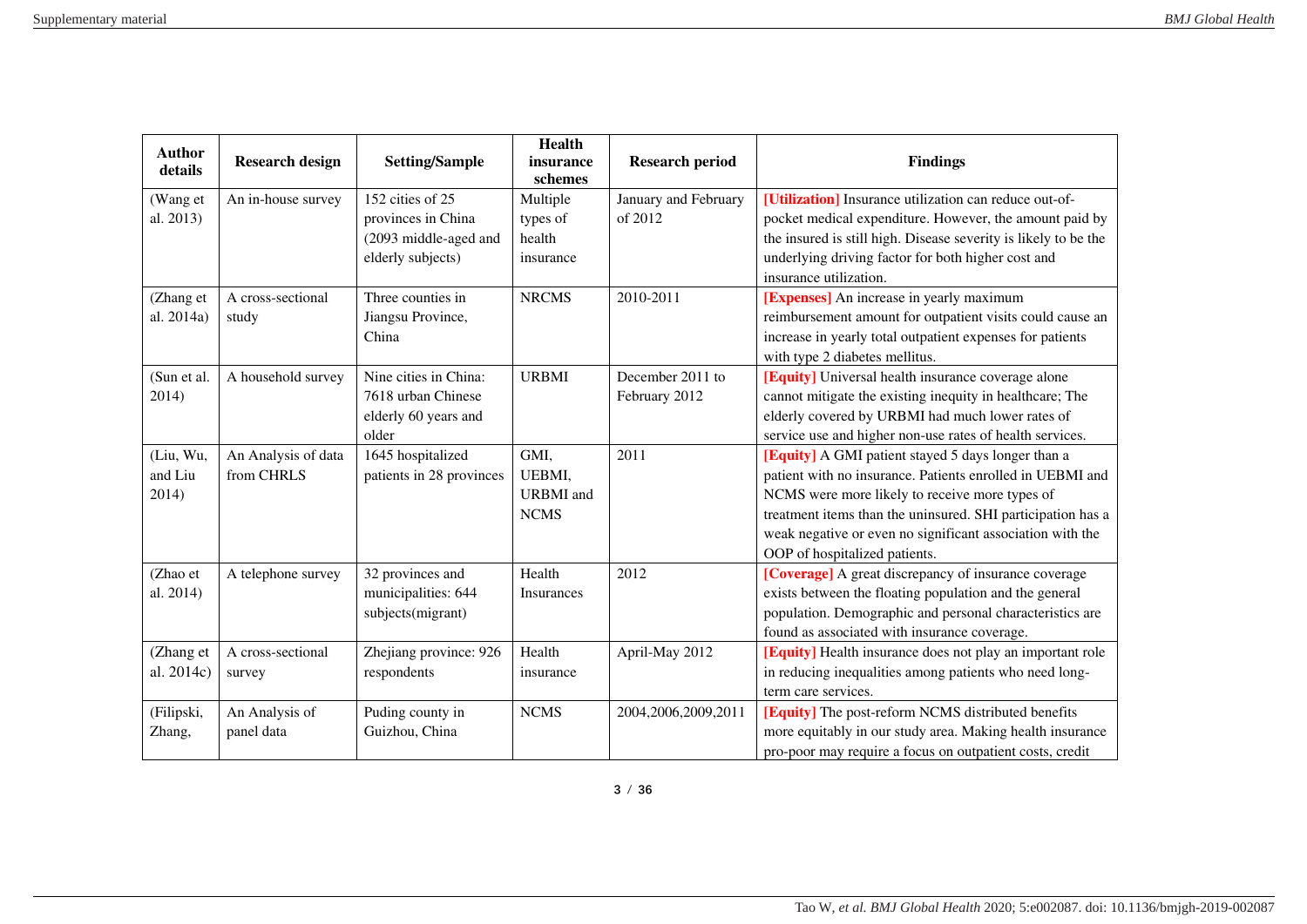| <b>Author</b><br>details            | <b>Research design</b>               | <b>Setting/Sample</b>                                                                                             | <b>Health</b><br>insurance      | <b>Research period</b> | <b>Findings</b>                                                                                                                                                                                                                                                                     |
|-------------------------------------|--------------------------------------|-------------------------------------------------------------------------------------------------------------------|---------------------------------|------------------------|-------------------------------------------------------------------------------------------------------------------------------------------------------------------------------------------------------------------------------------------------------------------------------------|
| and Chen<br>2015)                   |                                      |                                                                                                                   | schemes                         |                        | constraints and chronic diseases, rather than catastrophic<br>illnesses.                                                                                                                                                                                                            |
| (Pan et al.<br>2016)                | A Household survey                   | Sample size of 11674<br>from 9 cities of China                                                                    | <b>URBMI</b>                    | 2017-2011              | [Equity] The URBMI beneficiaries from lower income<br>groups benefited less than that of higher income groups.<br>Government subsidy that was supposed to promote the<br>universal coverage of health care flew more to the rich.                                                   |
| (Zhang et<br>al. 2016)              | An Analysis of data<br>from CHRLS    | 12,740 rural residents<br>aged 45 and older in 28<br>provinces                                                    | <b>NRCMS</b>                    | 2011-2012              | [Service] The enhanced NRCMS coverage was associated<br>with less delaying or foregoing inpatient care, which is<br>likely to result from improved financial reimbursement of<br>the NRCMS.                                                                                         |
| (Jin, Hou,<br>and<br>Zhang<br>2016) | An Analysis of data<br>from CHRLS    | Nationwide: 17,705<br>respondents (2011);<br>18,605 respondents<br>(2013)                                         | NCMS,<br>URBMI,<br><b>UEBMI</b> | 2011 and 2013          | [Coverage] Rural residents were less likely to be<br>uninsured and were less likely to buy private insurance.<br>But rural-to-urban migrants were more likely to be<br>uninsured.                                                                                                   |
| (Chen,<br>Yu, and<br>Dong<br>2016)  | A face-to-face<br>interview          | 10 villages from 5<br>townships in Yuyao<br>and Fenghua counties<br>of Ningbo<br>Municipality, Zhejiang,<br>China | <b>NCMS</b>                     | 2003, 2008, 2011       | [Utilization, Affordability] NCMS greatly affected the<br>utilization of healthcare services from outpatient clinics<br>and improved the hospitalization rate in county hospitals.<br>The NCMS policies alleviated the medical burdens of<br>farmers in a certain degree.           |
| (Liu et al.<br>2016b)               | Repeated cross-<br>sectional surveys | Three counties in<br>Shandong, China                                                                              | <b>NCMS</b>                     | 2011-2012              | [Expenses] The effects of NCMS expansion have been<br>offset by the rapid escalation of medical expenditures.<br>More attention should be paid to the design of NCMS<br>benefit package to cover NCD outpatient services.                                                           |
| (Guo et<br>al.<br>2016b)            | A face-to-face<br>household survey   | Shandong province                                                                                                 | <b>NCMS</b>                     | 2009, 2012             | [Equity, CHEs] Inequality was shrinking from 2009 to<br>2012, which could be a result of fewer rich people having<br>CHEs in 2012 compared with 2009. The impact of NCMS<br>in alleviating the financial burden of rural residents was<br>still limited, especially among the poor. |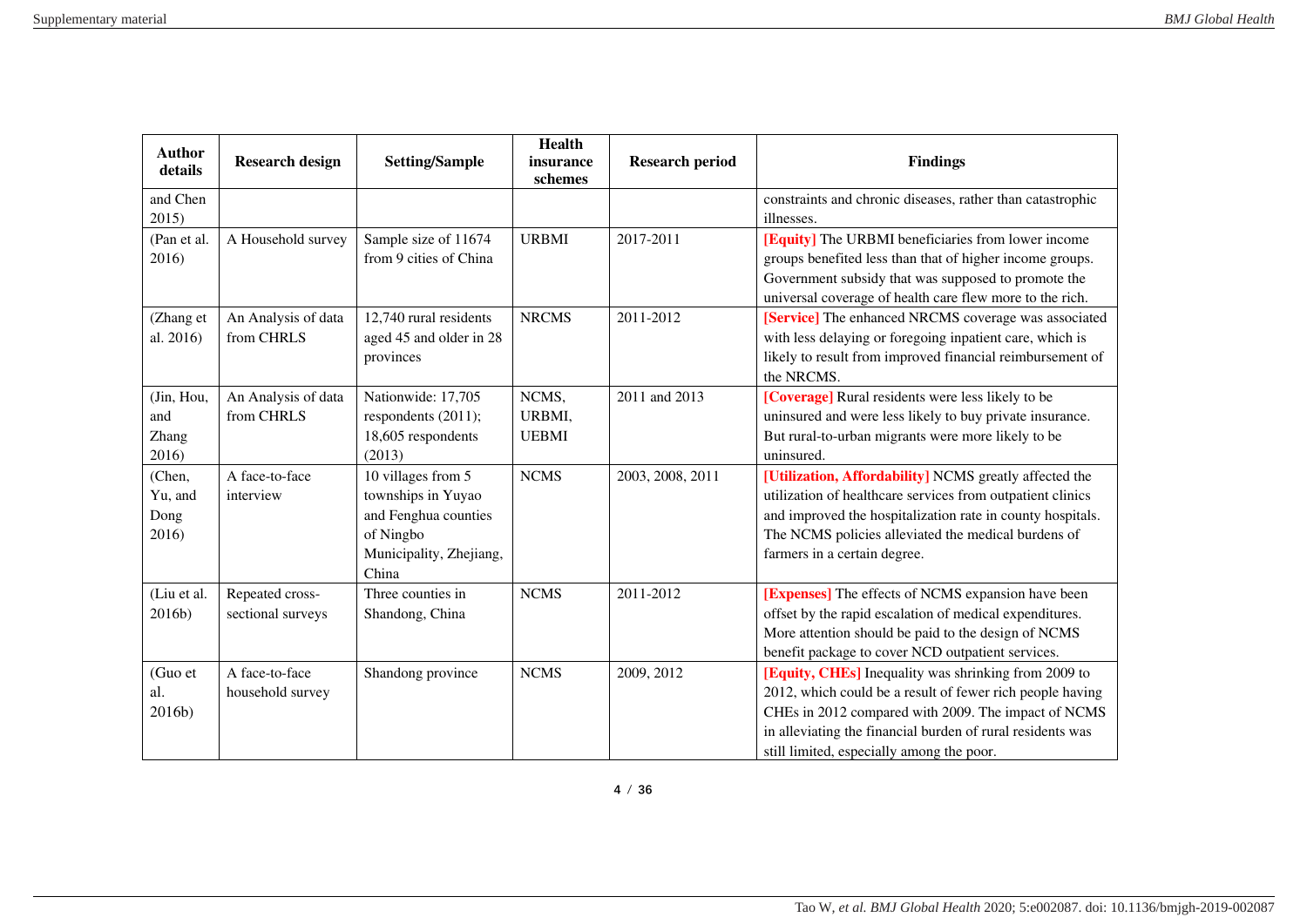| <b>Author</b><br>details                            | <b>Research design</b>                                                    | <b>Setting/Sample</b>                                                                             | <b>Health</b><br>insurance<br>schemes | <b>Research period</b> | <b>Findings</b>                                                                                                                                                                                                                                                                                                                                                                                                                                                                                                    |
|-----------------------------------------------------|---------------------------------------------------------------------------|---------------------------------------------------------------------------------------------------|---------------------------------------|------------------------|--------------------------------------------------------------------------------------------------------------------------------------------------------------------------------------------------------------------------------------------------------------------------------------------------------------------------------------------------------------------------------------------------------------------------------------------------------------------------------------------------------------------|
| (Ma et al.<br>2016)                                 | A cross-sectional<br>survey                                               | Zhejiang, Hubei,<br>Chongqing of China<br>$(1,525$ rural<br>households)                           | <b>NCMS</b>                           | 2011                   | [Affordability] The medical financial burden was still<br>remarkably high for the low-income rural residents in<br>China. In Hubei province, the out-of-pocket payment of<br>the poorest quintile was almost same as their households'<br>annual expenditures. Even it was higher than their annual<br>expenditures in Chongqing municipality. Effective<br>reimbursement ratio of both outpatient and inpatient<br>services were far lower than nominal reimbursement ratio<br>originally designed by NCMS plans. |
| (Zhang,<br>Nikoloski,<br>and<br>Mossialos<br>2017a) | An Analysis of data<br>from CHRLS                                         | Data of 32387 middle-<br>aged and elderly<br>individuals from 28<br>provinces                     | URBMI,<br><b>NCMS</b>                 | 2011 and 2013          | [Utilization, Affordability] China's health insurance<br>system has been effective in boosting healthcare<br>utilization and lowering OOP hospitalization expenditure                                                                                                                                                                                                                                                                                                                                              |
| (Liu,<br>Yang, and<br>Lu 2017)                      | A cross-sectional<br>study                                                | 11,570 households<br>(7290 urban households<br>and 4280 rural<br>households) from 29<br>provinces | SHI and<br><b>MFA</b>                 | 2014                   | [Affordability, CHEs] The MFA program is currently not<br>an effective supplement to SHI programs in China in<br>terms of promoting SHI enrolment and providing financial<br>risk protection.                                                                                                                                                                                                                                                                                                                      |
| (Zhou et<br>al. 2017)                               | An Analysis of data<br>from Disease<br>Surveillance Point<br>(DSP) system | 161 (97 counties and 64<br>districts) surveillance<br>sites                                       | <b>NCMS</b>                           | 2004-2012              | [Health] Little evidence proofed that the expansion of<br>health insurance through the NCMS contributed to<br>mortality rates declined among rural residents. Mortality<br>benefits might arise only after many years of accumulated<br>coverage.                                                                                                                                                                                                                                                                  |
| (Chen et<br>al. 2017)                               | A nationally<br>representative cross-<br>sectional study                  | Nationwide: 170 904<br>rural-to-urban internal<br>migrants                                        | NCMS,<br>UEBMI,<br><b>URBMI</b>       | 2014                   | [Coverage, Equity] Rural-to-urban internal migrants face<br>barriers to accessing social health insurance schemes.<br>Social health insurance, regardless of the type of scheme,<br>positively protected against the financial burden of<br>inpatient services for rural-to-urban internal migrants.                                                                                                                                                                                                               |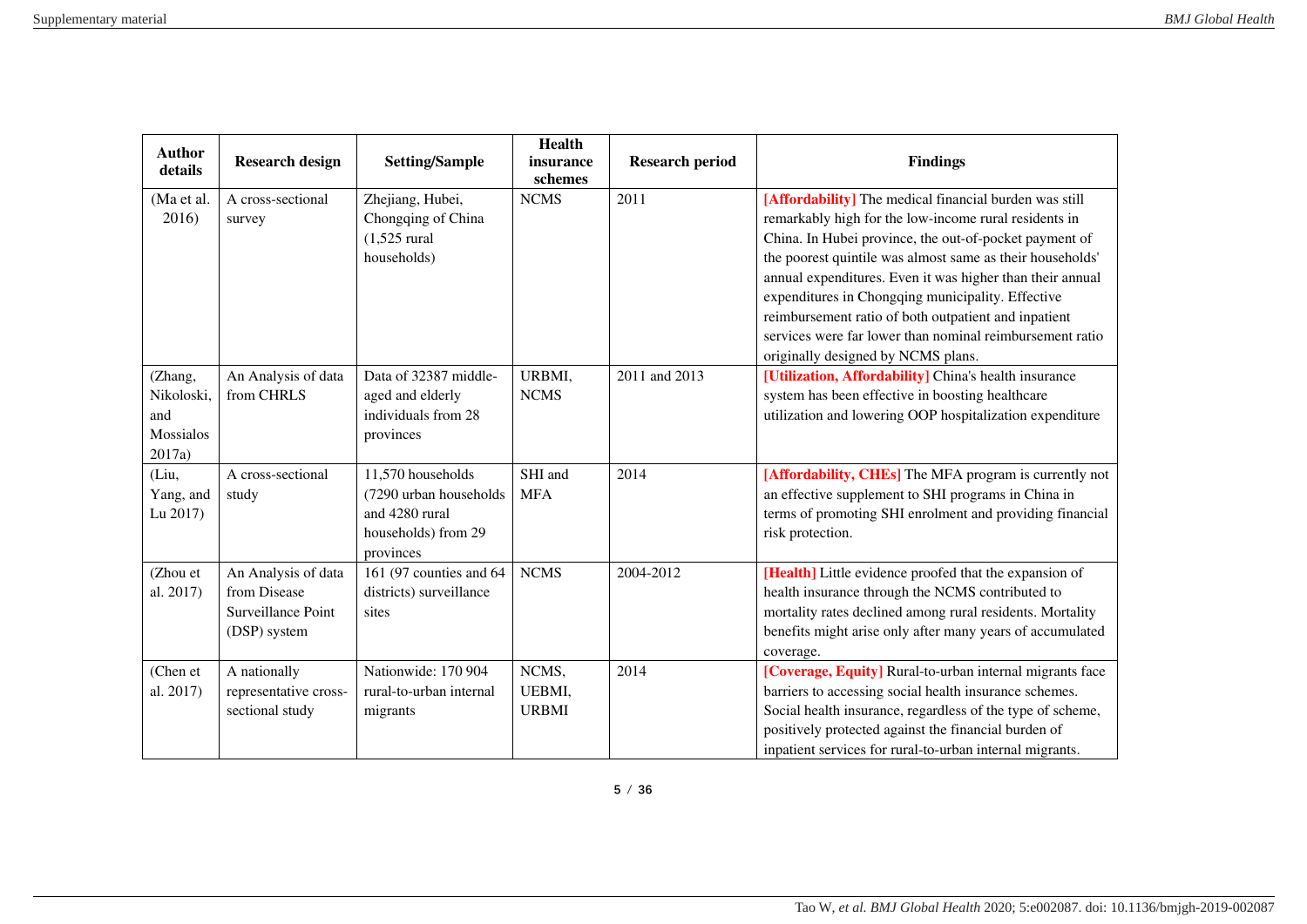| <b>Author</b><br>details       | <b>Research design</b>            | <b>Setting/Sample</b>                                                                                                                                                                     | <b>Health</b><br>insurance<br>schemes                     | <b>Research period</b>             | <b>Findings</b>                                                                                                                                                                                                                                                                                                                    |
|--------------------------------|-----------------------------------|-------------------------------------------------------------------------------------------------------------------------------------------------------------------------------------------|-----------------------------------------------------------|------------------------------------|------------------------------------------------------------------------------------------------------------------------------------------------------------------------------------------------------------------------------------------------------------------------------------------------------------------------------------|
|                                |                                   |                                                                                                                                                                                           |                                                           |                                    | However, the rural scheme had a smaller protection effect<br>than urban schemes.                                                                                                                                                                                                                                                   |
| (Liu et al.<br>2018)           | Secondary data<br>analysis        | Baoji, Shaanxi<br>Province: 3500 records                                                                                                                                                  | integration of<br>urban and<br>rural medical<br>insurance | 2009-2011                          | [Expenses] Rural residents' healthcare options and quality<br>were improved and medical expenses were significantly<br>reduced after implementation of the scheme.                                                                                                                                                                 |
| (Su et al.<br>2018)            | A cross-sectional<br>study        | 6802 respondents<br>between UEBMI and<br><b>URBMI, 34,169</b><br>respondents between<br><b>UEBMI</b> and NRCMS,<br>and 36,928 respondents<br>between URBMI and<br>NRCMS, Shanxi,<br>China | UEBMI,<br>URBMI,<br><b>NRCMS</b>                          | 2013                               | [Inequity] Compared with the UEBMI, the insured<br>residents of URBMI and NRCMS had worse health<br>outcomes. Fragmented benefit package designs may result<br>in the different pro-rich income-related health inequality<br>among different schemes.                                                                              |
| (Zhao et<br>al. 2019b)         | A cross-sectional<br>study        | 8378 cases Xining,<br>Hainan, Huangnan, and<br>Guoluo regions within<br>Qinghai Province                                                                                                  | CMI                                                       | From 1 June 2014 to<br>31 May 2015 | [Expenses] China CMI perfectly meet the pursued policy<br>objectives when only considering the covered medical<br>expenses. However, when considering the total medical<br>expenses, the CMI is only partially effective in protecting<br>households from CHE. The considerable gap is the result<br>of the limitation of CMI list |
| (Tan, Wu,<br>and Yang<br>2019) | An Analysis of data<br>from CHRLS | 28 provinces and<br>autonomous regions                                                                                                                                                    | URRMI,<br>URI, UEI,<br><b>NCMS</b>                        | 2011 and 2013                      | [Equity] UEMI, which offers the most generous benefits,<br>incurs the highest total costs prior to reimbursement when<br>compared to other SHI schemes. Utilisation of SHI did not<br>show significant reduction in out-of-pocket payments for<br>outpatients.                                                                     |
| (Wu, Yu,<br>and Nie<br>2018)   | A cross-sectional<br>study        | data of all<br>hospitalization cases                                                                                                                                                      | BHIUE,<br>BHIUR,<br><b>NCRMS</b>                          | 2013                               | [CHEs] The possibility of CHE can be more than 50% for<br>low-income rural families. The financial burden for                                                                                                                                                                                                                      |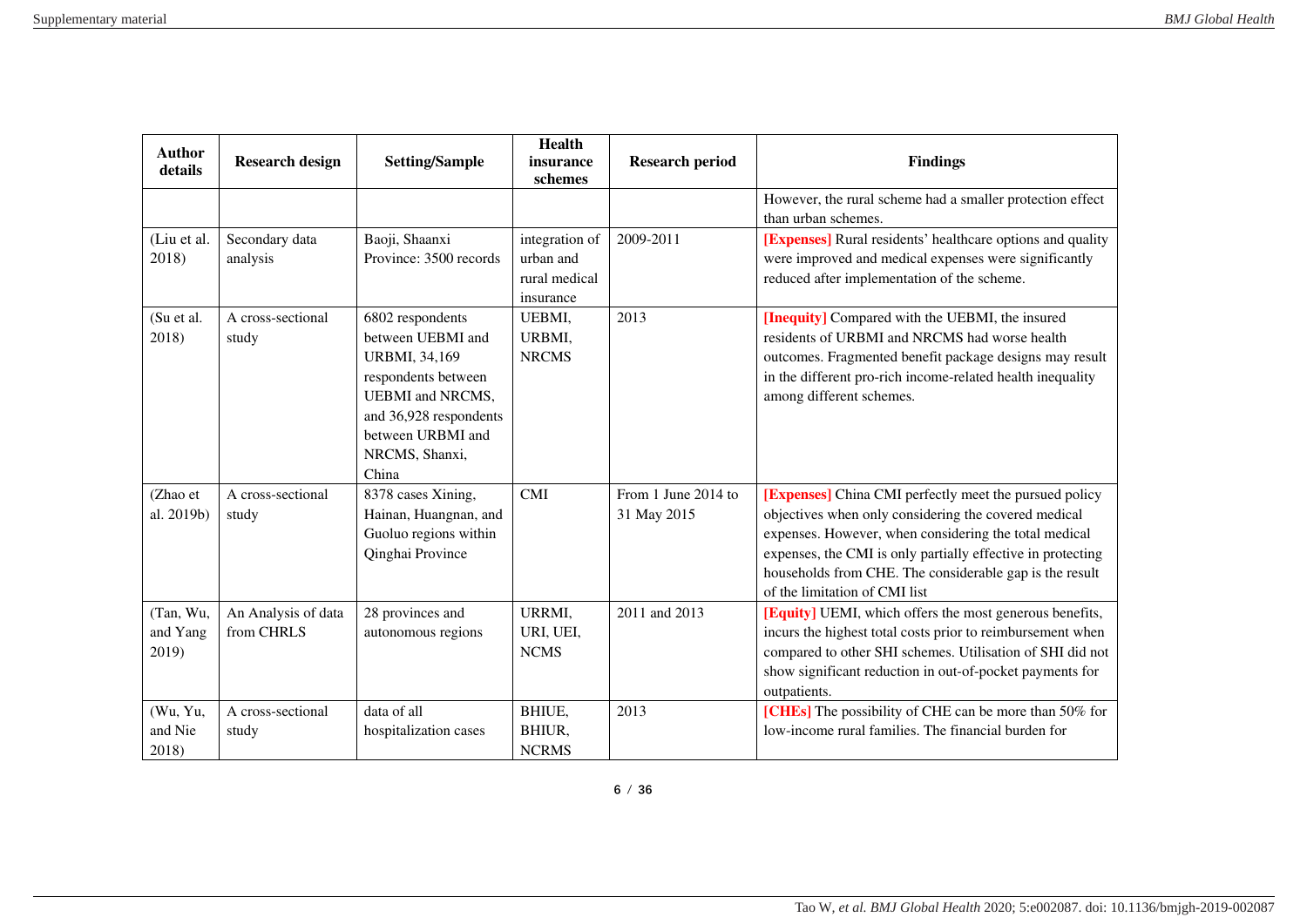| <b>Author</b><br>details | <b>Research design</b>                                                                       | <b>Setting/Sample</b>                                                    | <b>Health</b><br>insurance                  | <b>Research period</b> | <b>Findings</b>                                                                                                                                                                                                                                                                                                                                                                                                                                                        |
|--------------------------|----------------------------------------------------------------------------------------------|--------------------------------------------------------------------------|---------------------------------------------|------------------------|------------------------------------------------------------------------------------------------------------------------------------------------------------------------------------------------------------------------------------------------------------------------------------------------------------------------------------------------------------------------------------------------------------------------------------------------------------------------|
|                          |                                                                                              | from a sample hospital                                                   | schemes                                     |                        | medical services of Chinese patients is quite large                                                                                                                                                                                                                                                                                                                                                                                                                    |
|                          |                                                                                              | in Jiangxi, China                                                        |                                             |                        | currently, especially for those from rural areas.                                                                                                                                                                                                                                                                                                                                                                                                                      |
| (Xu et al.<br>2018)      | An Analysis of<br>10 years (2005-<br>2014) of hospital<br>electronic health<br>records       | 9504 cases from 2<br>hospitals in Shandong,<br>China                     | NCMS,<br>URBMI,<br><b>UEBMI</b>             | 2005-2014              | [Equity] Large rural-urban disparities in the utilization of<br>mental health services exist in China. Having health<br>insurance and benefiting from a relatively high RR were<br>found to be significantly associated with a greater<br>utilization of inpatient services, among both urban and<br>rural residents. An increase in the RR was found to be                                                                                                            |
|                          |                                                                                              |                                                                          |                                             |                        | significantly associated with an increase in the use of<br>mental health services among rural patients.                                                                                                                                                                                                                                                                                                                                                                |
| (Wang et<br>al. 2018c)   | An Analysis of data<br>from CHRLS                                                            | Nationwide                                                               | UEMI,<br>URMI,                              | 2015                   | [Equity, Expenses] Enrolment in SHI induces significant<br>increases in both total and OOP healthcare expenses.<br>UEMI for the urban employed has relatively higher<br>funding criteria and reimbursement rate, which makes the<br>greatest extent to induce increase in healthcare costs.<br>Differences in healthcare utilization and costs between<br>those with and without social health insurance and<br>between those with different health insurance schemes. |
| (Yang et<br>al. 2018)    | A cross-sectional<br>study                                                                   | 4800 sampled<br>households and 13,986<br>participants in Anhui,<br>China | NRCMS,<br><b>URBMI</b> and<br><b>URRBMI</b> | 2013                   | [Integration] Individuals received more inpatient care<br>benefits when urban and rural social healthcare systems<br>were integrated. The recent unification of urban-rural<br>social health insurances reduces inequality in net benefits<br>from government subsidies.                                                                                                                                                                                               |
| (Guan<br>2019)           | An analysis of data<br>from the 2009<br>Rural-Urban<br>Migration in China<br>(RUMiC) project | Nationwide: 7194<br>participates                                         | UI, PI, WII                                 | 2009                   | [Utilization, Expenses] The social insurance system<br>played an important role in participants' health<br>improvement. Due to the lack of systematic financing<br>schemes, medical insurance programs were not effective<br>in alleviating the financial burden of healthcare and                                                                                                                                                                                     |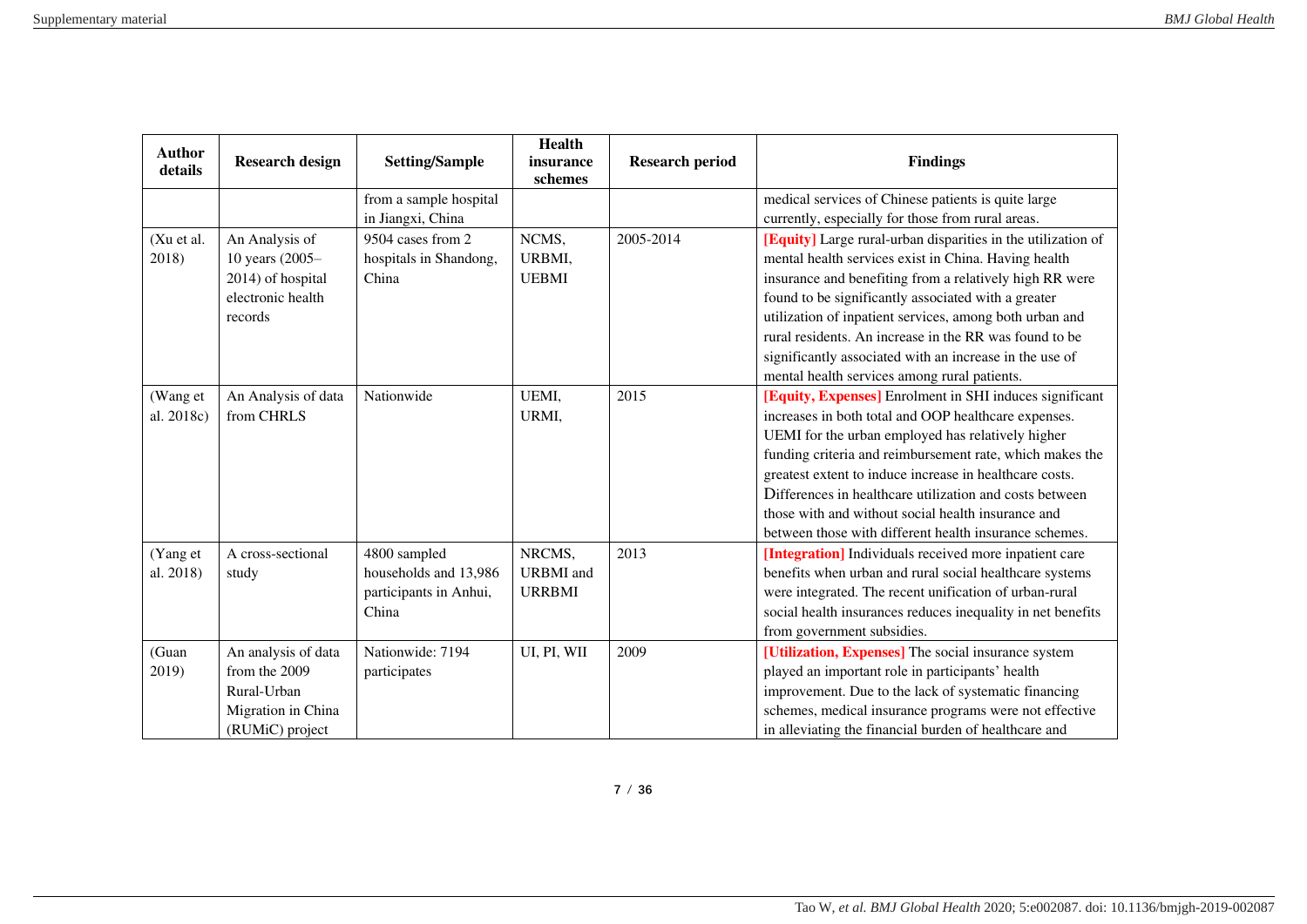| <b>Author</b><br>details         | <b>Research design</b>                           | <b>Setting/Sample</b>                                               | <b>Health</b><br>insurance<br>schemes | <b>Research period</b>               | <b>Findings</b>                                                                                                                                                                                                                                                                                                                                                                                                                                                                                 |
|----------------------------------|--------------------------------------------------|---------------------------------------------------------------------|---------------------------------------|--------------------------------------|-------------------------------------------------------------------------------------------------------------------------------------------------------------------------------------------------------------------------------------------------------------------------------------------------------------------------------------------------------------------------------------------------------------------------------------------------------------------------------------------------|
|                                  |                                                  |                                                                     |                                       |                                      | promoting formal medical utilization among migrant<br>workers.                                                                                                                                                                                                                                                                                                                                                                                                                                  |
| (Fan et al.<br>2019)             | An Analysis of data<br>from CHNS                 | Nationwide: 18155<br>respondents in total                           | UEBMI,<br><b>NCMS</b>                 | 2004, 2006, 2009,<br>2011, and 2015  | [Health, Equity] Public health insurance significantly<br>improves the physical and mental health status of health<br>insurance beneficiaries. Rural residuals are in a<br>disadvantaged situation because of the less generosity of<br>their health insurance.                                                                                                                                                                                                                                 |
| (Jiang et<br>al. 2019)           | A baseline survey,<br>Face-to-face<br>interviews | 613 and 834 patients in<br>Hubei Province and<br>Guizhou Province   | $CI$                                  | 2014(survey) and<br>2017(evaluation) | [Expenses, Equity] The CII has effectively reduced<br>financial burden of patients with high medical cost,<br>whether in the short-term or a longer length of time. It also<br>improved health equity in health service utilization and<br>expenditure. The effect of CII on the improvement of<br>fairness is relatively limited                                                                                                                                                               |
| (Li, Tang,<br>and Wang<br>2019a) | An Analysis of data<br>from CHRLS                | 6642 participates from<br>150 counties/districts<br>in 28 provinces | NRCMS and<br><b>URBMI</b> on          | 2013 and 2015                        | [Integration] The integration of fragmented health<br>insurance schemes could promote access to and improve<br>equity in health care utilization, which had significant and<br>positive effects on number of outpatient visits and<br>inpatient visits for rural residents but no significant effects<br>for urban residents, leading to an increase in the frequency<br>of inpatient care utilization for the poor among the piloted<br>provinces but had no significant effects for the rich. |
| (Ren et al.<br>2019b)            | An Analysis of data<br>from CHRLS                | 7589 participants from<br>nationally 150 counties                   | NCMS,<br>URBMI,<br><b>UEBMI</b>       | 2013                                 | [Equity] Medical Insurance for Urban Employees<br>members were more likely to use inpatient health care<br>services. Health insurance programs were associated with<br>inpatient services usage but not outpatient services usage.<br>There are significant disparities in medical costs and<br>health care service usage among the 3 insurance programs.<br>The role played by financial protection through basic<br>medical insurance is limited.                                             |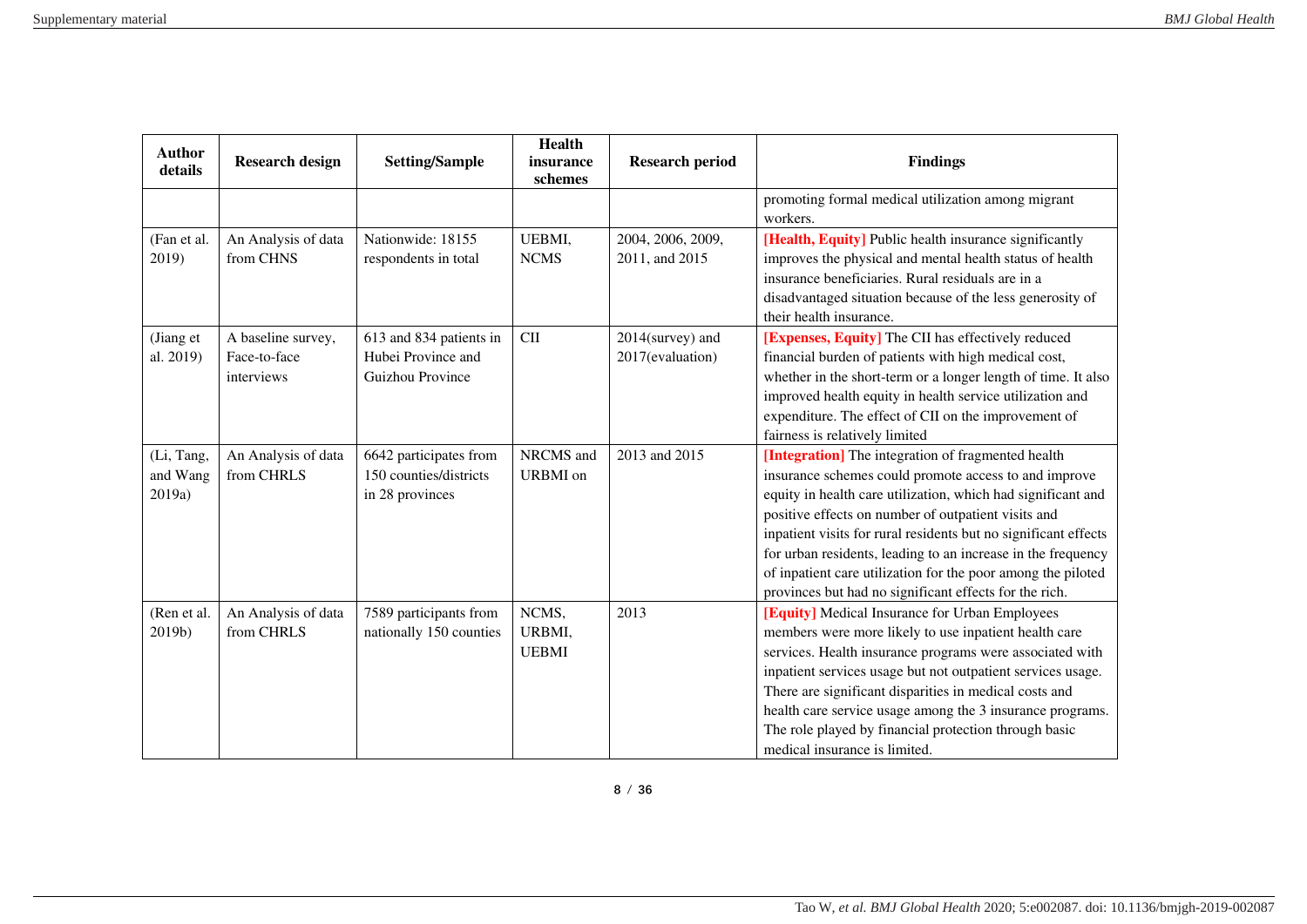| <b>Author</b><br>details | <b>Research design</b> | <b>Setting/Sample</b> | <b>Health</b><br>insurance<br>schemes | <b>Research period</b> | <b>Findings</b>                                               |
|--------------------------|------------------------|-----------------------|---------------------------------------|------------------------|---------------------------------------------------------------|
| (Min et al.              | A cross-sectional      | 7,747 case form 29    | Health                                | 2014-2016              | [Affordability] Healthcare insurance is an effective          |
| 2019a)                   | study                  | provinces of Mainland | insurances                            |                        | safeguard for patients with rare diseases; however,           |
|                          |                        | China                 |                                       |                        | affordable and accessible treatment is still lacking for such |
|                          |                        |                       |                                       |                        | patients.                                                     |
| (Diao et                 | An interrupted time-   | 69 hospitals in       | Health                                | 2013-2016              | [Utilization, Affordability] Government health insurance      |
| al. 2019)                | series study           | Hangzhou, China       | insurances                            |                        | coverage inclusion significantly increased utilization of     |
|                          |                        |                       |                                       |                        | the expensive targeted anti-cancer medicines, and             |
|                          |                        |                       |                                       |                        | improved patient affordability. However, the financial        |
|                          |                        |                       |                                       |                        | burden of patients is still high.                             |
| (Li et al.               | An on-site, face-to-   | 867 participants in   | Health                                | September 2017         | [Service] Local health insurance coverage could help          |
| $2019b$ )                | face, patients survey  | Shenzhen, China       | insurances                            |                        | improve management and control of hypertension in a           |
|                          | in                     |                       |                                       |                        | primary care setting. Social capital, such as trust, was      |
|                          |                        |                       |                                       |                        | positively associated with participation in local health      |
|                          |                        |                       |                                       |                        | insurance schemes.                                            |
| (Liu et al.              | An analysis of data    | Nationwide: 19,788    | Integrated                            | 2013                   | The medical insurance integration system in China is          |
| 2019)                    | from NHSS              | households from       | health                                |                        | still at the exploratory stage; hence, its effects are of     |
|                          |                        | integrated areas and  | insurances                            |                        | limited significance, even though the positive impact of      |
|                          |                        | 31,797 households     |                                       |                        | this system on low-income residents is confirmed.             |
|                          |                        | from non-integrated   |                                       |                        |                                                               |
|                          |                        | areas.                |                                       |                        |                                                               |

Note: SHI=Social health insurance; OOP=Out-of-pocket payment; GMI=Government Medical Insurance; UEBMI=Urban Employee Basic Medical Insurance; URBMI=Urban Resident Basic Medical Insurance; NCMS=New Cooperative Medical Scheme; NRCMS=New Rural Cooperative Medical Scheme; UEI=Urban Employee Insurance ; URI=Urban Resident Insurance; URRMI=Urban and Rural Resident Medical Insurance; BHIUE=Basic Health Insurance for Urban Employees; BHIUR=Basic Health Insurance for Urban Residents; UEMI=Urban Employee Medical Insurance; URMI=Urban Resident Medical Insurance; NCMI=New Cooperative Medical Insurance; UI=unemployment insurance; PI= pension insurance ; WII=work injury insurance; MFA=medical financial assistance; IMs=internal migrants; CMI=catastrophic medical insurance; CHEs=catastrophic health expenditures; CHRLS=China Health and Retirement Longitudinal Study; RR=reimbursement ratio; CII=Critical illness insurance; NHSS=National Health Services Survey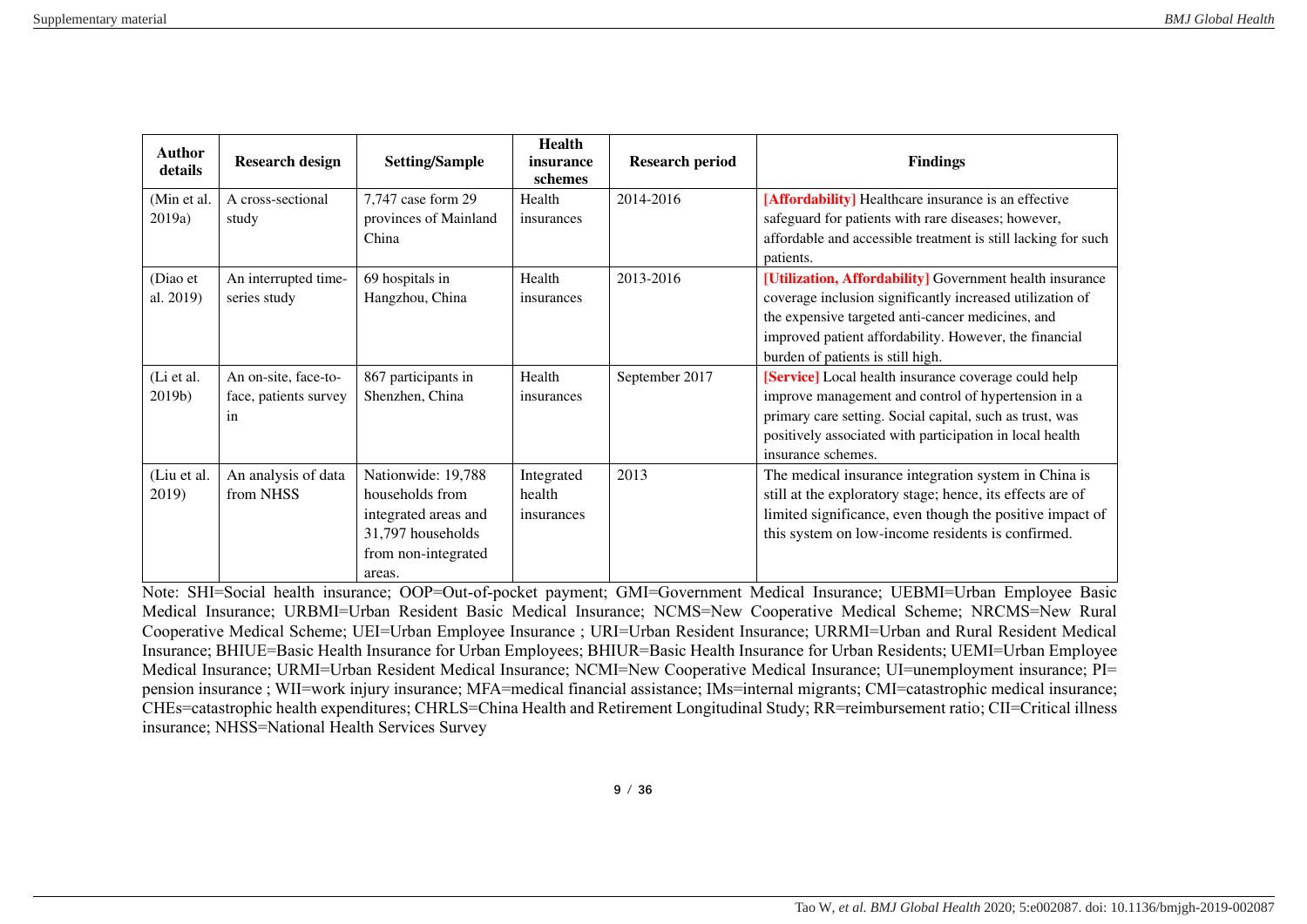| <b>Author</b><br>details | <b>Research design</b>                                             | <b>Setting/Sample</b>                                                          | Type of<br>public health<br>service                                       | <b>Research</b><br>period    | <b>Findings</b>                                                                                                                                                                                                                                                                                                                                                                                                      |  |  |  |  |  |
|--------------------------|--------------------------------------------------------------------|--------------------------------------------------------------------------------|---------------------------------------------------------------------------|------------------------------|----------------------------------------------------------------------------------------------------------------------------------------------------------------------------------------------------------------------------------------------------------------------------------------------------------------------------------------------------------------------------------------------------------------------|--|--|--|--|--|
|                          | <b>English Articles</b>                                            |                                                                                |                                                                           |                              |                                                                                                                                                                                                                                                                                                                                                                                                                      |  |  |  |  |  |
| (Zhou et<br>al. 2013)    | A cross-sectional<br>survey                                        | Rural China: 930<br>hypertension patients                                      | Hypertension                                                              | 2011                         | [Equity] There were no disparities observed among HPs<br>in the use of follow-up services, suggesting that the<br>reform has to some extent achieved its goal in ensuring<br>equal access to BPHS.                                                                                                                                                                                                                   |  |  |  |  |  |
| (Niu et al.<br>2014)     | A cross-sectional<br>study                                         | Nationwide: 1,505<br>hypertension patients<br>and 749 children                 | Services of<br>hypertension<br>people and<br>children aged<br>$0-6$ years | July-<br>October<br>2012     | [Coverage] Implementation of the health reform since<br>2009 has headed China's public health system in the right<br>direction and promoted the improvement of public health<br>system development. China's public health system needs<br>to be greatly improved in terms of its quality and<br>accessibility                                                                                                        |  |  |  |  |  |
| (Tian et<br>al. 2015)    | A cross-sectional<br>survey                                        | Jiangsu, Hubei,<br>Chongqing: 54 urban<br>communities and 54<br>rural villages | Hypertension<br>and diabetes                                              | April to<br>June 2013        | [Accessibility, Effect, Equity] People with chronic<br>diseases have a high level in geography and economic<br>accessibility to BPHS, but unsatisfied quality and equity<br>of BPHS still exist in primary health system.                                                                                                                                                                                            |  |  |  |  |  |
| (Yang et<br>al. 2016)    | Literature review,<br>interview, secondary<br>data analysis (CHSY) | Nationwide                                                                     | <b>BPHS</b> project                                                       | 2003-2014                    | [Equity, Coverage] The equalization of NEPHSP did<br>well through the establishment of health records,<br>systematic care of children and maternal women, etc.<br>Data showed that the gap between the eastern, central<br>and western regions narrowed. However, the coverage<br>for migrants was still low and performance was needed<br>improving in effectiveness of managing patients with<br>chronic diseases. |  |  |  |  |  |
| (He et al.<br>2017)      | A cross-sectional<br>survey                                        | Chongqing: 502<br>participants                                                 | Type 2<br>diabetes<br>mellitus                                            | June to<br>September<br>2014 | [Utilization] Case management for patients with Type 2<br>diabetes mellitus was not effectively implemented in<br>terms of frequency of follow-up visits and recommended<br>tests over one-year period, as indicated in the regional<br>practice guideline.                                                                                                                                                          |  |  |  |  |  |

Table S3 Summary of included papers about basic public health services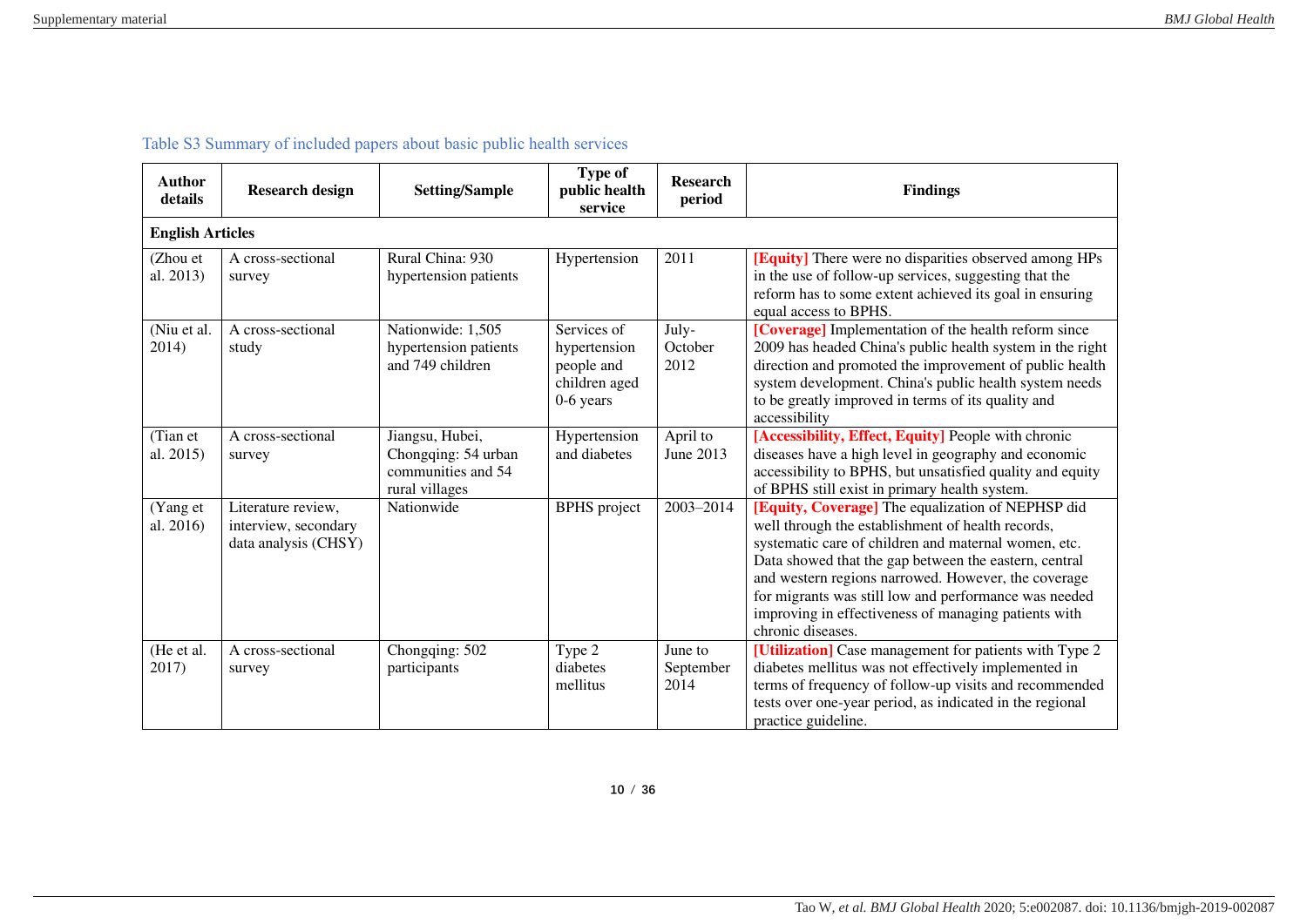| <b>Author</b><br>details             | <b>Research design</b>                                                         | <b>Setting/Sample</b>                                                                                      | <b>Type of</b><br>public health<br>service | <b>Research</b><br>period | <b>Findings</b>                                                                                                                                                                                                                                                                                                                                                                                                 |
|--------------------------------------|--------------------------------------------------------------------------------|------------------------------------------------------------------------------------------------------------|--------------------------------------------|---------------------------|-----------------------------------------------------------------------------------------------------------------------------------------------------------------------------------------------------------------------------------------------------------------------------------------------------------------------------------------------------------------------------------------------------------------|
| (Zhang et<br>al. 2017b)              | Analysis of data from<br><b>CHARLS</b> (a nationally<br>representative survey) | Nationwide: 4,958<br>respondents                                                                           | Hypertension                               | 2011-2013                 | [Effect] The National BPHS program improved the<br>treatment and control among hypertension patients.                                                                                                                                                                                                                                                                                                           |
| (Zhao et<br>al. 2019a)               | A longitudinal study:<br>analysis of data from<br>NMMSS and NHSY               | Nationwide: 336<br>surveillance spots (126<br>urban areas and 210<br>rural areas), covering<br>31provinces | Maternal<br>health services                | 1991-2016                 | [Effect] The BPHS project was found to be associated<br>with the improvements in the maternal health services<br>and reduction in maternal mortality.                                                                                                                                                                                                                                                           |
| (Song et<br>al. 2019a)               | Analysis of data from<br><b>CHARLS</b> (a nationally<br>representative survey) | Nationwide: 3,479<br>community-residing<br>hypertensive patients                                           | Hypertension                               | 2015                      | [Utilization] The national CBHMS is more likely to be<br>used in rural areas. Disparities in utilization of urban and<br>rural services still exist. The urban-rural difference in the<br>utilization of CBHMS may be resulted from the different<br>demographics of urban and rural middle-aged and older<br>residents and uneven distributions of health services<br>resources between urban and rural areas. |
| (Xu,<br>Zhang,<br>and Wang<br>2019c) | Analysis of data from<br>CHNS (an ongoing<br>nationally longitudinal<br>study) | Nationwide: 8574 in<br>2009 and 9514 in 2015<br>respondents were<br>included for this study                | Preventive<br>care services                | 2009-2015                 | [Equity] The pro-rich inequality in preventive healthcare<br>services usage is evident in China despite a certain<br>decline in such inequality during observation period.                                                                                                                                                                                                                                      |
| <b>Chinese Articles</b>              |                                                                                |                                                                                                            |                                            |                           |                                                                                                                                                                                                                                                                                                                                                                                                                 |
| (Liu and<br>Wang<br>2013)            | Analysis of data from<br>database                                              | Jiangxi Province: 6<br>counties                                                                            | <b>BPHS</b> project                        | 2008-2010                 | [Equity] The equalization of basic public health service<br>was low. And significant gap still existed between Urban<br>and rural areas among different cities.                                                                                                                                                                                                                                                 |
| (Guan<br>2014)                       | Analysis of data from<br>Information<br><b>Management System</b>               | Sichuan province                                                                                           | Vaccination                                | 2009-2012                 | [Coverage] The implementation effect is improving: the<br>certificate rate of school age children, rate of<br>immunization card, vaccination rate of national<br>immunization program, monitoring indexes of Adverse<br>Events Following Immunization except inspection rate<br>within 48h and reporting rate preliminarily accomplished<br>within 7 days were all exhibited rising trend.                      |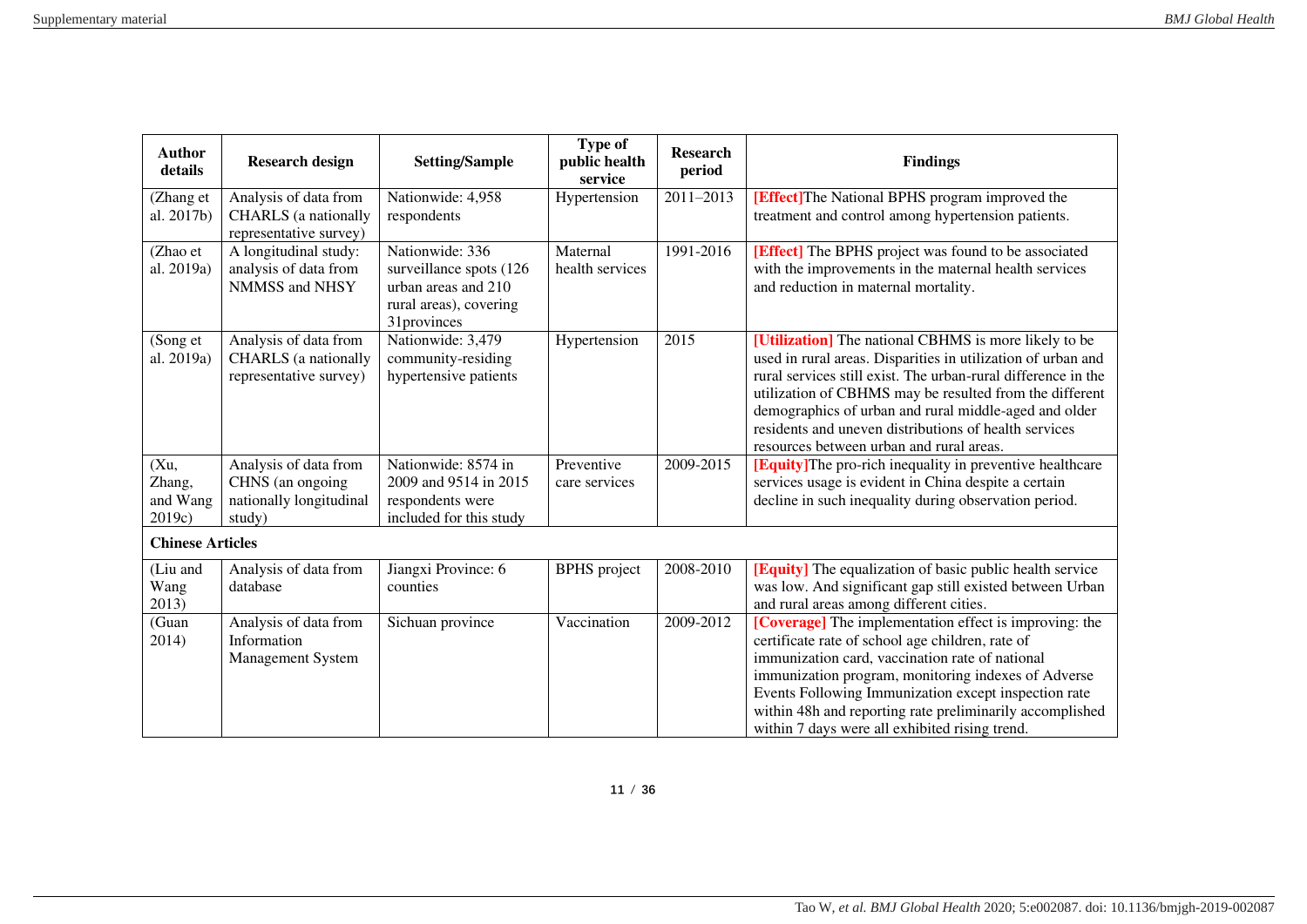| <b>Author</b><br>details | <b>Research design</b>                                                                                   | <b>Setting/Sample</b>                                                                                       | <b>Type of</b><br>public health<br>service         | <b>Research</b><br>period | <b>Findings</b>                                                                                                                                                                                                                                                                                                                                                                                                        |
|--------------------------|----------------------------------------------------------------------------------------------------------|-------------------------------------------------------------------------------------------------------------|----------------------------------------------------|---------------------------|------------------------------------------------------------------------------------------------------------------------------------------------------------------------------------------------------------------------------------------------------------------------------------------------------------------------------------------------------------------------------------------------------------------------|
| (Guan et<br>al. 2015)    | Secondary data<br>analysis: Sichuan<br><b>Statistical Yearbook</b><br>and reported data                  | Sichuan province                                                                                            | Non-<br>communicable<br>Chronic<br><b>Diseases</b> | 2012, 2013                | [Effect] The management for non-communicable chronic<br>diseases in basic public health service project in Sichuan<br>province is improving. The rate of standard management<br>for hypertension and Type 2 diabetes and the rate of<br>blood pressure or blood glucose control were higher than<br>that of last year.                                                                                                 |
| (Wang et<br>al. 2016)    | Analysis of data from<br><b>NHSS</b>                                                                     | Jilin Province                                                                                              | Maternal basic<br>public health<br>services        | 2008, 2013                | [Coverage, Equity] The coverage of maternal basic<br>public health services has increased greatly in Jilin<br>Province. The gap between urban and rural area has been<br>narrowed a lot. The effect of the equalization of basic<br>public health service has been seen.                                                                                                                                               |
| (Guo et<br>al. 2016a)    | Analysis of data from<br>the "2014 Basic<br>Health Services for<br><b>Migrants Monitoring</b><br>Survey" | Anhui, Sichuan, Henan,<br>Hunan, Jiangxi,<br>Guizhou provinces: 18<br>counties, 54 villages,<br>5812 people | <b>BPHS</b> project                                | 2014                      | [Accessibility] The access to basic public health services<br>among migrants is poor.                                                                                                                                                                                                                                                                                                                                  |
| (Feng et<br>al. 2017)    | Self-designed<br>questionnaire survey                                                                    | Guizhou Province: 72<br>counties (districts) 144<br>towns (communities),<br>3610 families                   | Maternal and<br>child health<br>service            | 2009-2015                 | [Effect, Utilization] Infant mortality, under-5 mortality,<br>and maternal mortality between urban and rural area all<br>show a downward trend, and are significantly higher in<br>rural areas than in cities. Maternal system management<br>rates, hospital delivery rates, and system management<br>rates for children under 3 years of age are all increasing.<br>And the urban-rural gap is shrinking year by year |
| (Deng et<br>al. 2018)    | Analysis of data from<br>disease control<br>projects in monitoring<br>system report                      | Beijing, Guangzhou,<br>Hubei, Jilin, Yunnan<br>and Xinjiang                                                 | <b>BPHS</b> project                                | 2009-2014                 | <b>[Equity]</b> The equity of basic public health service<br>disease control projects was relatively low. There were<br>large differences of patients with hypertension and<br>diabetes among different provinces.                                                                                                                                                                                                     |
| (Wang et<br>al. 2018d)   | Secondary data<br>analysis                                                                               | 32 provincial-level<br>administrative regions                                                               | <b>BPHS</b> project                                | 2014-2016                 | [Coverage, Utilization] The National BPHS project had<br>achieved remarkable results: the health file had a high<br>rate of fling but a low use rate; the coverage of<br>vaccination services was basically 100% covered; the<br>rate of health management for pregnant and parturient                                                                                                                                 |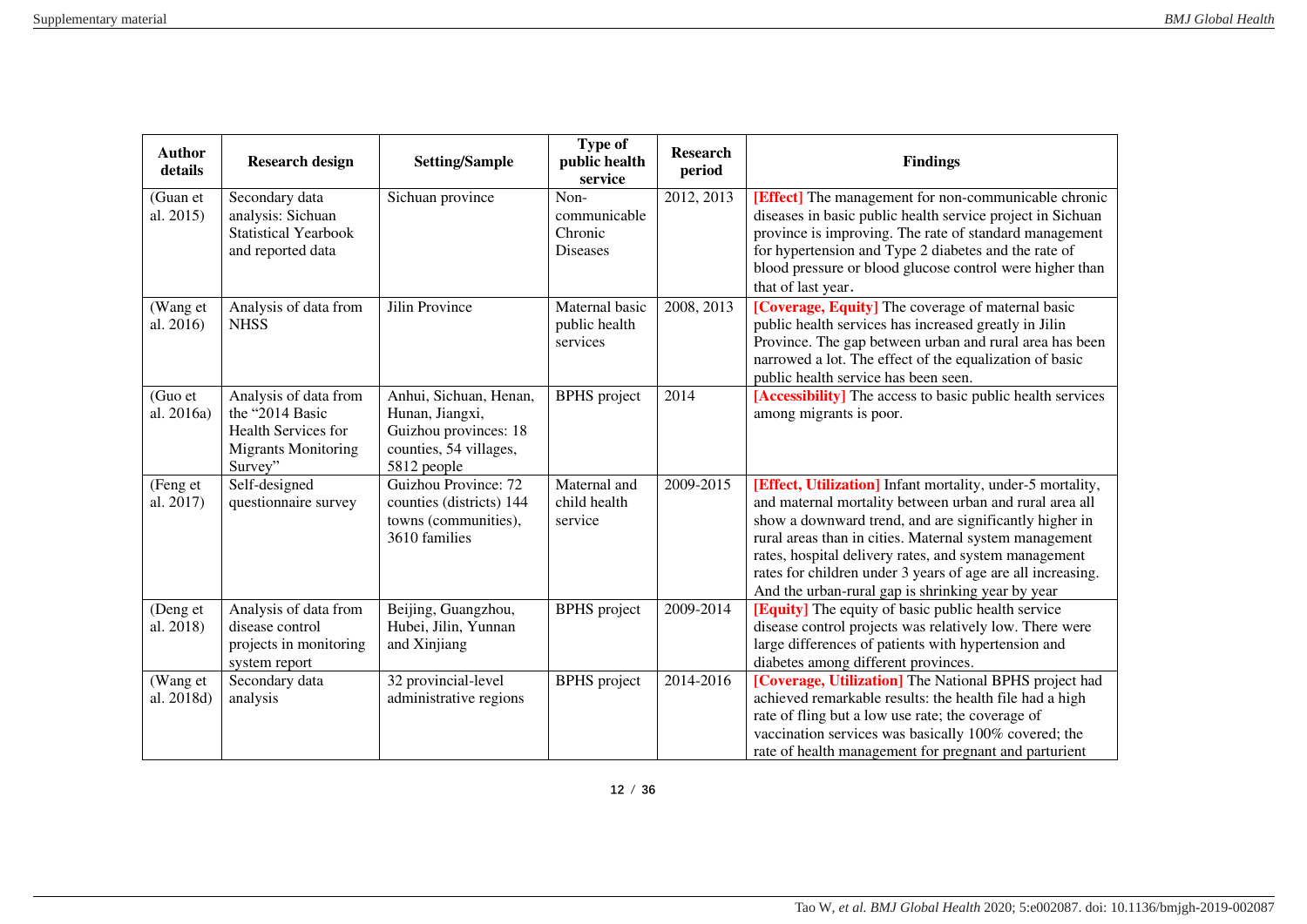| <b>Author</b><br>details                      | <b>Research design</b>                                            | <b>Setting/Sample</b>                                | Type of<br>public health<br>service | <b>Research</b><br>period      | <b>Findings</b>                                                                                                                                                                                                                                                                                                                                                                                                                                |
|-----------------------------------------------|-------------------------------------------------------------------|------------------------------------------------------|-------------------------------------|--------------------------------|------------------------------------------------------------------------------------------------------------------------------------------------------------------------------------------------------------------------------------------------------------------------------------------------------------------------------------------------------------------------------------------------------------------------------------------------|
|                                               |                                                                   |                                                      |                                     |                                | women and children was above 90%; there was still room<br>for the improvement in health management for the<br>elderly and chronic patients; the health management of<br>traditional Chinese medicine had a rapid development.                                                                                                                                                                                                                  |
| (Wang et<br>al. 2018a)                        | Self-designed<br>questionnaire survey                             | Gansu province: 1316<br>respondents                  | Hypertension<br>and diabetes        | September-<br>November<br>2017 | [Utilization] Basic public health services for patients<br>with hypertension and type 2 diabetes in Gansu province<br>are generally underutilized                                                                                                                                                                                                                                                                                              |
| (Zhang et<br>al. 2019b)                       | A cross-sectional<br>survey                                       | Gansu province:<br>86counties (cities<br>/districts) | <b>BPHS</b> project                 | 2016                           | <b>[Equity]</b> Regional differences in public health funding<br>and resource allocation be narrowed and the basic public<br>health service in ethnic minority areas be improved                                                                                                                                                                                                                                                               |
| (He, Guo,<br>and Wang<br>2019)                | Self-designed<br>questionnaire survey                             | Jiangsu province: 36<br><b>PHFs</b>                  | <b>BPHS</b> project                 | 2016                           | [Equity] Equalization has been basically achieved, but<br>some projects still have regional differences.                                                                                                                                                                                                                                                                                                                                       |
| (Huang,<br>Li, and<br>Feng<br>2019)           | Analysis of data from<br><b>NHSS</b>                              | Jilin province                                       | <b>BPHS</b> project                 | 2008, 2013                     | [Coverage] The coverage of the basic public health<br>services in Jilin province has been improved from 2008<br>to 2013, but it has not reached the goal of universal<br>coverage, with the gaps between different population<br>groups.                                                                                                                                                                                                       |
| (Xu,<br>Zikeya,<br>and<br>Murizhati<br>2019a) | Secondary data<br>analysis: Monitoring<br>data and annual reports | Xinjiang Uygur<br>Autonomous Region                  | <b>BPHS</b> project                 | 2018                           | [Utilization, Equity] The health file filing rate, child<br>health management rate, normative management rate of<br>hypertension patients, and normative management rate of<br>type 2 diabetes patients are improved than the previous<br>years (2013-2015). There are item-specific and regional<br>imbalance in the implementation of BPHS in Xinjiang.                                                                                      |
| (Han et<br>al. 2019)                          | Secondary data<br>analysis: documents,<br>reported data           | Hubei Province                                       | <b>BPHS</b> project                 | 2009-2017                      | [Effect] The investment funds of BPHS projects were in<br>place, but there was still a lack of grassroots manpower,<br>adverse and dangerous behaviour was still increasing<br>year by year, smoking cessation was also increasing year<br>by year, the rate of physical inactivity exposure<br>decreased year by year, infectious diseases had<br>occasional small fluctuations. Infant and maternal<br>mortality rates decline year by year. |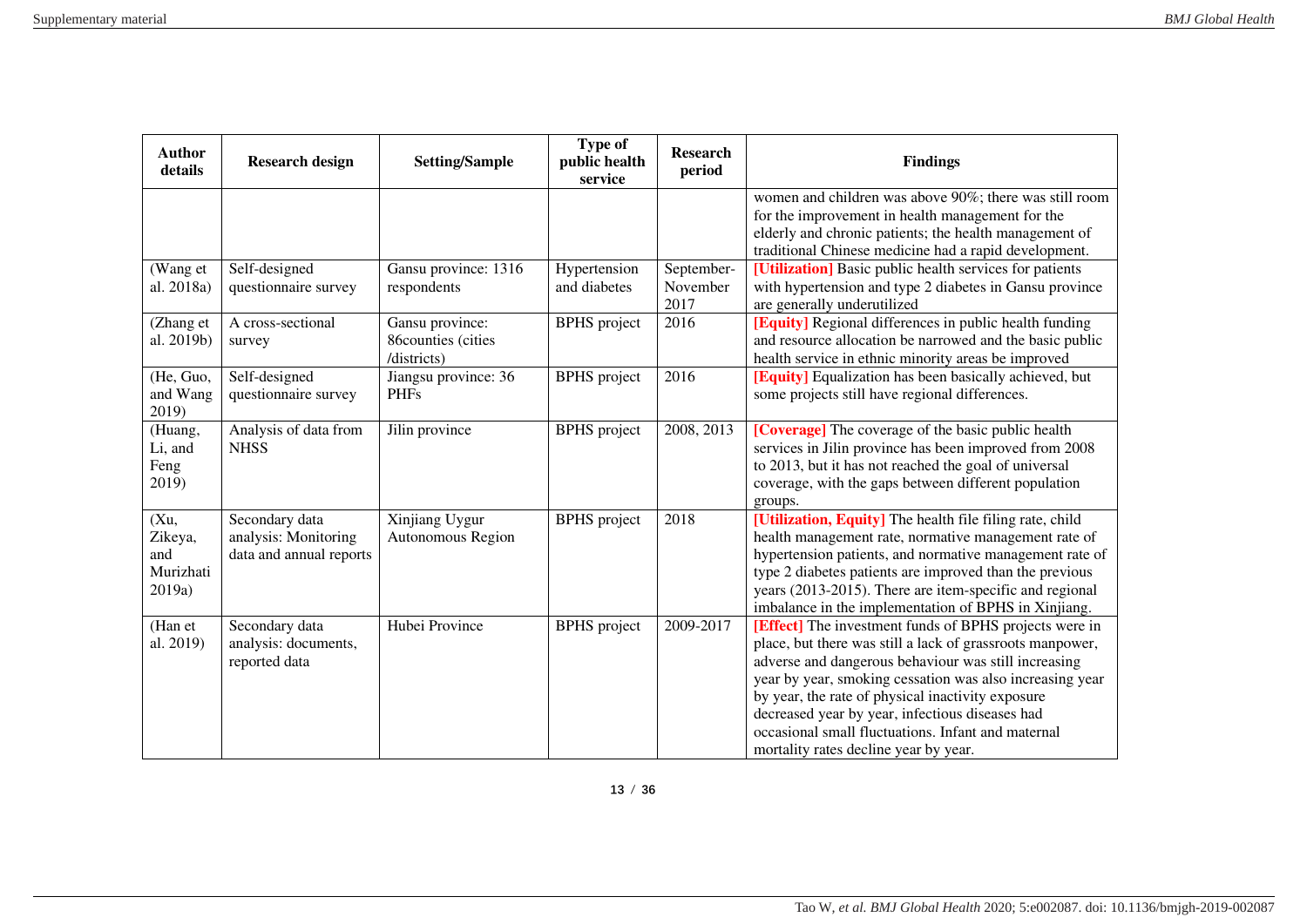Note: BPHS= Basic public health service, PHFs=primary healthcare facilities, NMMSS=National Maternal Mortality Surveillance System, CHSY= China Health Statistics Yearbook, CHARLS=China Health and Retirement Longitudinal Study, CBHMS=community-based hypertension monitoring service, CHNS=China Health and Nutrition Survey, NHSS=National Health Services Survey

| <b>Author</b>          | <b>Research</b>                                              |                                                                                                                                                                   | <b>Research</b>                          | <b>Findings</b>                                                                  |                                                                                                                                                |                  |                                                                                                               |  |  |
|------------------------|--------------------------------------------------------------|-------------------------------------------------------------------------------------------------------------------------------------------------------------------|------------------------------------------|----------------------------------------------------------------------------------|------------------------------------------------------------------------------------------------------------------------------------------------|------------------|---------------------------------------------------------------------------------------------------------------|--|--|
| details                | <b>Design</b>                                                | <b>Setting/Sample</b>                                                                                                                                             | period                                   | <b>Availability</b><br>/Accessibility                                            | <b>Affordability</b><br>/Price                                                                                                                 | Quality<br>/Safe | <b>Rational use</b>                                                                                           |  |  |
| (Xiang et<br>al. 2012) | Questionnaire<br>survey                                      | Liaoning, Shandong,<br>Hubei, Shanxi, Sichuan<br>and Shaanxi provinces                                                                                            | September<br>in 2010 and<br>2011         | Not reported                                                                     | Not reported                                                                                                                                   | Not reported     | NEMP has<br>improved injection<br>use in China, but<br>the injection abuse<br>situation remains<br>serious    |  |  |
| (Fang et al.<br>2013)  | Two cross-<br>sectional<br>surveys                           | Shaanxi Province,<br>50 public sector hospitals<br>and 36 private sector<br>retail pharmacies in 2010,<br>72 public hospitals and 72<br>retail pharmacies in 2012 | September,<br>2010, and<br>April, 2012   | Low in both the public<br>and private sectors,<br>decreased from 2010 to<br>2012 | Inflation-adjusted<br>medicine prices were<br>numerically lower. MUPs<br>decreased significantly<br>from 2010 to 2012 in<br>primary hospitals. | Not reported     | Not reported                                                                                                  |  |  |
| (Li et al.<br>2013)    | Quantitative and<br>quality research.                        | Ningxia, Chongqing and<br>Tianjin                                                                                                                                 | June and<br>September<br>of 2010         | Not reported                                                                     | Total drug costs declined.<br>However, the prices of<br>some drugs had increased<br>and the availability of<br>others had declined.            | Not reported     | Not reported                                                                                                  |  |  |
| (Yang et al.<br>2013)  | Quasi-<br>experimental<br>design and time-<br>trend analysis | Hubei province: 55 800<br>prescriptions from 18<br>primary care<br>organizations                                                                                  | January<br>$2009$ to<br><b>July 2011</b> | Not reported                                                                     | The NEMP interventions<br>reduced the average cost<br>per prescription                                                                         | Not reported     | The irrational use<br>of antibiotics and<br>unnecessary<br>parenteral<br>administration<br>remains prevalent. |  |  |

## Table S4 Summary of included papers about National Essential Medicines Policy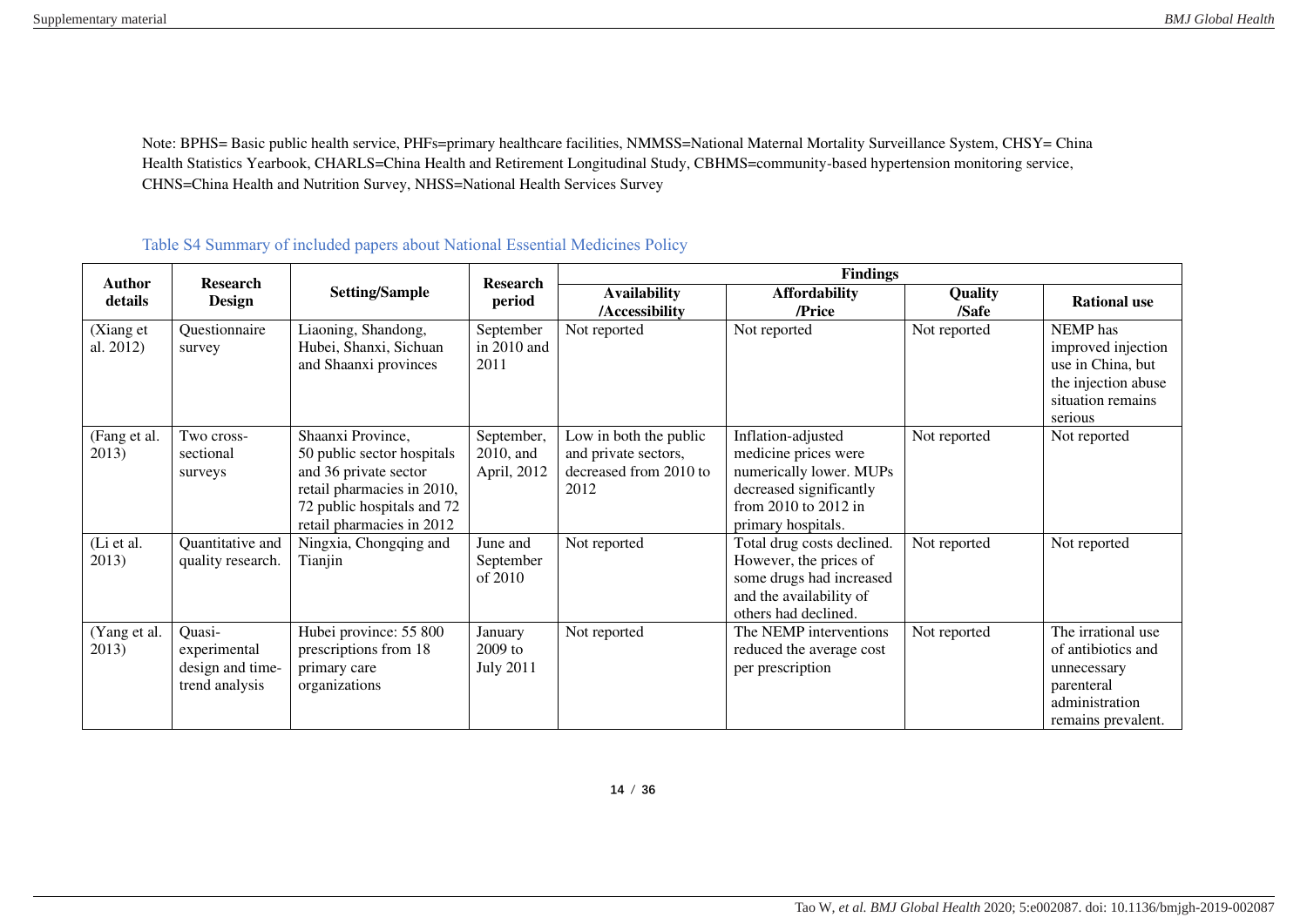| <b>Author</b><br><b>Research</b> |                                        |                                                                                                                                   | <b>Research</b>                  |                                                                                                                                                   | <b>Findings</b>                                                                                                             |                  |                                                                                                                                                             |
|----------------------------------|----------------------------------------|-----------------------------------------------------------------------------------------------------------------------------------|----------------------------------|---------------------------------------------------------------------------------------------------------------------------------------------------|-----------------------------------------------------------------------------------------------------------------------------|------------------|-------------------------------------------------------------------------------------------------------------------------------------------------------------|
| details                          | <b>Design</b>                          | <b>Setting/Sample</b>                                                                                                             | period                           | <b>Availability</b><br>/Accessibility                                                                                                             | <b>Affordability</b><br>/Price                                                                                              | Quality<br>/Safe | <b>Rational use</b>                                                                                                                                         |
| Song et al.<br>2014a)            | A facility-based<br>survey             | 149 public PHCs in four<br>Chinese provinces<br>(Shandong, Zhejiang,<br>Anhui and Ningxia)                                        | 2009, 2010,<br>and 2011          | Not reported                                                                                                                                      | Drug prices were reduced<br>significantly in 2010, but<br>a modest decrease was<br>seen in 2011                             | Not reported     | Not reported                                                                                                                                                |
| (Zhang et<br>al. 2014b)          | Analysis two<br>waves of panel<br>data | Chongqing, Jiangsu and<br>Henan Province, 296<br><b>THCs</b>                                                                      | 2009 and<br>2010                 | Not reported                                                                                                                                      | The NEMP was<br>significant in its effect in<br>reducing inpatient<br>medication and health<br>service expenditures.        | Not reported     | Not reported                                                                                                                                                |
| (Song et al.<br>2014b)           | A field survey                         | 146 THCs in four<br>provinces: Shandong,<br>Zhejiang, Anhui, and<br>Ningxia; 28,651<br>prescriptions                              | 2010, 2011                       | Not reported                                                                                                                                      | The average expense per<br>prescription increased<br>significantly                                                          | Not reported     | Rational medicine<br>use effectively<br>improved, but<br>polypharmacy and<br>the over<br>prescription of<br>antibiotics and<br>injections remain<br>common. |
| (Zhang et<br>al. 2015)           | A cross-<br>sectional survey           | 21 cities, covering 98<br>medical institutions, 1,509<br>doctors, 17 medicine<br>manufacturers, and 17<br>distribution companies. | 2012                             | Not reported                                                                                                                                      | Effective in curtailing<br>prescription medicine<br>costs in upper-level<br>hospitals                                       | Not reported     | Not reported                                                                                                                                                |
| (Xi et al.<br>2015)              | A cross-<br>sectional survey           | Jiangsu Province                                                                                                                  | March<br>2013 to<br>May 2013     | The high availability of<br>LPGs in primary care<br>facilities, low<br>availability in secondary<br>and tertiary levels and<br>private pharmacies | Treating ten common<br>diseases with LPGs was<br>generally affordable,<br>whereas treatment with<br>IBs was less affordable | Not reported     | Not reported                                                                                                                                                |
| (Wang et<br>al. 2015a)           | Two cross-<br>sectional<br>surveys     | Rural Jiangxi Province:<br>182 public THCs, 182<br>private retail pharmacies,                                                     | November<br>2008 and<br>May 2010 | Not reported                                                                                                                                      | Retail prices were<br>significantly reduced at<br>pilot health institutions                                                 | Not reported     | Not reported                                                                                                                                                |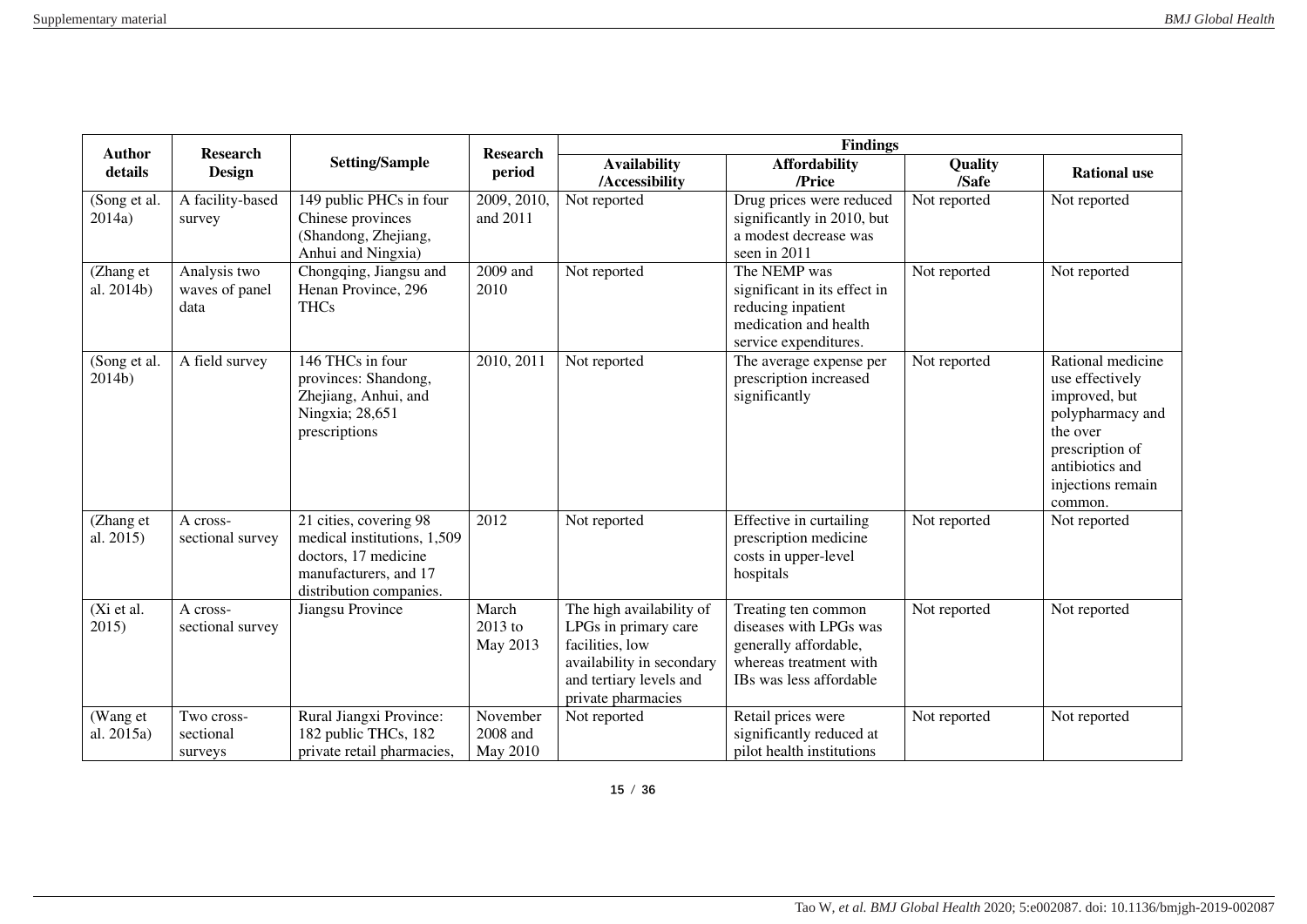| <b>Author</b><br><b>Research</b> |                                                                                             |                                                                                                                                                                                                   | <b>Research</b>            |                                                       | <b>Findings</b>                                                                                                                               |                  |                                                                                                                                                 |
|----------------------------------|---------------------------------------------------------------------------------------------|---------------------------------------------------------------------------------------------------------------------------------------------------------------------------------------------------|----------------------------|-------------------------------------------------------|-----------------------------------------------------------------------------------------------------------------------------------------------|------------------|-------------------------------------------------------------------------------------------------------------------------------------------------|
| details                          | <b>Design</b>                                                                               | <b>Setting/Sample</b>                                                                                                                                                                             | period                     | <b>Availability</b><br>/Accessibility                 | <b>Affordability</b><br>/Price                                                                                                                | Quality<br>/Safe | <b>Rational use</b>                                                                                                                             |
|                                  |                                                                                             | and 182 private village<br>clinics                                                                                                                                                                |                            |                                                       |                                                                                                                                               |                  |                                                                                                                                                 |
| (Li et al.<br>2015)              | Analysis of data<br>from county<br>health bureau                                            | Shandong Province: six<br>township hospitals and<br>three village clinics                                                                                                                         | 2008-2012                  | Not reported                                          | Drug costs decrease<br>significantly                                                                                                          | Not reported     | Not reported                                                                                                                                    |
| (Yao et al.<br>2015)             | Analysis of data<br>from primary<br>care facilities                                         | A province in the middle-<br>eastern of China: 23,040<br>prescriptions from 192<br>primary care facilities                                                                                        | 2009 to<br>2010            | Not reported                                          | NEMS interventions are<br>effective in reducing the<br>overall average<br>prescription costs.                                                 | Not reported     | Despite the<br>increased use of the<br>EML, indicator<br>performances with<br>respect to rational<br>drug prescribing<br>and use remain<br>poor |
| (Jiang et al.<br>2015)           | Analysis of data<br>from survey and<br>Shaanxi<br>government<br>procurement<br>office, etc. | 120 public hospitals and<br>120 private pharmacies in<br>ten cities (Xi'an, Yulin,<br>Yan'an, Baoji, Xianyang,<br>Weinan, Hanzhong,<br>Tongchuan, Ankang, and<br>Shangluo) in Shaanxi<br>Province | March to<br>May in<br>2012 | The availability of<br>essential medicines was<br>low | High prices of survey<br>medicines were observed.<br>The affordability of<br>generics, but not<br>originator brands, is<br>reasonable.        | Not reported     | Not reported                                                                                                                                    |
| (Song,<br>Bian, and<br>Li 2016)  | Self-completed<br>questionnaire<br>surveys                                                  | Ningxia Province: 16<br>PHCs, including 134<br>providers and 175 patients                                                                                                                         | December<br>2011           | Not reported                                          | All participants were satisfied with the price and<br>quality of essential medicines<br>A decrease in the total<br>medical expenses per visit |                  | Not reported                                                                                                                                    |
| (Xiao et al.<br>2016)            | A retrospective<br>survey                                                                   | Jilin and Henan Province:<br>39 primary medical<br>institutions                                                                                                                                   | 2009-2010<br>2010-2011     | Not reported                                          | Not reported                                                                                                                                  | Not reported     | Antibiotic usage<br>was very<br>inappropriate both<br>before and after                                                                          |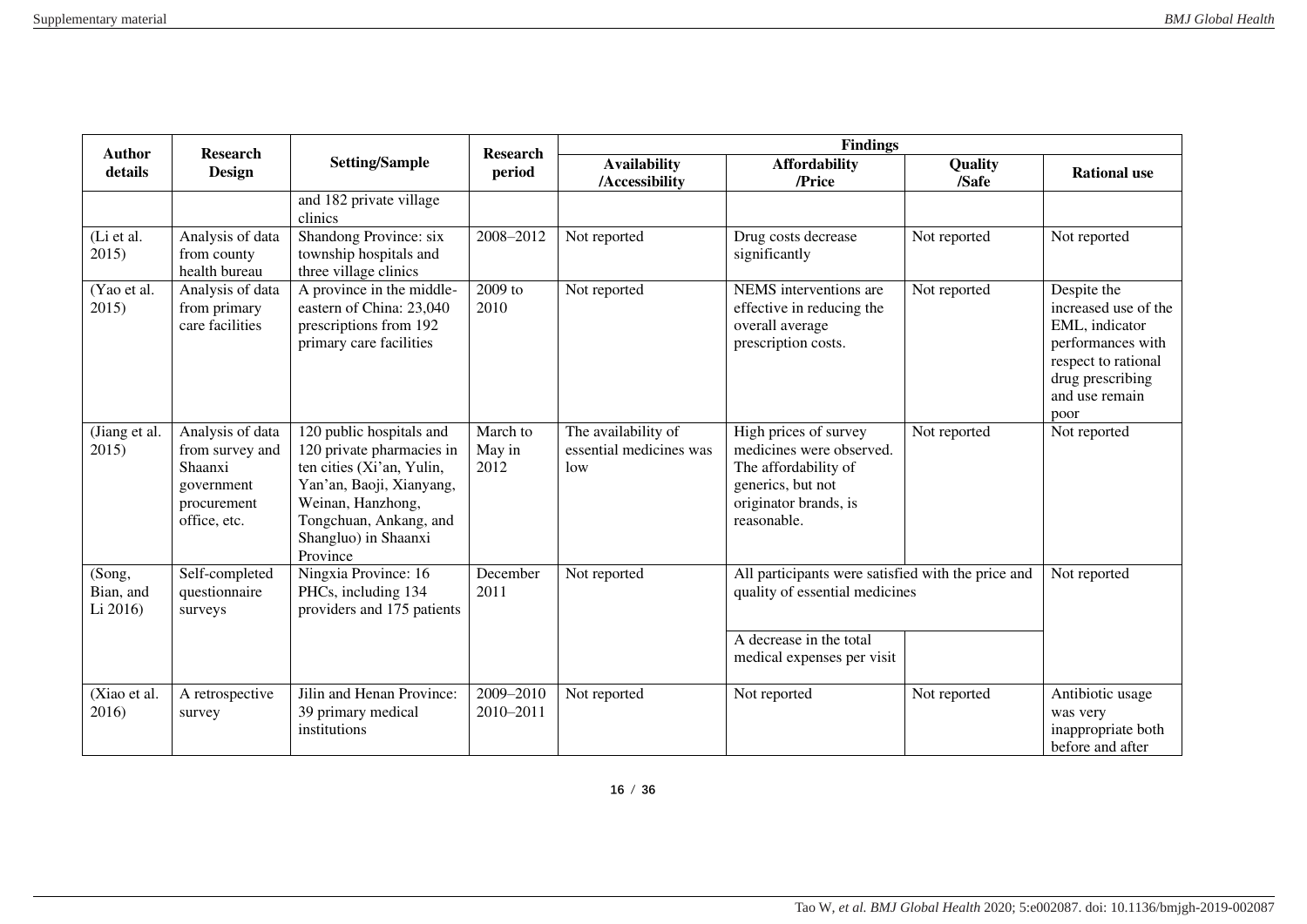| <b>Author</b><br><b>Research</b><br><b>Research</b> |                                                                   |                                                                                                        | <b>Findings</b>                                                   |                                                                                                                               |                                                                                                                        |                                                                                                                                |                                                                                                               |
|-----------------------------------------------------|-------------------------------------------------------------------|--------------------------------------------------------------------------------------------------------|-------------------------------------------------------------------|-------------------------------------------------------------------------------------------------------------------------------|------------------------------------------------------------------------------------------------------------------------|--------------------------------------------------------------------------------------------------------------------------------|---------------------------------------------------------------------------------------------------------------|
| details                                             | <b>Design</b>                                                     | <b>Setting/Sample</b>                                                                                  | period                                                            | <b>Availability</b><br>/Accessibility                                                                                         | <b>Affordability</b><br>/Price                                                                                         | Quality<br>/Safe                                                                                                               | <b>Rational use</b>                                                                                           |
|                                                     |                                                                   |                                                                                                        |                                                                   |                                                                                                                               |                                                                                                                        |                                                                                                                                | <b>NEMP</b><br>implementation.                                                                                |
| (Gong et al.<br>2016)                               | Analysis of data<br>from the<br><b>NCHSMP</b>                     | A nationwide sample of<br>376700 prescriptions                                                         | 2007-2011                                                         | Not reported                                                                                                                  | Not reported                                                                                                           | Not reported                                                                                                                   | NEMP is effective<br>in promoting<br>rational use of<br>medicines, but the<br>irrational use is still<br>high |
| (Ding et al.<br>2016)                               | A pre-post<br>comparative<br>study design                         | Three provinces: Jiangsu,<br>Heilongjiang and<br>Qinghai; 2899<br>prescriptions                        | 2008 and<br>2013                                                  | Not reported                                                                                                                  | Not reported                                                                                                           | Not reported                                                                                                                   | Over-prescriptions<br>of antibiotics,<br>injections and<br>adrenal<br>corticosteroids<br>have reduced         |
| (Ding and<br>Wu 2017)                               | Analysis of<br>administrative<br>data                             | Tianjin, a total of 23,362<br>and 4,148 patients from<br>the intervention and<br>control groups        | April 2008<br>to March<br>2009, April<br>2009 to<br>March<br>2010 | Not reported                                                                                                                  | NEMP implementation<br>did not affect the total<br>expenditure, drug<br>expenditure, and out-of-<br>pocket expenditure | Not reported                                                                                                                   | Not reported                                                                                                  |
| (Ren et al.<br>2018)                                | A cross-<br>sectional design,<br>a questionnaire<br>survey        | 1,037 participants in 40<br>CHCs from four<br>provinces: Zhejiang,<br>Jiangxi, Shaanxi and<br>Xinjiang | <b>July 2013</b>                                                  | Not reported                                                                                                                  | Not reported                                                                                                           | The top concerns of<br>patients such as the<br>effectiveness and<br>safety of medicines<br>have not been<br>properly addressed | Not reported                                                                                                  |
| (Huang et<br>al. 2018a)                             | A longitudinal<br>study of five<br>yearly<br>household<br>surveys | Hangzhou (Zhejiang<br>province) and Baoji<br>(Shaanxi province)                                        | 2009 to<br>2013                                                   | The availability of<br>medicines has<br>improved: 48.2%<br>increased availability of<br>essential medicines in<br><b>PHCs</b> | Medicines expenditure<br>showed an increasing<br>trend from 2009 to 2013                                               | Not reported                                                                                                                   | The use of<br>medicines has<br>improved                                                                       |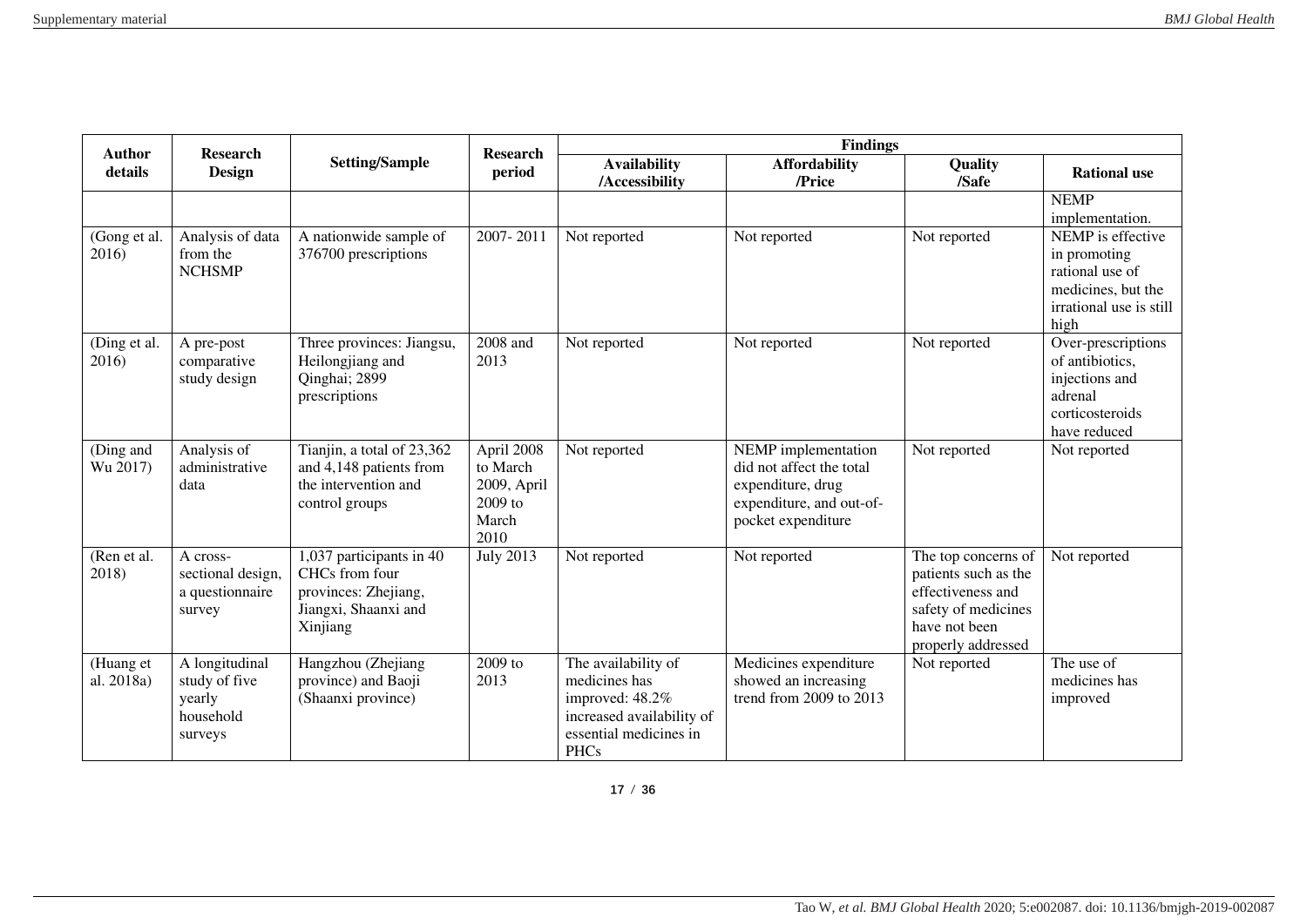| <b>Author</b><br><b>Research</b>      |                                                                                   | <b>Research</b>                                                              |                                        | <b>Findings</b>                                                                                                                                                                                                                          |                                                                                                                                                                                                   |                  |                                                                                                        |
|---------------------------------------|-----------------------------------------------------------------------------------|------------------------------------------------------------------------------|----------------------------------------|------------------------------------------------------------------------------------------------------------------------------------------------------------------------------------------------------------------------------------------|---------------------------------------------------------------------------------------------------------------------------------------------------------------------------------------------------|------------------|--------------------------------------------------------------------------------------------------------|
| details                               | <b>Design</b>                                                                     | <b>Setting/Sample</b>                                                        | period                                 | <b>Availability</b><br>/Accessibility                                                                                                                                                                                                    | <b>Affordability</b><br>/Price                                                                                                                                                                    | Quality<br>/Safe | <b>Rational use</b>                                                                                    |
| (Song,<br>Bian, and<br>Zhen<br>2018c) | A field survey                                                                    | Shandong, Zhejiang,<br>Anhui and Ningxia<br>provinces                        | 2009, 2010<br>and 2011                 | The availability of<br>national essential drugs<br>increased in 2011<br>compared to 2009, but<br>the overall availability<br>of essential medicines<br>did not appear to<br>increase.                                                    | The market prices of<br>essential medicines<br>greatly decrease, but<br>remain high compared to<br>international reference<br>prices. The affordability<br>of essential medicines has<br>improved | Not reported     | Not reported                                                                                           |
| (Li et al.<br>2018)                   | Analysis of<br>survey data<br>from NHRMSS                                         | Nationwide: 2675<br>counties and 31 provinces                                | 2008 to<br>2012                        | Not reported                                                                                                                                                                                                                             | An overall trend of<br>decreased medical<br>expense by the<br>implementation of NEMP                                                                                                              | Not reported     | Not reported                                                                                           |
| (Chao et al.<br>2018)                 | Questionnaire<br>survey                                                           | Jiangsu province: 3400<br>prescriptions from 17<br>primary care institutions | Jan 2010,<br>Jan 2014                  | Not reported                                                                                                                                                                                                                             | Not reported                                                                                                                                                                                      | Not reported     | The NEMP can<br>promote the<br>rational use of<br>drugs in some<br>degree, but its role<br>is limited. |
| (Xie et al.<br>2018)                  | A cross-<br>sectional study                                                       | Anhui Province: 6 county<br>public hospitals                                 | 2011 to<br>2013                        | Not reported                                                                                                                                                                                                                             | Not reported                                                                                                                                                                                      | Not reported     | <b>Essential medicines</b><br>are not so<br>prioritized used as<br>expected                            |
| (Guan et al.<br>2018)                 | Analysis of data<br>from China<br>Medicine<br>Economic<br>Information<br>database | Nationwide: 396<br>secondary hospitals and<br>763 tertiary hospitals         | January<br>2011 to<br>November<br>2016 | Five essential medicines<br>had $> 50\%$ availability<br>and the nationwide<br>availability kept steady;<br>availability of drugs in<br>eastern regions of China<br>was significantly higher<br>than the central and<br>western regions. | the MPR of essential<br>medicines was well<br>controlled and became<br>more affordable in the<br>context of steady<br>availability                                                                | Not reported     | Not reported                                                                                           |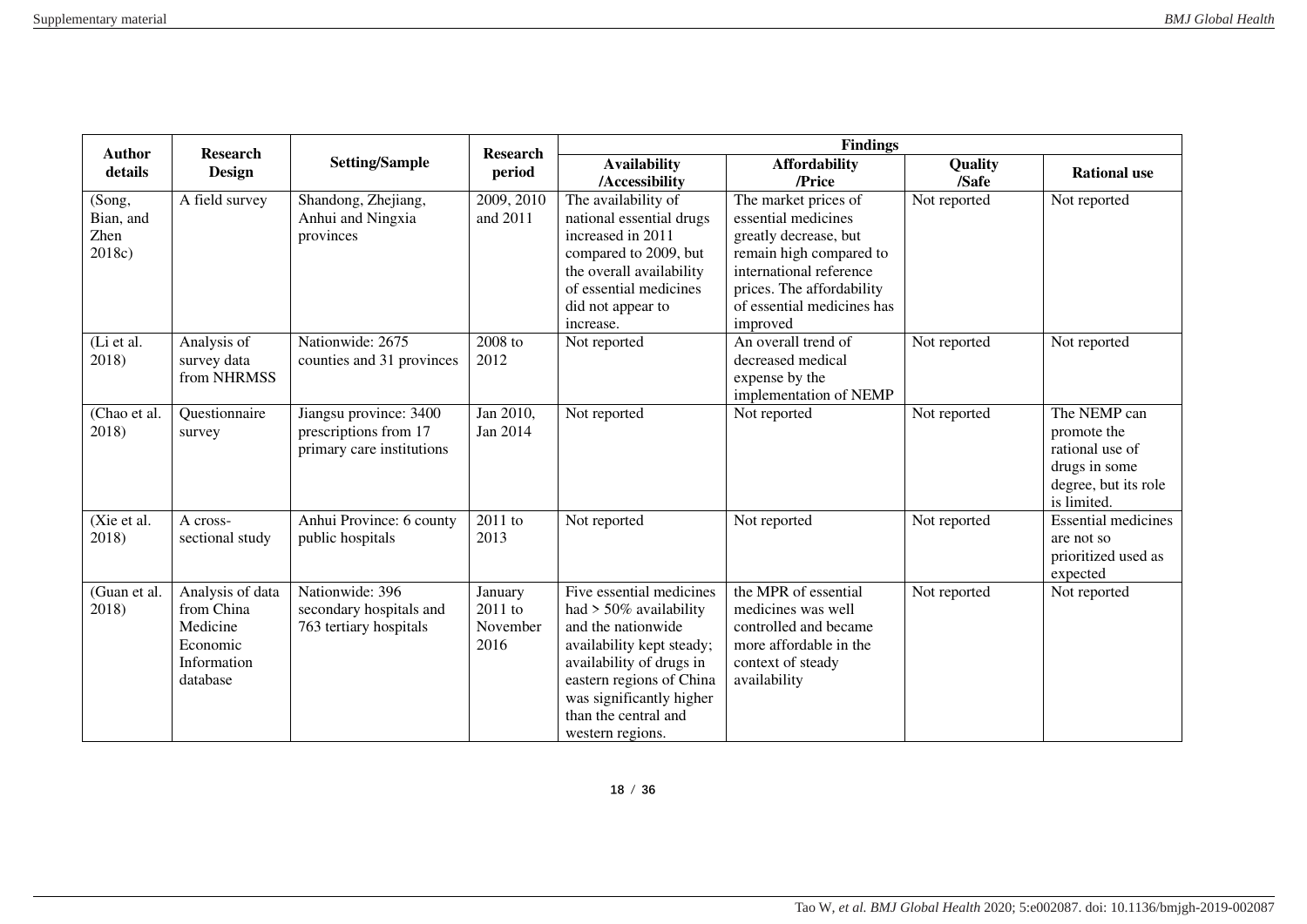| Author<br><b>Research</b>         |                                                      |                                                                                                       | Research                                      |                                                                                                                                                                                                 | <b>Findings</b>                                                                                                                                                                                   |                  |                                                                                                                                                              |
|-----------------------------------|------------------------------------------------------|-------------------------------------------------------------------------------------------------------|-----------------------------------------------|-------------------------------------------------------------------------------------------------------------------------------------------------------------------------------------------------|---------------------------------------------------------------------------------------------------------------------------------------------------------------------------------------------------|------------------|--------------------------------------------------------------------------------------------------------------------------------------------------------------|
| details                           | Design                                               | <b>Setting/Sample</b>                                                                                 | period                                        | <b>Availability</b><br>/Accessibility                                                                                                                                                           | <b>Affordability</b><br>/Price                                                                                                                                                                    | Quality<br>/Safe | <b>Rational use</b>                                                                                                                                          |
| (Mao,<br>Huang, and<br>Chen 2019) | A facility-based<br>survey                           | Hangzhou (Zhejiang<br>Province): 17 Health Care<br>Institutions and 16406<br>outpatient prescriptions | 2011, 2013                                    | Not reported                                                                                                                                                                                    | No significant change of<br>the average medicine<br>expenditure per<br>prescription was found<br>between 2011 and 2013                                                                            | Not reported     | The rational use of<br>medicines was<br>improved, but still<br>existed some<br>problems<br>(polypharmacy,<br>overuse of<br>antibiotics and<br>hormones etc.) |
| (Xu et al.<br>$2019b$ )           | A cross-<br>sectional study                          | Anhui province: 143<br>public primary hospitals<br>(poverty-stricken areas)                           | January 1,<br>2015 to<br>December<br>31, 2015 | The availability of EMs<br>was a considerable<br>problem: the median<br>availability of the 44<br>medicines was 31.47%,<br>and $65.91\%$ of the<br>medicines had less than<br>50% availability. | 46.51% the lowest price<br>generics and 100% of the<br>originator brands were<br>more expensive than the<br>international reference<br>price. The majority of the<br>medicines were<br>affordable | Not reported     | Not reported                                                                                                                                                 |
| (Wang et<br>al. 2019b)            | A field<br>investigation-<br>questionnaire<br>Survey | Three provinces<br>(Zhejiang, Hubei and<br>Gansu)                                                     | June to<br>August<br>2014                     | That village doctors had<br>a negative evaluation in<br>satisfaction level of<br>EML to village-based<br>care and accessibility of<br>EM distribution                                           | Not reported                                                                                                                                                                                      | Not reported     | Not reported                                                                                                                                                 |

Note: MUPs=median unit prices, PHCs=primary healthcare centers, NEMP=National Essential Medicines Policy, THCs=township health centers, IB=Innovator Brand, LPG=Lowest Priced Generic, NCHSMP=Nationwide Community Health Services Monitoring Project, NHRMSS=National Health Resource and Medical Service Survey, MPR=median price ratio, CHCs=community health centres, EML= Essential Medicines List

Table S5 Summary of included papers about Health Services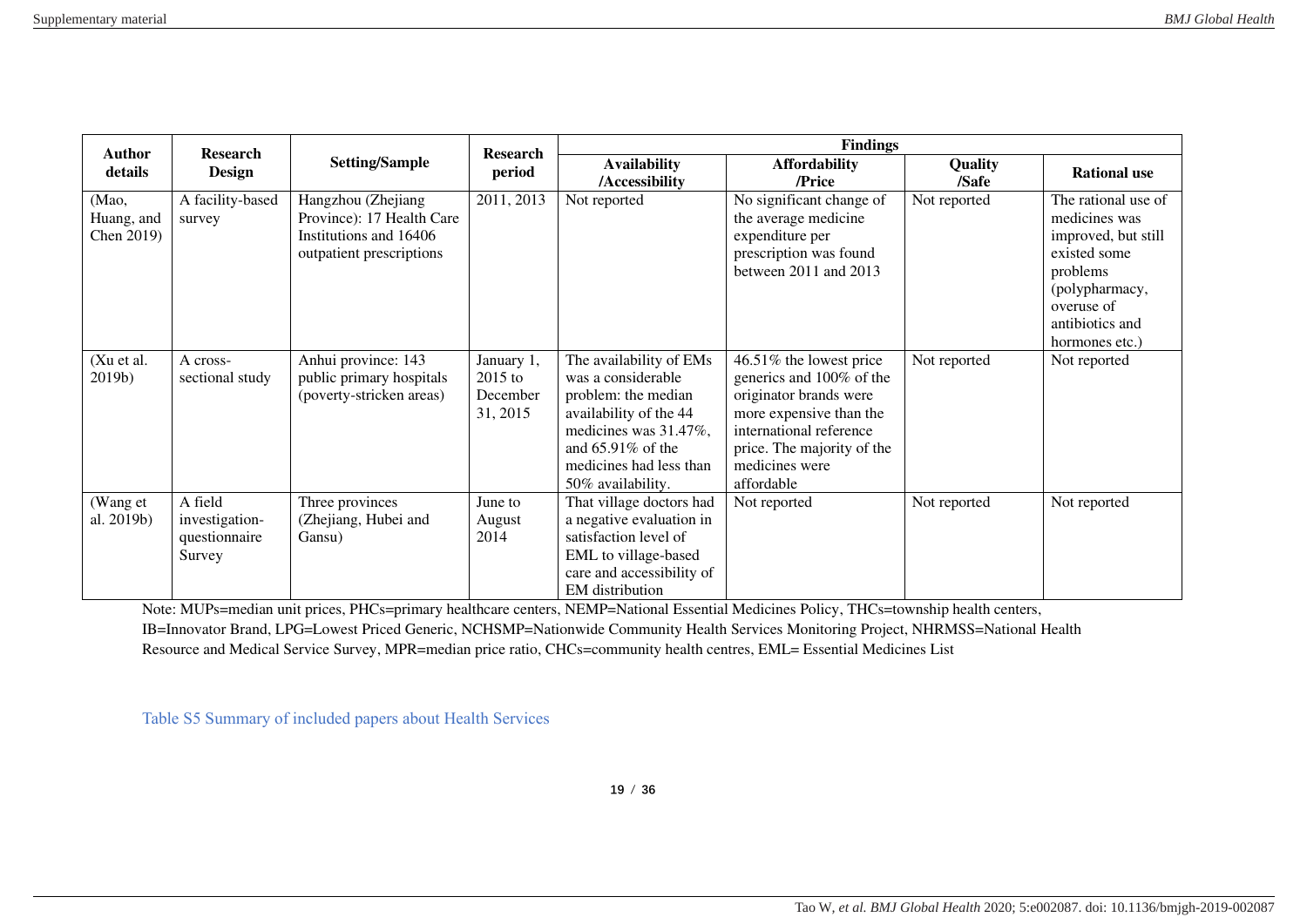| <b>Author</b> | <b>Research design</b> | <b>Setting/Sample</b> | <b>Health care</b> | <b>Research</b>  | <b>Findings</b>                                             |
|---------------|------------------------|-----------------------|--------------------|------------------|-------------------------------------------------------------|
| details       |                        |                       | services           | period           |                                                             |
| (Meng et al.  | Panel data analysis    | 31 provinces and      | Health             | 2003,            | [Accessibility] Remarkable increases in insurance           |
| 2012)         | (NHSS)                 | municipalities        | services           | 2008, and        | coverage and inpatient reimbursement were                   |
|               |                        |                       |                    | 2011             | accompanied by increased use and coverage of health         |
|               |                        |                       |                    |                  | care. Important advances have been made in achieving        |
|               |                        |                       |                    |                  | equal access to services and insurance coverage across      |
|               |                        |                       |                    |                  | and within regions. However, these increases have not       |
|               |                        |                       |                    |                  | been accompanied by reductions in catastrophic health       |
|               |                        |                       |                    |                  | expenses.                                                   |
| (Hu et al.    | A cross-sectional      | Donghai County of     | Health             | 2009             | [Accessibility] Most of villages are in underserved         |
| 2013)         | study                  | Jiangsu province      | Services           |                  | health services areas. An unequal distribution of health    |
|               |                        |                       | (rural)            |                  | service resources and the reimbursement policies of the     |
|               |                        |                       |                    |                  | NCMS have led to an edge effect regarding spatial           |
|               |                        |                       |                    |                  | accessibility of health services in Donghai County,         |
|               |                        |                       |                    |                  | whereby people living on the edge of the county have        |
|               |                        |                       |                    |                  | less access to health services.                             |
| (Lin et al.   | Qualitive study: semi- | Guangzhou province:   | Health             | <b>July 2011</b> | [Accessibility] African migrants experienced various        |
| 2015b)        | structured interview   | 35 participants       | services           |                  | barriers to accessing health care and were dissatisfied     |
|               | and focus groups       |                       | (migrants)         |                  | with local health services. The principal barriers to care  |
|               |                        |                       |                    |                  | reported included affordability, legal issues, language     |
|               |                        |                       |                    |                  | barriers, and cultural differences.                         |
| (Davis et al. | A qualitative study    | Guangzhou province:   | Health             | April-July       | [Accessibility] Ugandan sex workers in China faced          |
| 2016)         | (In-depth interviews)  | 19 female Ugandan sex | services           | 2014             | substantial structural barriers that limited health service |
|               |                        | workers               | (migrants)         |                  | access.                                                     |
| (Wong et al.  | A secondary data       | Nationwide            | Primary health     | 2008, 2011       | [Accessibility, Equity] The health-care reform of 2009      |
| 2016)         | analysis               |                       | care               |                  | generally improved access to the primary health-care        |
|               |                        |                       |                    |                  | workforce in all 28 areas. However, based on the            |
|               |                        |                       |                    |                  | increase in the standard deviation of primary health care   |
|               |                        |                       |                    |                  | services, the gap in regional health care has increased.    |
| (Chung et al. | A cross-sectional      | Yanbien prefecture in | Childhood          | June-            | [Accessibility, Equity] Children born to North Korean       |
| 2016)         | survey                 | northwest China       | immunizations      | August           | refugees had significantly lower immunization rates,        |
|               |                        |                       |                    | 2010             | compared to Chinese or migrant children.                    |
| (Luo et al.   | A case study           | Xiantao County, Hubei | Health care        | Summer of        | [Accessibility] Spatial proximity was a primary concern     |
| 2017)         |                        | Province, China       | services           | 2014             | when it came to accessibility of hospital care for rural    |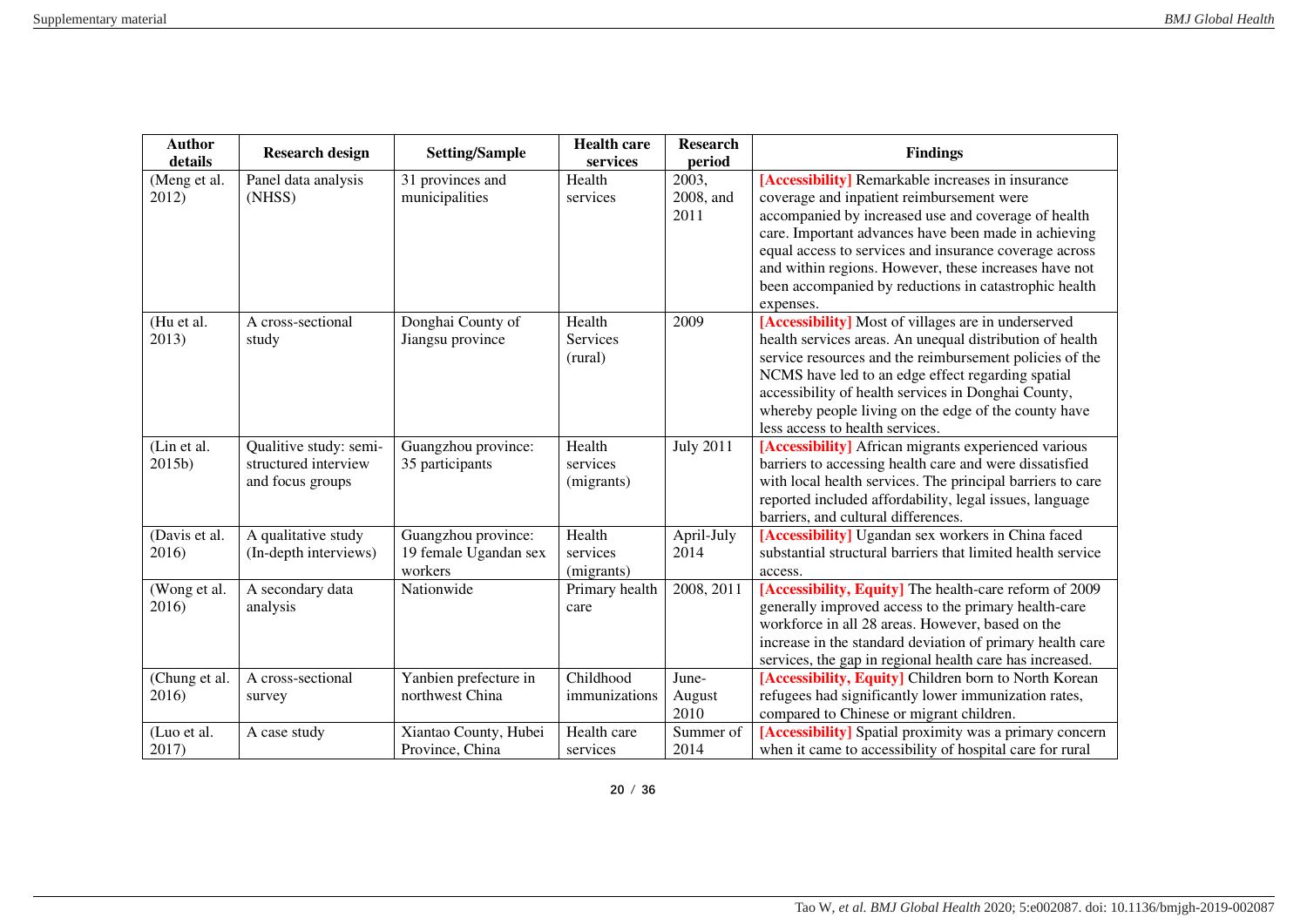| <b>Author</b><br>details         | <b>Research design</b>                                                                     | <b>Setting/Sample</b>                                   | <b>Health care</b><br>services                      | <b>Research</b><br>period           | <b>Findings</b>                                                                                                                                                                                                                                                                                                                                           |
|----------------------------------|--------------------------------------------------------------------------------------------|---------------------------------------------------------|-----------------------------------------------------|-------------------------------------|-----------------------------------------------------------------------------------------------------------------------------------------------------------------------------------------------------------------------------------------------------------------------------------------------------------------------------------------------------------|
|                                  |                                                                                            |                                                         |                                                     |                                     | residents in China. This is particularly true for general<br>cares not specialized cares.                                                                                                                                                                                                                                                                 |
| (Ma et al.<br>2018)              | A cross-sectional<br>survey                                                                | Hangzhou, Zhejiang<br>province: 1322<br>participants    | Health<br>services (older<br>migrants)              | May to<br>August<br>2013            | [Accessibility] The low utilization of health services of<br>older adults when they had ailments or serious diseases;<br>the low utilization of health services of older adults<br>when they had ailments or serious diseases.                                                                                                                            |
| (Wang et al.<br>2018b)           | Analysis of data from<br>provincial Health<br><b>Bureau</b>                                | Sichuan province                                        | Primary health<br>care                              | 2014                                | [Accessibility, Equity] Spatial access to primary health<br>care is better in south-eastern Sichuan compared to<br>north-western Sichuan in terms of shorter travel time,<br>higher spatial accessibility, and lower inequity. The<br>disparity of access to primary health care is also<br>apparent between ethnic minority and non-minority<br>regions. |
| (Zhou et al.<br>2019)            | A cross-sectional<br>study                                                                 | Changsha city (Hunan<br>province): 555<br>participants  | Reproductive<br>health services                     | July-<br>September<br>2015          | [Accessibility] The female floating population exhibited<br>poor awareness of reproductive health and rarely used<br>reproductive health services, especially in unmarried<br>women.                                                                                                                                                                      |
| (Chen et al.<br>2014b)           | A community-based,<br>cross-sectional study                                                | 10 provinces: 90<br>community health<br>service centers | Urban<br>community<br>health Service                | September<br>to<br>December<br>2011 | [Equity] Health workforce inequity was found in this<br>study, especially in quality and geographic distribution.                                                                                                                                                                                                                                         |
| (Xu et al.<br>2014)              | Secondary data<br>analysis                                                                 | Jiangsu province                                        | Primary health<br>care<br>workforce<br>distribution | 2008-2012                           | [Equity] The number of health workforces increased<br>every year and the inequality in the distribution of health<br>workforces showed a decline trend from 2008 to 2012.<br>After 2009, these trends changed more rapidly.                                                                                                                               |
| (Liu, Wong,<br>and Liu<br>2016c) | Analysis of data from<br>National Survey of the<br>Aged Population in<br>Urban/Rural China | Nationwide                                              | Health care                                         | 2006, 2010                          | [Equity] Fragmented health insurance schemes generate<br>inequitable health care utilization and health outcomes<br>for the elderly.                                                                                                                                                                                                                      |
| (Liu and<br>Tang 2016)           | Longitudinal study                                                                         | Jiangsu province, China                                 | <b>Basic</b> medical<br>services                    | 2010-2014                           | [Equity] From 2010 to 2014, the basic medical service<br>equalization levels generally showed increasing trend.                                                                                                                                                                                                                                           |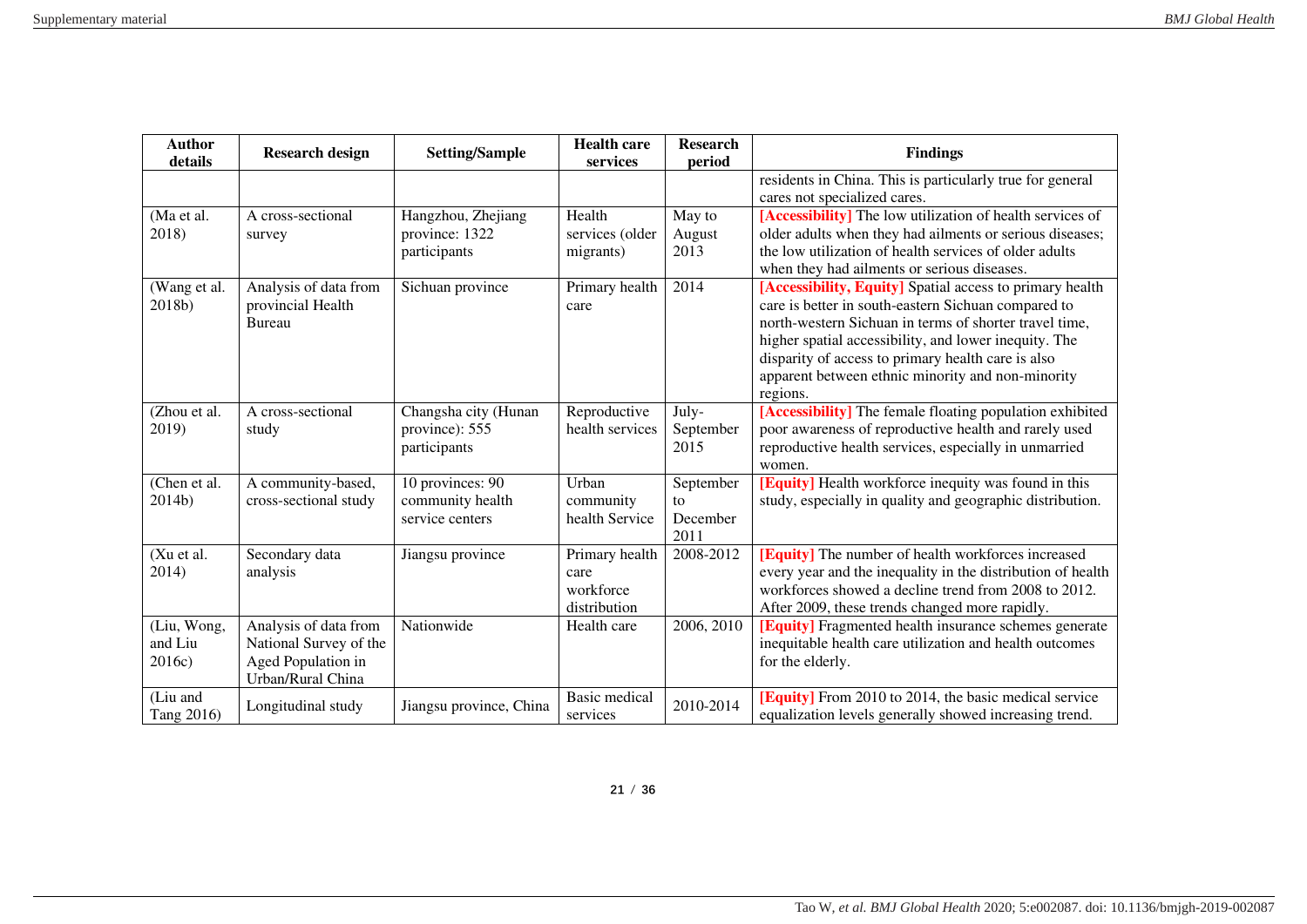| <b>Author</b><br>details        | <b>Research design</b>                                                           | <b>Setting/Sample</b>                                    | <b>Health care</b><br>services             | <b>Research</b><br>period | <b>Findings</b>                                                                                                                                                                                                                                                                                                                                                                                                                                                              |
|---------------------------------|----------------------------------------------------------------------------------|----------------------------------------------------------|--------------------------------------------|---------------------------|------------------------------------------------------------------------------------------------------------------------------------------------------------------------------------------------------------------------------------------------------------------------------------------------------------------------------------------------------------------------------------------------------------------------------------------------------------------------------|
| (Liu et al.<br>2016a)           | Secondary data<br>analysis (CHSY,<br>CSY)                                        | Nationwide                                               | Health<br>resource<br>allocation           | 2009-2013                 | <b>[Equity]</b> The equity of health resource allocation<br>improved gradually from 2009 to 2013. However, the<br>internal differences within the eastern region still have a<br>huge impact on the overall equity in health resource<br>allocation.                                                                                                                                                                                                                         |
| (Flato and<br>Zhang $2016$ )    | Household survey<br>data analysis                                                | 30 counties in Sichuan<br>province                       | Health<br>services                         | 2004 and<br>2011          | [Equity] Pro-rich inequity in level of healthcare<br>utilization increased after UHC reforms. Type of<br>insurance enrolment has become a main driver of<br>inequity in level of utilization.                                                                                                                                                                                                                                                                                |
| (Lu, Zeng,<br>and Zeng<br>2017) | A nationwide cross-<br>sectional survey<br>(China Labor Force<br>Dynamic Survey) | 29 provinces                                             | Health<br>services                         | 2014                      | <b>[Equity]</b> There are inequalities of demographic, socio-<br>economic and health status in the utilization of health<br>services for China labor force.                                                                                                                                                                                                                                                                                                                  |
| (Pan et al.<br>2017)            | Repeated cross<br>sectional analysis                                             | Jiangxi Province, rural<br>areas                         | Inpatient<br>Services                      | 2003/2004,<br>2008, 2014  | [Equity] The implementation of the NRCMS was<br>associated with decreased inequity in 2008 and in 2014,<br>but the associations were limited. Income contributed<br>the most to the inequality of hospital utilization each<br>year.                                                                                                                                                                                                                                         |
| (Zhu et al.<br>2017)            | Analysis of data from<br><b>CHNS</b>                                             | Nationwide                                               | Outpatient and<br>inpatient<br>services    | 1991-2011                 | [Equity] Regional factors were a more important<br>determinant of inequalities of health care utilization than<br>individual, especially income, factors.                                                                                                                                                                                                                                                                                                                    |
| (Sun and<br>Luo 2017)           | Secondary data<br>analysis (CSY)                                                 | Nationwide                                               | Health<br>resources<br>allocation          | 2011-2015                 | <b>[Equity]</b> There exist distinct regional disparities in the<br>distribution of health resources in China, which are<br>mainly reflected in the geographic distribution of health<br>resources.                                                                                                                                                                                                                                                                          |
| (Zhang et al.<br>2017c)         | Secondary data<br>analysis (CHSY)                                                | 31 provinces and<br>autonomous regions<br>municipalities | Health<br>resources and<br>health services | 2010-2014                 | [Equity] Significant inequality in the geographic<br>distribution of health resources is evident, despite a<br>more equitable per capita distribution of resources. The<br>residents living in the eastern developed region are more<br>likely to use the well-resourced hospitals for outpatient<br>care. The residents living in the western undeveloped<br>region are more likely to use the poorly-resourced<br>primary care institutions for inpatient care. Apart from |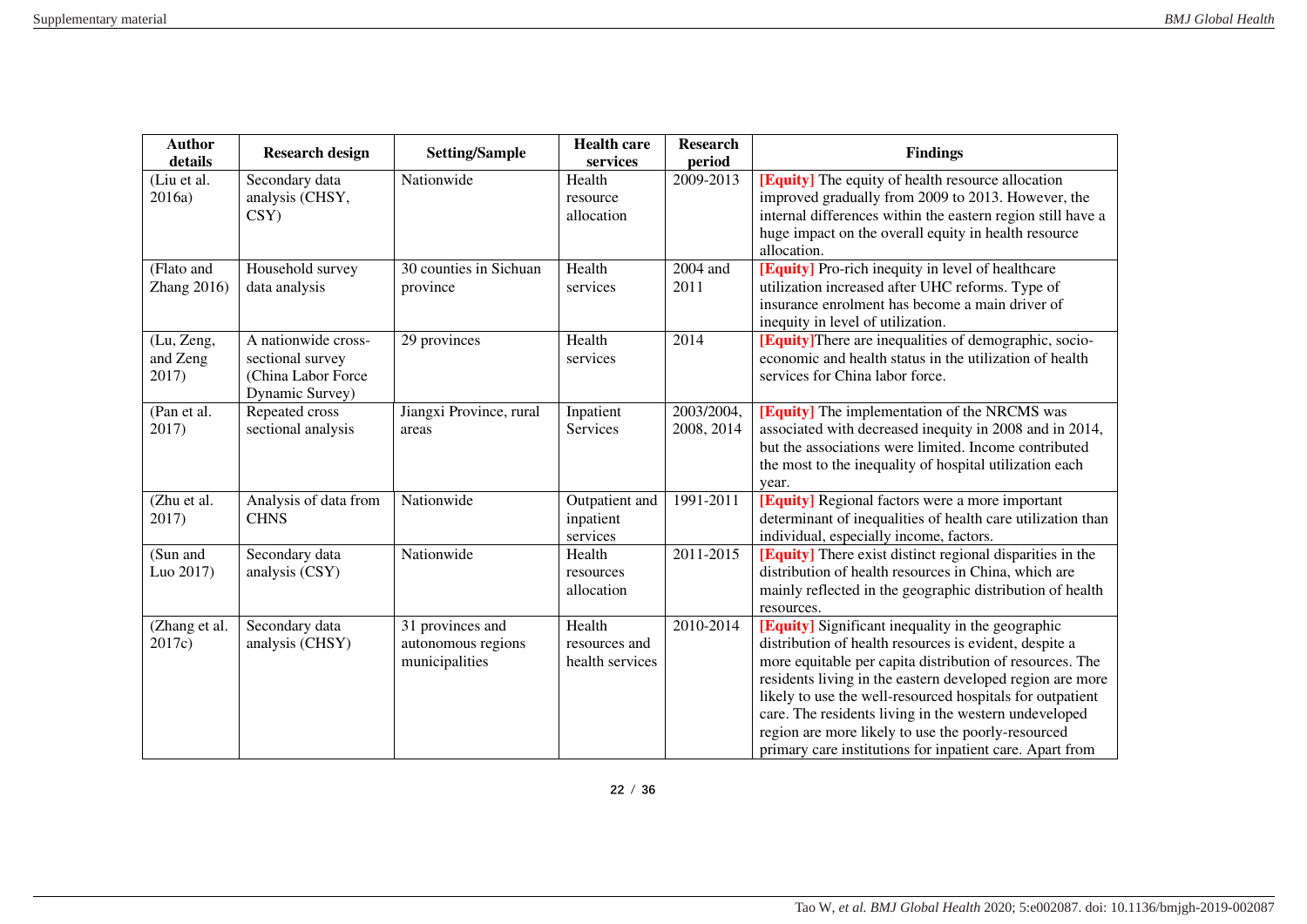| <b>Author</b><br>details | <b>Research design</b>                                                                           | <b>Setting/Sample</b>                                                                 | <b>Health care</b><br>services                | <b>Research</b><br>period           | <b>Findings</b>                                                                                                                                                                                                                                                                                                           |
|--------------------------|--------------------------------------------------------------------------------------------------|---------------------------------------------------------------------------------------|-----------------------------------------------|-------------------------------------|---------------------------------------------------------------------------------------------------------------------------------------------------------------------------------------------------------------------------------------------------------------------------------------------------------------------------|
|                          |                                                                                                  |                                                                                       |                                               |                                     | regional disparities, inequality within each region also<br>exists.                                                                                                                                                                                                                                                       |
| (Qian et al.<br>2017)    | Secondary data<br>analysis (the 5th<br>National Health<br>Service Survey of<br>Shaanxi Province) | Shanxi province                                                                       | Health<br>services in<br>women                | 2013                                | [Equity] Health service utilization was different<br>between women with different social demographic<br>characteristics, and unequal health service utilization is<br>evident among women in Shaanxi.                                                                                                                     |
| (Song et al.<br>2018b)   | Secondary data<br>analysis (reports,<br>National Bureau of<br>Statistics, etc.)                  | All rural counties in<br>China's 31 provinces                                         | Health care<br>services<br>(rural)            | 2008,<br>2010,<br>2012, and<br>2014 | [Equity] Absolute inequalities of health resources<br>increased, while absolute inequalities of health<br>utilization remained constant following China's health<br>care reform.                                                                                                                                          |
| (Zhong et al.<br>2018)   | A patient survey                                                                                 | Guangdong province:<br>220 patients                                                   | Primary care                                  | 2014                                | [Equity] Equity in the primary care patient experiences<br>between rural-to-urban migrants and urban locals seems<br>to have been achieved to some extent. However, there is<br>room for improvement in the equity of coordination of<br>care and comprehensiveness.                                                      |
| (Zhang et al.<br>2018b)  | Secondary data<br>analysis (CHSY,<br>CSY)                                                        | Nationwide                                                                            | Primary health<br>care resource<br>allocation | 2012-2016                           | [Equity] The equity of primary health care resource<br>allocation had improved year by year and that the equity<br>of population allocation was far better than the<br>geographical area in China; The eastern region had the<br>largest resource density and best equity and the western<br>region had contrary results. |
| (Zhang et al.<br>2018a)  | A cross-sectional<br>study                                                                       | Shaanxi Province:<br>8,488 women in urban<br>areas and 18,724<br>women in rural areas | Maternal<br>health services                   | August-<br>November<br>2013         | [Equity] Inequalities in maternal health services<br>utilization still exist in Shaanxi Province. The<br>determinants related to maternal health services<br>utilization were women's age at delivery, educational<br>level, employment status, parity, health problems during<br>pregnancy and household income.         |
| (Wu 2018)                | Secondary data<br>analysis                                                                       | Nationwide                                                                            | Health<br>workforce<br>distribution           | $\overline{2012}$ to<br>2016        | [Equity] The increase in the number of physicians has<br>not necessarily eliminated the geographical distribution<br>inequalities.                                                                                                                                                                                        |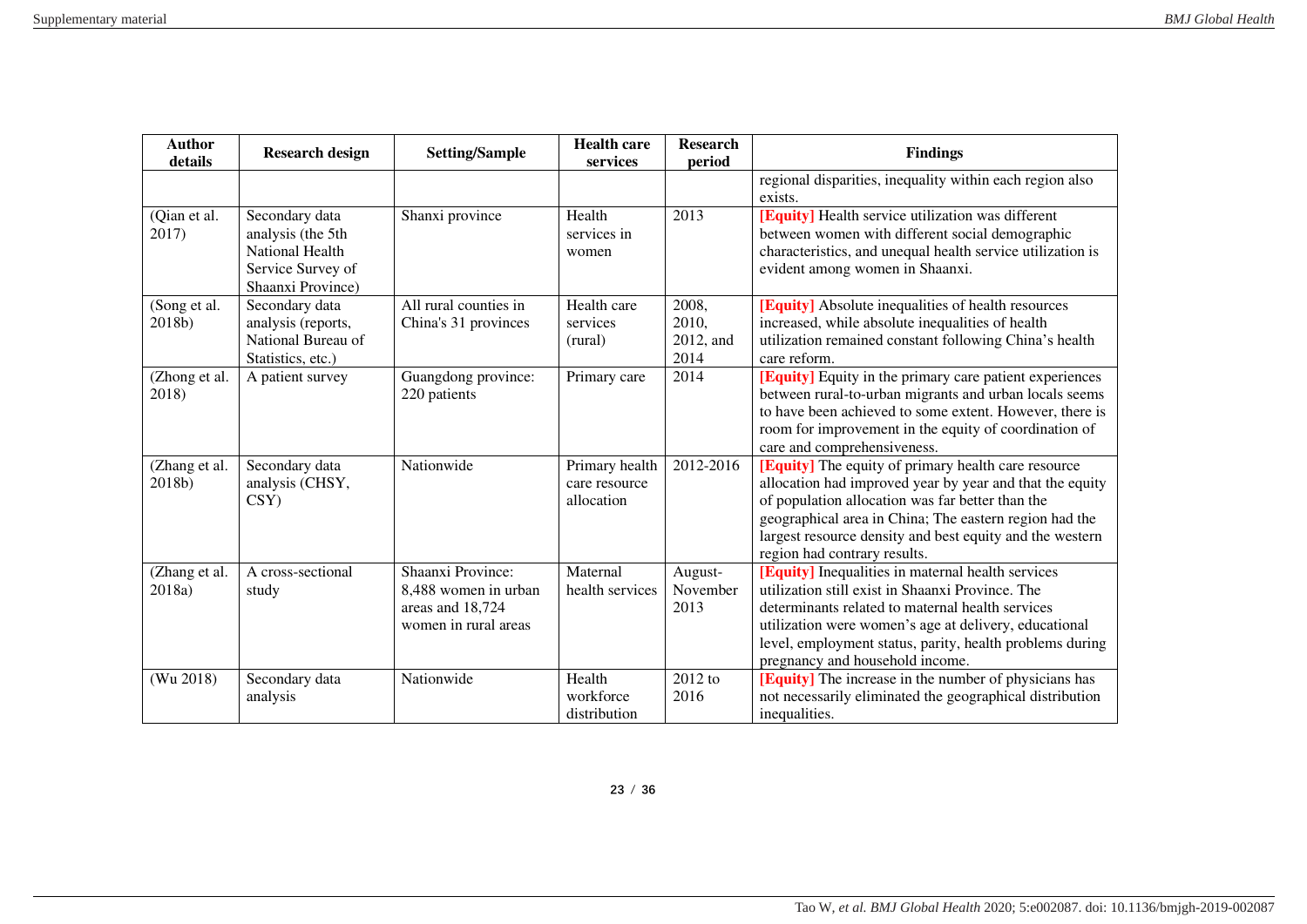| <b>Author</b><br>details | <b>Research design</b>                       | <b>Setting/Sample</b>  | <b>Health care</b><br>services | <b>Research</b><br>period | <b>Findings</b>                                                                                               |
|--------------------------|----------------------------------------------|------------------------|--------------------------------|---------------------------|---------------------------------------------------------------------------------------------------------------|
| (Fu et al.               | Secondary data                               | Nationwide: 7836       | Health                         | 2015                      | <b>[Equity]</b> There was a strong pro-rich inequality in both                                                |
| 2018)                    | analysis (CHARLS)                            | participants.          | services for                   |                           | the probability and the frequency of use for health                                                           |
|                          |                                              |                        | the elderly.                   |                           | services among the elderly in China. The medical                                                              |
|                          |                                              |                        |                                |                           | insurance was not enough to address this inequity.                                                            |
| (Song et al.             | Secondary data                               | Rural China            | Health                         | 2008-2014                 | <b>[Equity]</b> A constant improvement in the number of                                                       |
| 2018a)                   | analysis                                     |                        | workforce                      |                           | health professionals per 1000 population co-existing                                                          |
|                          |                                              |                        | distribution                   |                           | with a worsening of the distribution of health                                                                |
|                          |                                              |                        |                                |                           | professionals across counties in rural China following                                                        |
|                          |                                              |                        |                                |                           | the health system reform. Economic factors were more                                                          |
|                          |                                              |                        |                                |                           | important compared with geographic factors                                                                    |
| (Yang,                   | Secondary data                               | Rural China            | Health                         | 2009-2016                 | [Equity] Chinese village physician distribution is                                                            |
| Wang, and                | analysis (CSY)                               |                        | workforce                      |                           | generally equitable. But there are obvious inequalities                                                       |
| Xue 2019)                |                                              |                        | distribution                   |                           | existing with the divisions.                                                                                  |
|                          |                                              |                        | (rural)                        |                           |                                                                                                               |
| (Song et al.             | Analysis of data from                        | Rural China            | Health                         | 2008-2014                 | <b>[Equity]</b> Absolute inequalities of health resources were                                                |
| 2019b)                   | the routine report of                        |                        | resource and                   |                           | increased, while that of health utilization kept constant                                                     |
|                          | rural counties                               |                        | health care                    |                           | following China's health care reform.                                                                         |
| (Wu and                  | Secondary data                               | Nationwide             | Health                         | 2002-2016                 | [Equity] The distribution equality of health care                                                             |
| Yang 2019)               | analysis (CHSY,                              |                        | workforce                      |                           | professionals by population was satisfactory, whereas                                                         |
|                          | $\text{CSY}$                                 |                        | distribution                   |                           | the corresponding distribution inequality by area was                                                         |
|                          |                                              |                        |                                |                           | severe. Different types of distribution inequality of                                                         |
|                          |                                              |                        |                                |                           | health care professionals existed regionally and                                                              |
|                          |                                              |                        |                                |                           | nationally despite their increasing quantities and                                                            |
|                          |                                              |                        |                                |                           | densities.                                                                                                    |
| (Liu,                    |                                              | Nationwide: seven      | Health                         | July-                     | [Affordability] The new system was providing<br>affordable basic health care to even the most remote and      |
| Emsley, and              | Qualitative research<br>(in-depth Interview) | elites and 10 ordinary |                                | August                    |                                                                                                               |
| Dunn 2013)               |                                              | families               | services                       | 2011                      | poorest of our participants who were among the most                                                           |
|                          |                                              |                        |                                |                           | remote and poorest in China in July-August 2011.                                                              |
|                          |                                              |                        |                                |                           | [Affordability] Annually, about 7% of the population in<br>China fall in poverty due to out-of-pocket-health- |
| (Kumar et                |                                              | Nationwide:10,218      | Health                         | 2007-2010                 | expenditure. Also, the percentage shortfall in income for                                                     |
| al. 2015)                | A cohort study                               | households             | services                       |                           | the population from poverty line due to out-of-pocket-                                                        |
|                          |                                              |                        |                                |                           |                                                                                                               |
|                          |                                              |                        |                                |                           | health-expenditure is 2% in China.                                                                            |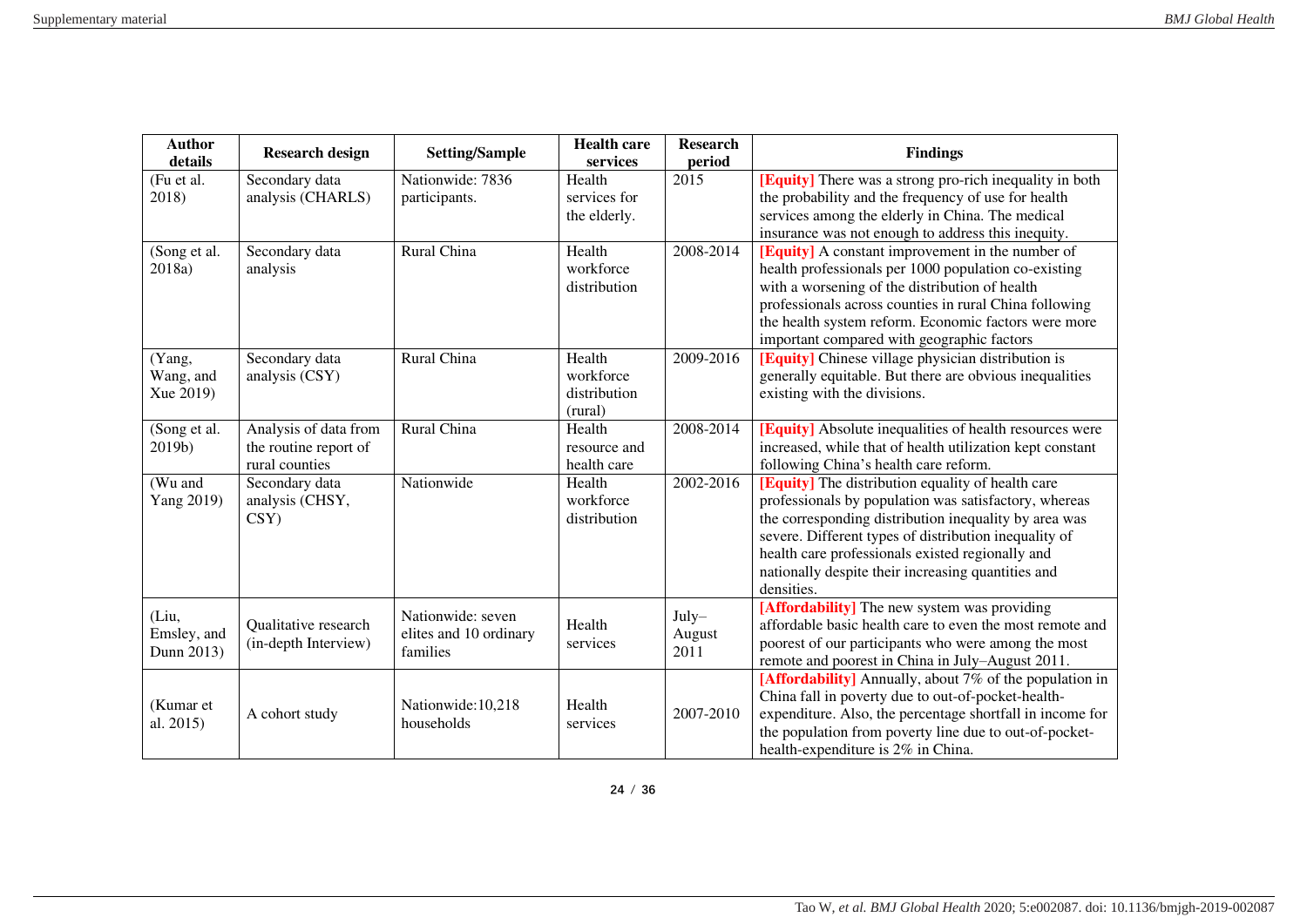| <b>Author</b><br>details       | <b>Research design</b>                                                    | <b>Setting/Sample</b>                                             | <b>Health care</b><br>services                                     | <b>Research</b><br>period | <b>Findings</b>                                                                                                                                                                                                                                                                                                                                                                                                                            |
|--------------------------------|---------------------------------------------------------------------------|-------------------------------------------------------------------|--------------------------------------------------------------------|---------------------------|--------------------------------------------------------------------------------------------------------------------------------------------------------------------------------------------------------------------------------------------------------------------------------------------------------------------------------------------------------------------------------------------------------------------------------------------|
| (Lin et al.<br>2015a)          | Qualitative research<br>(semi-structured<br>interview and focus<br>group) | Guangzhou city: 35<br>African immigrants                          | Health<br>services<br>(African<br>migrants)                        | <b>July 2011</b>          | [Affordability] Fifteen participants $(42.3\%)$ cited that<br>the health care costs in Guangzhou can be so high as "to<br>put you out of business." Participants delayed seeking<br>health care or had to terminate medical treatments<br>because they could not afford them.                                                                                                                                                              |
| (Fang, Hu,<br>and Han<br>2017) | Longitudinal study                                                        | Nationwide: 1110<br>county hospitals                              | Health<br>services                                                 | 2006-2012                 | [Affordability] After the reform, the per-visit outpatient<br>and inpatient expenses increased significantly                                                                                                                                                                                                                                                                                                                               |
| (Li and Feng<br>2017)          | Longitudinal study                                                        | Nationwide: 28103<br>participants                                 | Health<br>services                                                 | 2011-2013                 | [Affordability] Between 2011 and 2013, outpatient care<br>medical costs rose by nearly 50%, whereas there was no<br>such obvious trend for self-medication. People with<br>insurance schemes offering lower cost sharing incurred<br>consistently higher out-of-pocket outpatient payments.<br>In China, it seems that the current reform and the huge<br>government investment have not resulted in access to<br>affordable quality care. |
| (Huang et al.<br>2018b)        | A cohort study                                                            | Hangzhou, Baoji of<br>China: over 800<br>households               | Health<br>services<br>(urban)                                      | 2009-2013                 | [Affordability] Following China's Health Care System<br>Reform and implementation of UHC, availability and<br>use of medicines has improved in urban areas. However,<br>the affordability of medicines is still a concern.                                                                                                                                                                                                                 |
| (Zhang et al.<br>2019a)        | Longitudinal study                                                        | Hubei province: 17,522<br>patients with pulmonary<br>tuberculosis | Health<br>services<br>(patients with<br>pulmonary<br>tuberculosis) | 2011-2018                 | [Affordability] The current direct medical expenses of<br>tuberculosis patients are relatively affordable, but for<br>low-income patients and patients in severe condition,<br>the financial burden is still heavy.                                                                                                                                                                                                                        |
| (Min et al.<br>2019b)          | A cross-sectional<br>survey                                               | Nationwide: 7,747<br>patients with rare<br>diseases               | Health<br>services<br>(patients with<br>rare diseases)             | 2016                      | [Affordability] Healthcare insurance is an effective<br>safeguard for patients with rare diseases; however,<br>affordable and accessible treatment is still lacking for<br>such patients.                                                                                                                                                                                                                                                  |
| (Li et al.<br>2019c)           | A cohort study                                                            | Zhejiang province,<br>Gansu province: 2685<br>interviewees        | Health<br>services                                                 | 2008 and<br>2012          | [Affordability] Although the OOP burden and<br>pharmaceutical spending portion had been reduced<br>following the health reform, these impacts were still<br>limited.                                                                                                                                                                                                                                                                       |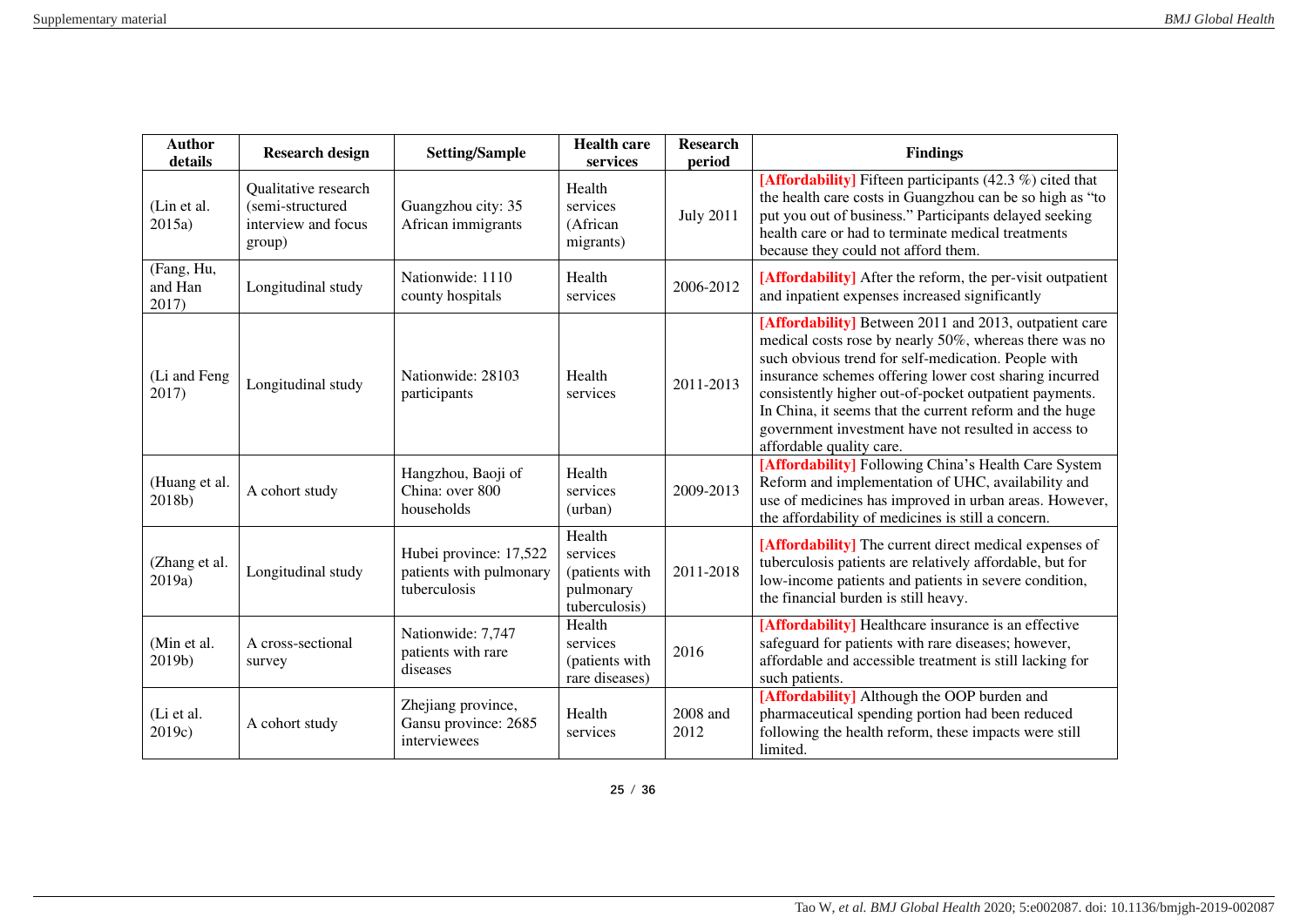| <b>Author</b><br>details       | <b>Research design</b>                                                    | <b>Setting/Sample</b>                                 | <b>Health care</b><br>services                       | <b>Research</b><br>period                | <b>Findings</b>                                                                                                                                                                                                                                       |
|--------------------------------|---------------------------------------------------------------------------|-------------------------------------------------------|------------------------------------------------------|------------------------------------------|-------------------------------------------------------------------------------------------------------------------------------------------------------------------------------------------------------------------------------------------------------|
|                                |                                                                           |                                                       | Health                                               |                                          |                                                                                                                                                                                                                                                       |
| (Ren et al.<br>2019a)          | A cross-sectional<br>survey                                               | Nationwide: 7589<br>participants                      | services<br>(elderly<br>people over 60<br>years old) | 2013                                     | [Affordability] 13.1% of respondents advised by a<br>doctor to be hospitalized refused to do so, mainly<br>$(56.3\%)$ because of financial difficulties.                                                                                              |
| (Li et al.<br>2019d)           | A cohort study                                                            | Nationwide:1,070<br>patients with type 2<br>diabetes  | Health<br>services<br>(diabetic)                     | 2015                                     | [Affordability] Diabetes is imposing a growing<br>economic burden in patients with type 2 diabetes in<br>China.                                                                                                                                       |
| (Chen et al.<br>2014a)         | A mixed method<br>study                                                   | Zhao County, Hebei<br>Province: 1601<br>caregivers    | Postnatal care                                       | July to<br>August<br>2011                | [Quality, Coverage] Coverage and quality of postnatal<br>care were low in rural Hebei Province and far below the<br>targets set by Chinese government.                                                                                                |
| (Wang et al.<br>2015b)         | Face-to-face patient<br>surveys                                           | Tibet: Shigatse and<br>Linzhi prefectures             | Primary Care                                         | September<br>and<br>October<br>2013      | [Quality] Township health centers patients reported<br>better primary care quality than patients visiting<br>prefecture and county hospitals.                                                                                                         |
| (Yin et al.<br>2016)           | Natural experimental<br>study                                             | Shanghai, Kunming                                     | General<br>practitioner<br>team service              | November<br>2011 and<br>December<br>2013 | [Quality] Primary care policies that promote long-term<br>provider-patient relationships, coordinated service with<br>hospitals and capitation payment for the GP team may<br>contribute to the improvement of care quality in<br>Shanghai.           |
| (Wang et al.<br>2017)          | Secondary analysis<br>using the household<br>survey data from<br>WHO SAGE | Eight provinces, 7598<br>rural people                 | Primary care                                         | 2007-2010                                | [Quality] Rural public clinics, which share many<br>characteristics with the optimal primary care delivery<br>model, should be strongly strengthened to well respond<br>to patients' needs and responsiveness.                                        |
| (Li, Wei,<br>and Wong<br>2017) | Two rounds of cross-<br>sectional<br>questionnaire surveys                | Shanghai: 437 patients                                | Care for older<br>patients with<br>hypertension      | November<br>2011 and<br>June 2013        | [Quality] Older adult hypertensive patients perceived<br>better primary care quality from 2011 to 2013 in<br>Shanghai. This may be associated with the general<br>practitioner team service in Shanghai where<br>hypertensive patients were targeted. |
| (Fan et al.<br>2017)           | Questionnaire survey<br>using the<br>SERVQUAL model                       | 27 hospitals in 15<br>provinces: 1,303<br>respondents | Health care<br>services                              | January<br>and June of<br>2016           | [Quality] All the dimensions of service quality showed<br>a negative gap, indicating that patients' expectations<br>were not met. The largest gap was for the economy                                                                                 |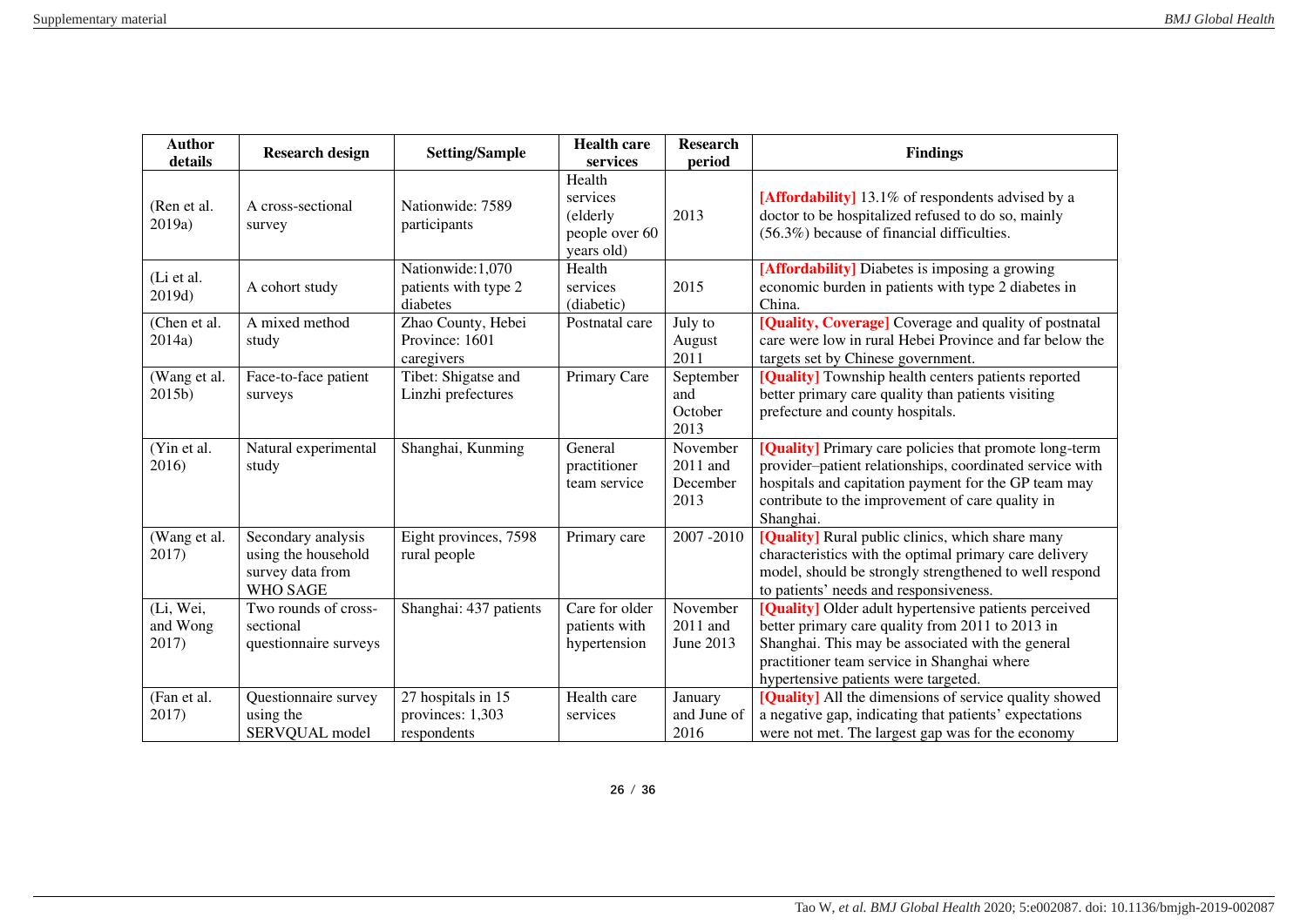| <b>Author</b><br>details | <b>Research design</b> | <b>Setting/Sample</b>    | <b>Health care</b><br>services | <b>Research</b><br>period | <b>Findings</b>                                                                                       |
|--------------------------|------------------------|--------------------------|--------------------------------|---------------------------|-------------------------------------------------------------------------------------------------------|
|                          |                        |                          |                                |                           | dimension followed by responsiveness, empathy,                                                        |
|                          |                        |                          |                                |                           | assurance, reliability, and tangibility.                                                              |
| (Lee et al.              | A cross-sectional      | Nationwide: 12           | Health                         | July and                  | [Quality] The treatment - before - deposit policy has a                                               |
| 2018)                    | survey                 | hospitals, 3313 patients | services                       | August                    | potential to enhance patients' trust in their physicians                                              |
|                          |                        |                          |                                | 2014                      | through improving patients' perceived service quality.                                                |
| (He et al.               | A retrospective study  | Henan Province: Xi       | Medical                        | $2011 - 2013$             | [Quality] Upgraded case payment is more reasonable                                                    |
| 2018)                    |                        | County and Huaibin       | service                        |                           | and suitable for rural areas than simple quota payment                                                |
|                          |                        | County                   |                                |                           | or cap payment. It has successfully curbed the growth of                                              |
|                          |                        |                          |                                |                           | medical expenses, improved the efficiency of medical                                                  |
|                          |                        |                          |                                |                           | insurance fund utilisation, and alleviated patients'                                                  |
|                          |                        |                          |                                |                           | economic burden of disease. However, no positive                                                      |
|                          |                        |                          |                                |                           | effects on service quality and efficiency were observed.                                              |
| (Gong et al.             | A series of nationwide | Nationwide: 35 cities    | Community                      | 2008 and                  | [Quality] Quality of community health services has                                                    |
| 2018)                    | surveys                |                          | health services                | 2011                      | been improved significantly at the first stage of health                                              |
|                          |                        |                          |                                |                           | care reforms in China. CHCs were larger and better                                                    |
|                          |                        |                          |                                |                           | equipped after health care reforms in terms of average                                                |
|                          |                        |                          |                                |                           | building area and average number of medical<br>equipment. Patient satisfaction increased, and patient |
|                          |                        |                          |                                |                           | payments per visit decreased after health care reforms.                                               |
|                          |                        |                          |                                |                           | But there was no significant improvement in health                                                    |
|                          |                        |                          |                                |                           | human resource, and overuse of injections remains                                                     |
|                          |                        |                          |                                |                           | prevalent.                                                                                            |
| (Wang,                   | Analysis of survey     | Nationwide: 1471         | Inpatient care                 | 2010                      | [Quality, Equity] An important gap still remains                                                      |
| Loban, and               | data from WHO          | respondents              | services                       |                           | between China and other countries in relation to patient                                              |
| Dionne                   | <b>SAGE</b>            |                          |                                |                           | experience of inpatient care; Noticeable disparities in                                               |
| 2019a)                   |                        |                          |                                |                           | patient experience of inpatient care also persist between                                             |
|                          |                        |                          |                                |                           | different geographical regions                                                                        |
| (Dong et al.             | Analysis of data from  | 18 representative        | County                         | 2009-2012                 | [Quality] The comprehensive service capability of both                                                |
| 2019)                    | the Chinese Ministry   | provinces or cities: 370 | hospitals'                     |                           | pilot and non-pilot group all got improvement.                                                        |
|                          | of Health              | county-level hospitals   | service                        |                           | However, county public hospital reform did not                                                        |
|                          |                        |                          |                                |                           | significantly play a due good role in improving the                                                   |
|                          |                        |                          |                                |                           | service capability in pilot group.                                                                    |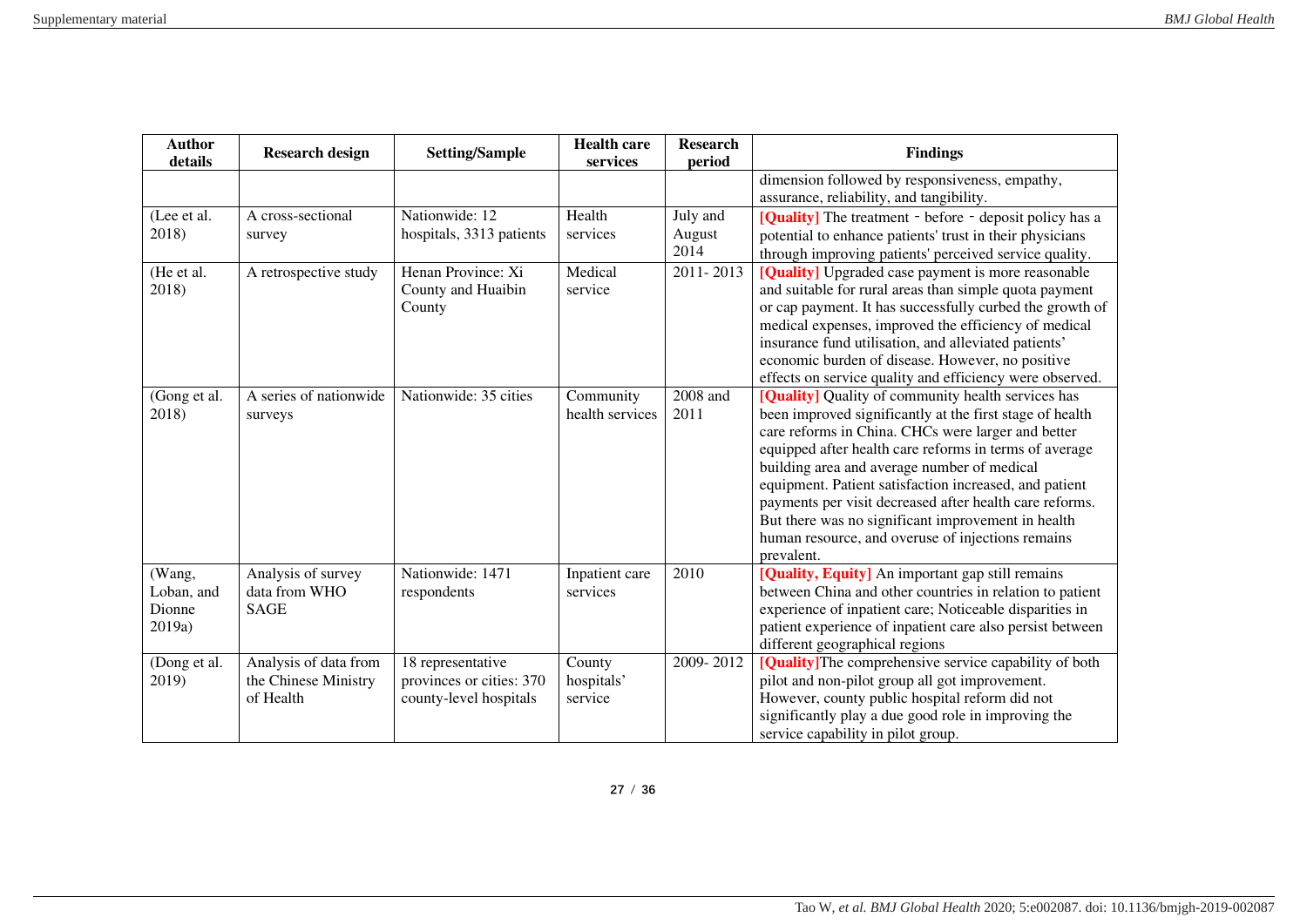Note: NCMS=New Cooperative Medical Scheme, NHSS=National Health Services Survey, CFPS=China Family Panel Studies, CHNS=China Health and Nutrition Survey, CHSY=China Health Statistical Yearbook, CSY=China Statistical Yearbook, NRCMS=New Rural Cooperative Medical Scheme, CHARLS=China Health and Retirement Longitudinal Study, OOP=out-of-pocket, SAGE=Study on global AGEing and adult health, CHCs=community health centers

## **References**:

Chao, J., J. Gu, H. Zhang, H. Chen, and Z. Wu. 2018. "The Impact of the National Essential Medicines Policy on Rational Drug Use in Primary Care Institutions in Jiangsu Province of China." Iran J Public Health 47(1): 24-32.

Chen, J., H. Yu, and H. Dong. 2016. "Effect of the new rural cooperative medical system on farmers' medical service needs and utilization in Ningbo, China." BMC Health Serv Res 16(1): 593.

Chen, L., W. Qiong, M. H. van Velthoven, Z. Yanfeng, Z. Shuyi, L. Ye, W. Wei, D. Xiaozhen, and Z. Ting. 2014a. "Coverage, quality of and barriers to postnatal care in rural Hebei, China: a mixed method study." BMC Pregnancy Childbirth 14: 31.

Chen, R., Y. Zhao, J. Du, T. Wu, Y. Huang, and A. Guo. 2014b. "Health workforce equity in urban community health service of China." PLoS ONE 9 (12) (no pagination)(0115988).

Chen, W., Q. Zhang, A. M. N. Renzaho, F. Zhou, H. Zhang, and L. Ling. 2017. "Social health insurance coverage and financial protection among rural-to-urban internal migrants in China: evidence from a nationally representative cross-sectional study." BMJ Glob Health 2(4): e000477.

Chung, H. J., S. H. Han, H. Kim, and J. L. Finkelstein. 2016. "Childhood immunizations in China: disparities in health care access in children born to North Korean refugees." BMC international health and human rights 16: 13-13.

Davis, A., B. E. Meyerson, B. Aghaulor, K. Brown, A. Watson, K. E. Muessig, L. Yang, and J. D. Tucker. 2016. "Barriers to health service access among female migrant Ugandan sex workers in Guangzhou, China." International journal for equity in health 15(1): 170.

Deng, C., X. Hao, Y. Jiang, T. Fu, X. Liu, Z. Liu, and Q. Jiang. 2018. "Research on the Progress and Equity of Disease Control Projects in Basic Public Health Services." Chinese Health Economics 37(6): 64-68.

Diao, Y., J. Qian, Y. Liu, Y. Zhou, Y. Wang, H. Ma, X. Wang, R. Luo, A. Wagner, J. Sun, and Y. Liu. 2019. "How government insurance coverage changed the utilization and affordability of expensive targeted anti-cancer medicines in China: an interrupted time-series study." J Glob Health 9(2): 020702.

Ding, D., Q. Pan, L. Shan, C. Liu, L. Gao, Y. Hao, J. Song, N. Ning, Y. Cui, Y. Li, X. Qi, C. Liang, Q. Wu, and G. Liu. 2016. "Prescribing Patterns in Outpatient Clinics of Township Hospitals in China: A Comparative Study before and after the 2009 Health System Reform." Int J Environ Res Public Health 13(7).

Ding, L. and J. Wu. 2017. "The Impact of China's National Essential Medicine Policy and Its Implications for Urban Outpatients: A Multivariate Difference-in-Differences Study." *Value Health* 20(3): 412-19.

Dong, Y., X. Yang, P. Fang, Z. Pan, and Z. Luo. 2019. "Have the Pilot County Hospitals' Service Capability Been Improved Since the Healthcare Reform? An Analysis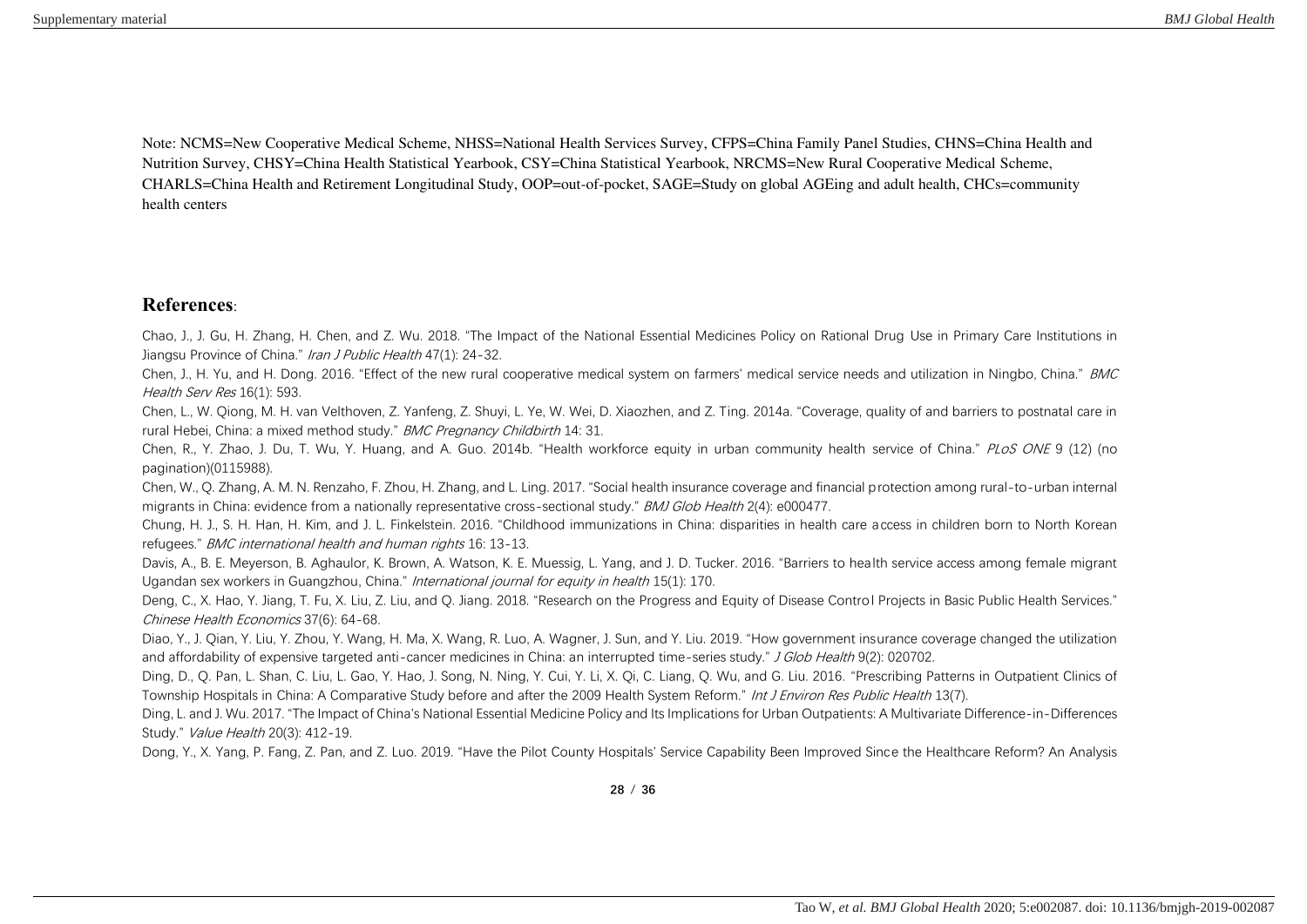of 370 Hospitals in China." Iran J Public Health 48(3): 474-83.

Fan, H., Q. Yan, P. C. Coyte, and W. Yu. 2019. "Does Public Health Insurance Coverage Lead to Better Health Outcomes? Evidence From Chinese Adults." Inquiry 56: 46958019842000.

Fan, L. H., L. Gao, X. Liu, S. H. Zhao, H. T. Mu, Z. Li, L. Shi, L. L. Wang, X. L. Jia, M. Ha, and F. G. Lou. 2017. "Patients' perceptions of service quality in China: An investigation using the SERVQUAL model." PLoS One 12(12): e0190123.

Fang, K., B. Shia, and S. Ma. 2012. "Health insurance coverage and impact: a survey in three cities in China." PLoS One 7(6): e39157.

Fang, P., R. Hu, and Q. Han. 2017. "Effects of healthcare reform on health resource allocation and service utilization in 1110 Chinese county hospitals: data from 2006 to 2012." The International journal of health planning and management 32(4): 400-15.

Fang, Y., A. K. Wagner, S. Yang, M. Jiang, F. Zhang, and D. Ross-Degnan. 2013. "Access to affordable medicines after health reform: evidence from two cross-sectional surveys in Shaanxi Province, western China." Lancet Glob Health 1(4): e227-37.

Feng, H., Y. Zhang, Y. Zheng, Y. Zhang, L. Zhang, Y. Han, and L. He. 2017. "Comprehensive assessment on implementation and effect of basic public maternal and child health service in Guizhou Province from the year." Modern Preventive Medicine 44(10): 1814-18.

Filipski, M. J., Y. Zhang, and K. Z. Chen. 2015. "Making health insurance pro-poor: evidence from a household panel in rural China." BMC Health Serv Res 15: 210. Flato, H. and H. Zhang. 2016. "Inequity in level of healthcare utilization before and after universal health coverage reforms in China: Evidence from household surveys in Sichuan Province." *International Journal for Equity in Health* 15 (1) (no pagination)(96).

Fu, X., N. Sun, F. Xu, J. Li, Q. Tang, J. He, D. Wang, and C. Sun. 2018. "Influencing factors of inequity in health services utilization among the elderly in China." International Journal for Equity in Health 17(1): 144.

Gong, Y., J. Xu, T. Chen, N. Sun, Z. Lu, and X. Yin. 2018. "The effect of the latest health care reforms on the quality of community health services in China." Int J Health Plann Manage 33(4): e1225-e31.

Gong, Y., C. Yang, X. Yin, M. Zhu, H. Yang, Y. Wang, Y. Li, L. Liu, X. Dong, S. Cao, and Z. Lu. 2016. "The effect of essential medicines programme on rational use of medicines in China." Health Policy Plan 31(1): 21-7.

Guan, M. 2019. "Associations Between Schemes of Social Insurance and Self-Rated Health Comparison: Evidence From the Employed Migrants in Urban China." Front Public Health 7: 253.

Guan, X. 2014. "Implementation Effect of Vaccination in Essential Public Health Services in Sichuan." Journal of Occupational Health and Damage 29(01): 29-31.

Guan, X., H. Hu, C. Man, and L. Shi. 2018. "A survey of availability, price and affordability of essential medicines from 2011 to 2016 in Chinese secondary and tertiary hospitals." Int J Equity Health 17(1): 158.

Guan, X., X. Tang, X. Wu, M. Wang, J. Liang, Z. Jingjing., R. Mei, J. Xiuwen., and Z. Bangrong. 2015. "Management Status of Non-communicable Chronic Diseases in Basic Public Health Service Project in Sichuan Province." Journal of Occupational Health and Damage 30(02): 76-79.

Guo, J., F. Shao, H. Fan, L. Xue, and Y. Wu. 2016a. "Analysis on the access to the basic public health care services and influencing factors among migrants." Chinese Journal of Health Policy 9(08): 75-82.

Guo, N., T. Iversen, M. Lu, J. Wang, and L. Shi. 2016b. "Does the new cooperative medical scheme reduce inequality in catastrophic health expenditure in rural China?" BMC health services research 16(1): 653.

Han, S., X. Huang, J. Li, S. Zhu, and J. Qi. 2019. "Effect evaluation of basic public health service projects in Hubei,2009-2017." Chinese Journal of Public Health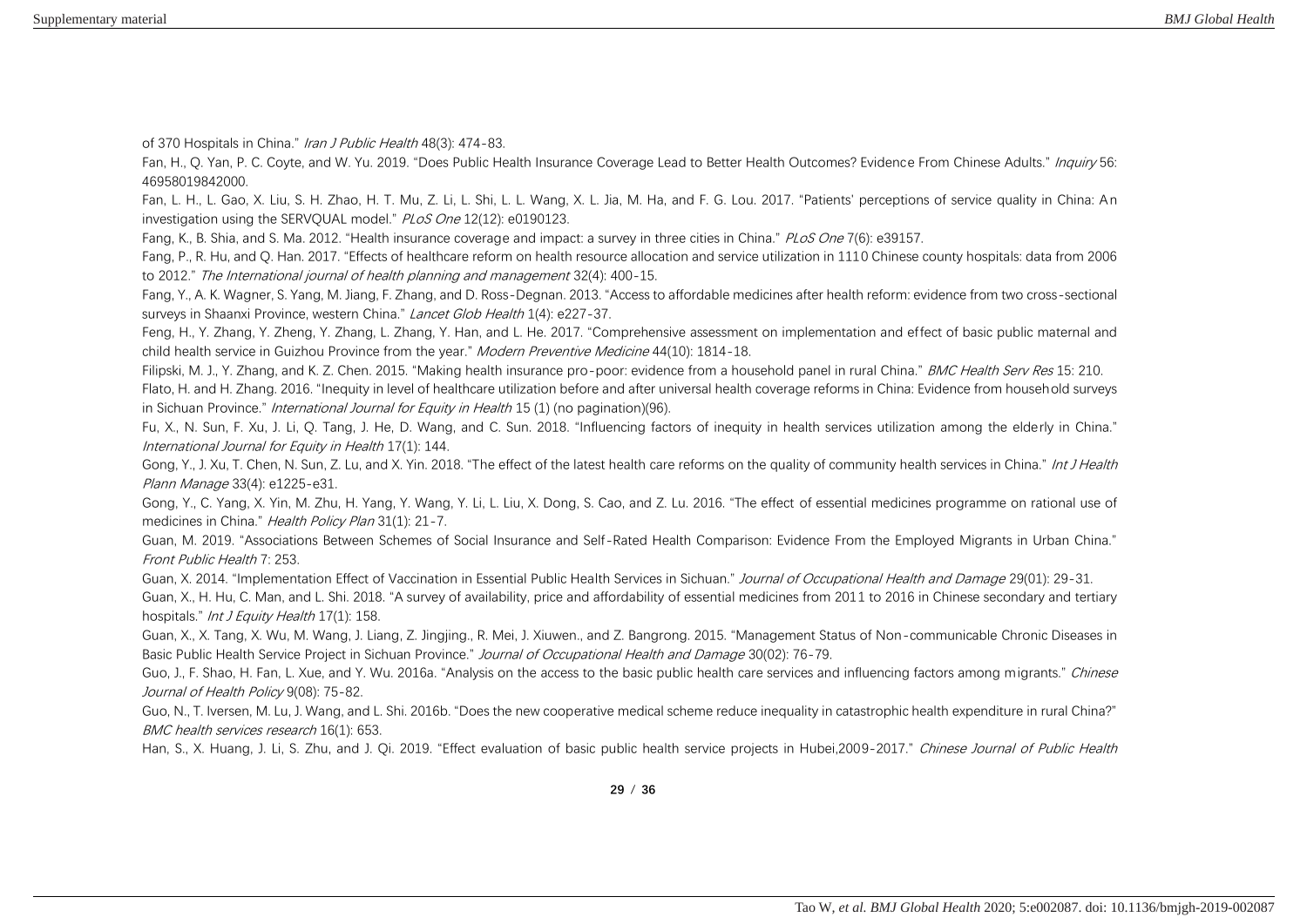Management 35(05): 657-61.

He, B., H. Guo, and J. Wang. 2019. "The equalization analysis of the national essential public health services in Jiangsu Province." Journal of Nanjing Medical University (Social Sciences) 19(03): 210-13.

He, M., J. Gao, W. Liu, X. Tang, S. Tang, and Q. Long. 2017. "Case management of patients with Type 2 diabetes mellitus: a cross-sectional survey in Chongqing, China." BMC Health Serv Res 17(1): 129.

He, R., T. Ye, J. Wang, Y. Zhang, Z. Li, Y. Niu, and L. Zhang. 2018. "Medical Service Quality, Efficiency and Cost Control Effectiveness of Upgraded Case Payment in Rural China: A Retrospective Study." Int J Environ Res Public Health 15(12).

Hu, R., S. Dong, Y. Zhao, H. Hu, and Z. Li, 2013. "Assessing potential spatial accessibility of health services in rural China: A case study of Donghai county." *International* journal for equity in health 12(1).

Huang, K., Y. Li, and X. Feng. 2019. "Coverage and influential factors of national basic public health service in Jilin province under implementation of chronic disease management." Chinese Journal of Public Health 35(06): 665-69.

Huang, Y., Y. Jiang, L. Zhang, W. Mao, J. F. M. van Boven, M. J. Postma, and W. Chen. 2018a. "Availability, use, and affordability of medicines in urban China under universal health coverage: an empirical study in Hangzhou and Baoji." BMC Health Serv Res 18(1): 218.

Huang, Y., Y. Jiang, L. Zhang, W. Mao, J. F. M. van Boven, M. J. Postma, and W. Chen. 2018b. "Availability, use, and affordability of medicines in urban China under universal health coverage: an empirical study in Hangzhou and Baoji." BMC Health Services Research 18(1): 218.

Jiang, J., S. Chen, Y. Xin, X. Wang, L. Zeng, Z. Zhong, and L. Xiang. 2019. "Does the critical illness insurance reduce patients' financial burden and benefit the poor more: a comprehensive evaluation in rural area of China." J Med Econ 22(5): 455-63.

Jiang, M., Z. Zhou, L. Wu, Q. Shen, B. Lv, X. Wang, S. Yang, and Y. Fang. 2015. "Medicine prices, availability, and affordability in the Shaanxi Province in China: implications for the future." Int J Clin Pharm 37(1): 12-7.

Jin, Y., Z. Hou, and D. Zhang. 2016. "Determinants of Health Insurance Coverage among People Aged 45 and over in China: Who Buys Public, Private and Multiple Insurance." PLoS One 11(8): e0161774.

Kumar, K., S. Kumar, F. Ram, A. Singh, U. Ram, J. Negin, P. R. Kowal, and R. A. Nugent. 2015. "Socio-economic differentials in impoverishment effects of out-ofpocket health expenditure in China and India: Evidence from WHO SAGE." PLoS ONE 10(8): 135051.

Lee, S., W. Wang, D. J. Washburn, H. Shi, Y. Yu, Y. Du, H. Zhang, and J. E. Maddock. 2018. "Effect of the treatment-before-deposit policy on trust in physicians and perceived service quality among patients in 12 hospitals in China." *Int J Health Plann Manage* 33(4): 1110-20.

Li, C., C. Tang, and H. Wang. 2019a. "Effects of health insurance integration on health care utilization and its equity among the mid-aged and elderly: evidence from China." Int J Equity Health 18(1): 166.

Li, H., X. Wei, and M. C. S. Wong. 2017. "Changes of the perceived quality of care for older patients with hypertension by community health centers in shanghai." BMC Fam Pract 18(1): 114.

Li, H., Z. Wu, X. Hui, and Y. Hu. 2019b. "Impact of local health insurance schemes on primary care management and control of hypertension: a cross-sectional study in Shenzhen, China." BMJ Open 9(10): e031098.

Li, J. and X. L. Feng. 2017. "Health care-seeking behaviours and health expenditures in adults aged 45 years and older in China, 2011-2013." Tropical Medicine & International Health 22(5): 638-54.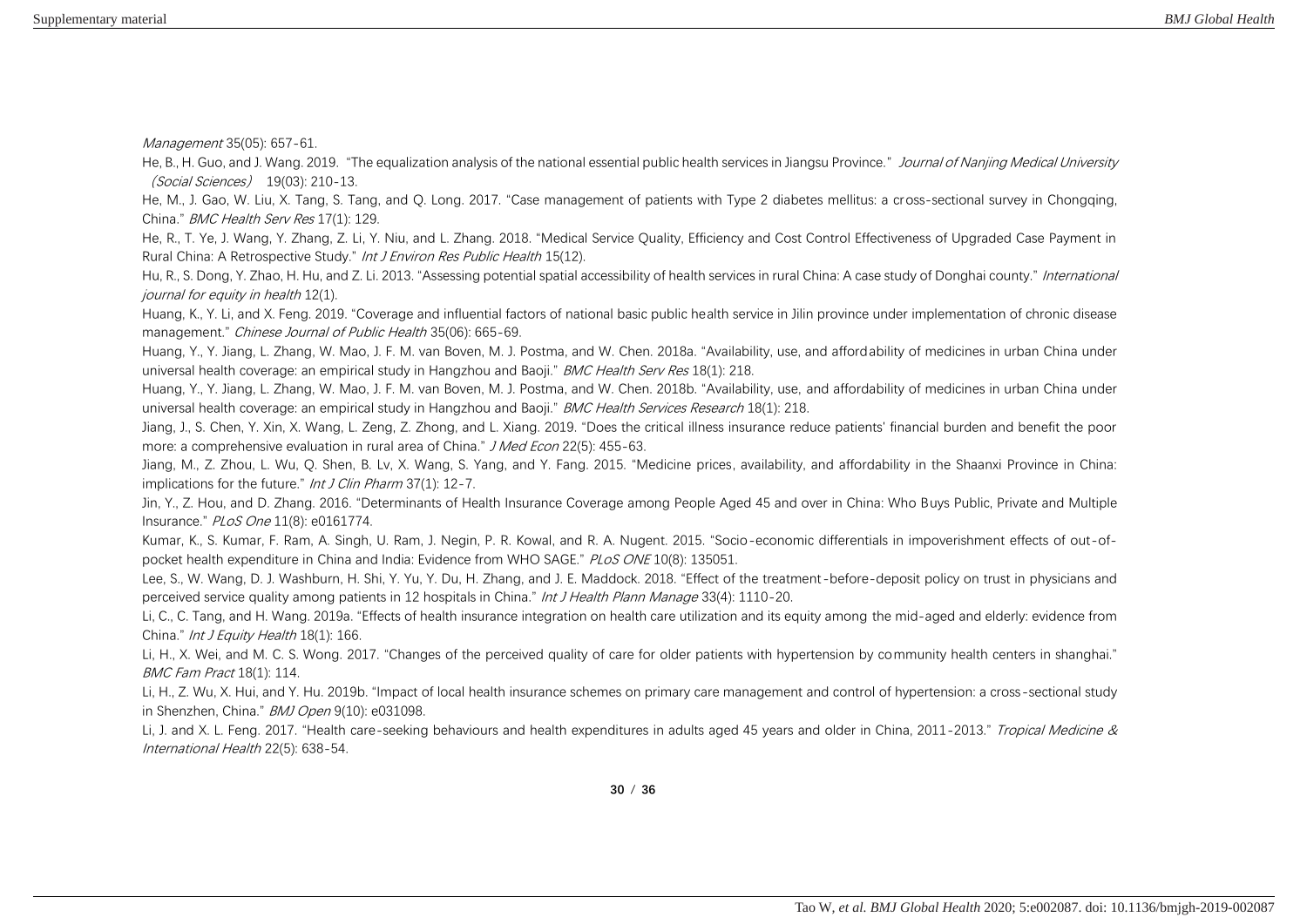Li, J., L. Shi, H. Liang, C. Ma, L. Xu, and W. Qin. 2019c. "Health care utilization and affordability among older people following China's 2009 health reform - Evidence from CHARLS pilot study." International Journal for Equity in Health 18(1): 62.

Li, Q., F. Chen, M. Yang, L. Lu, J. Pan, X. Li, and Q. Meng. 2018. "The Effect of China's National Essential Medicine Policy on Health Expenses: Evidence From a National Study." *Inquiry* 55: 46958018787057.

Li, X., Z. Xu, L. Ji, L. Guo, J. Liu, K. Feng, Y. Xu, D. Zhu, W. Jia, X. Ran, L. Chen, S. Zhao, B. Shi, J. Zhu, Z. Shan, Z. Zhou, L. Zeng, J. Weng, Q. Ren, Q. Ren, Y. Zhou, Y. Zhou, S. Wei, S. Wei, L. Zhao, L. Zhao, Y. Liu, Y. Liu, W. Niu, Y. Jiang, Y. Jiang, G. Tong, G. Tong, X. Hou, X. Hou, H. Huang, H. Huang, B. Chang, B. Chang, L. Yi, L. Yi, X. Liu, X. Liu, S. Xiao, S. Xiao, C. Wang, C. Wang, Y. Zhang, Y. Zhang, J. Lu, J. Lu, and C. D. S. the cooperative group on Direct Medical Cost Investigation of Diabetes in Chinese Urban Tertiary Hospitals. 2019d. "Direct medical costs for patients with type 2 diabetes in 16 tertiary hospitals in urban China: A multicenter prospective cohort study." Journal of Diabetes Investigation 10(2): 539-51.

Li, Y., C. Ying, G. Sufang, P. Brant, L. Bin, and D. Hipgrave. 2013. "Evaluation, in three provinces, of the introduction and impact of China's National Essential Medicines Scheme." Bull World Health Organ 91(3): 184-94.

Li, Z., D. Shu, M. Xia, D. Gao, D. Lu, N. Huang, X. Tian, L. An, S. Li, and S. Li. 2015. "The assessment on impact of essential drugs policy on primary health care system in rural areas of Shandong Province policy and regulation division of the Health Department of Shandong Province." Technol Health Care 23 Suppl 1: S169-76.

Lin, L., K. B. Brown, F. Yu, J. Yang, J. Wang, J. M. Schrock, A. B. Bodomo, L. Yang, B. Yang, E. J. Nehl, J. D. Tucker, and F. Y. Wong. 2015a. "Health Care Experiences and Perceived Barriers to Health Care Access: A Qualitative Study Among African Migrants in Guangzhou, Guangdong Province, China." Journal of Immigrant & Minority Health 17(5): 1509-17.

Lin, L., K. B. Brown, F. Yu, J. Yang, J. Wang, J. M. Schrock, A. B. Bodomo, L. Yang, B. Yang, E. J. Nehl, J. D. Tucker, and F. Y. Wong. 2015b. "Health Care Experiences and Perceived Barriers to Health Care Access: A Qualitative Study Among African Migrants in Guangzhou, Guangdong Province, China." Journal of immigrant and minority health 17(5): 1509-17.

Liu, H., R. Emsley, and G. Dunn. 2013. "China's 2009 health reform: What implications could be drawn for the NHS Foundation Trusts reform?" Health Policy and Technology 2(2): 61-68.

Liu, H., H. Zhu, J. Wang, X. Qi, M. Zhao, L. Shan, L. Gao, Z. Kang, M. Jiao, L. Pan, R. Chen, B. Liu, Q. Wu, and N. Ning. 2019. "Catastrophic health expenditure incidence and its equity in China: a study on the initial implementation of the medical insurance integration system." BMC Public Health 19(1): 1761.

Liu, H. R. and S. L. Tang. 2016. "The Equalization of Basic Medical Services in Jiangsu Province Based on TOPSIS Method and RSR Method." Chinese General Practice 19(7): 819-23.

Liu, K., Q. Wu, and J. Liu. 2014. "Examining the association between social health insurance participation and patients' out-of-pocket payments in China: the role of institutional arrangement." Soc Sci Med 113: 95-103.

Liu, K., J. Yang, and C. Lu. 2017. "Is the medical financial assistance program an effective supplement to social health insurance for low-income households in China? A cross-sectional study." Int J Equity Health 16(1): 138.

Liu, P., W. Guo, H. Liu, W. Hua, and L. Xiong. 2018. "The integration of urban and rural medical insurance to reduce the rural medical burden in China: a case study of a county in Baoji City." BMC Health Serv Res 18(1): 796.

Liu, W., Y. Liu, P. Twum, and S. Li. 2016a. "National equity of health resource allocation in China: Data from 2009 to 2013." International Journal for Equity in Health 15 (1) (no pagination)(68).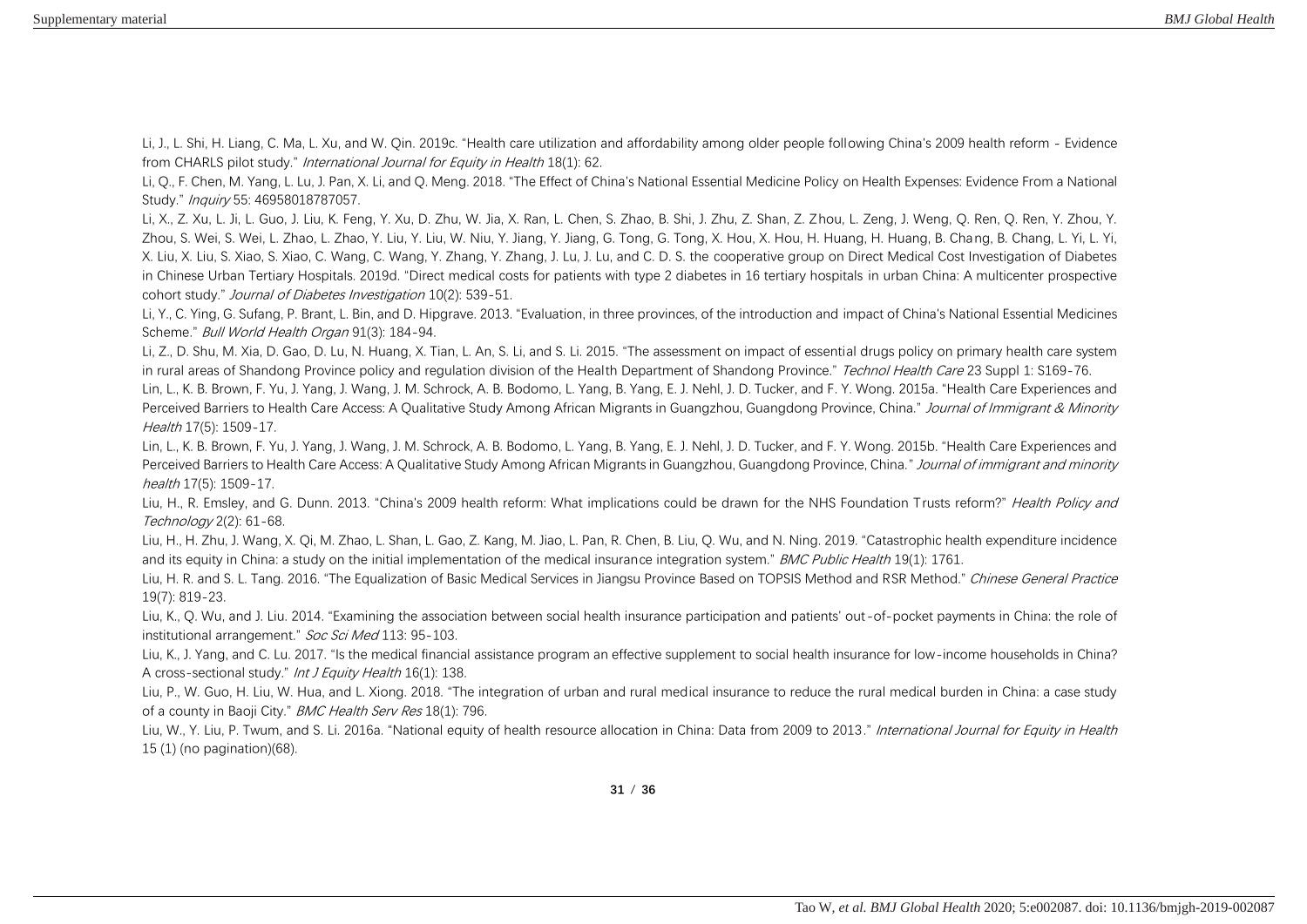Liu, X., X. Sun, Y. Zhao, and Q. Meng. 2016b. "Financial protection of rural health insurance for patients with hypertension and diabetes: repeated cross-sectional surveys in rural China." *BMC Health Serv Res* 16: 481.

Liu, X. and J. Wang. 2013. "Analyzing the implementation of equalization on basic public health service in six counties of Jiangxi Province from 2008 to 2010." Chinese Health Service Management 30(10): 796-99.

Liu, X., H. Wong, and K. Liu, 2016c. "Outcome-based health equity across different social health insurance schemes for the elderly in China." BMC health services research 16: 9.

Lu, L., J. Zeng, and Z. Zeng. 2017. "What limits the utilization of health services among china labor force? analysis of inequalities in demographic, socio-economic and health status." *International Journal for Equity in Health* 16(1): 1-7.

Luo, J., L. Tian, L. Luo, H. Yi, and F. Wang. 2017. "Two-Step Optimization for Spatial Accessibility Improvement: A Case Study of Health Care Planning in Rural China." BioMed research international 2017: 2094654-54.

Ma, J., J. Xu, Z. Zhang, and J. Wang. 2016. "New cooperative medical scheme decreased financial burden but expanded the gap of income-related inequity: evidence from three provinces in rural China." *International Journal for Equity in Health* 15:72.

Ma, S., X. Zhou, M. Jiang, Q. Li, C. Gao, W. Cao, and L. Li. 2018. "Comparison of access to health services among urban-to-urban and rural-to-urban older migrants, and urban and rural older permanent residents in Zheijang Province, China: A cross-sectional survey." BMC Geriatrics 18(1).

Mao, W., Y. Huang, and W. Chen. 2019. "An analysis on rational use and affordability of medicine after the implementation of National Essential Medicines Policy and Zero Mark-up Policy in Hangzhou, China." PLoS One 14(3): e0213638.

Meng, Q., L. Xu, Y. Zhang, J. Qian, M. Cai, Y. Xin, J. Gao, K. Xu, J. T. Boerma, and S. L. Barber. 2012. "Trends in access to health services and financial protection in China between 2003 and 2011: A cross-sectional study." The Lancet 379(9818): 805-14.

Min, R., X. Zhang, P. Fang, B. Wang, and H. Wang. 2019a. "Health service security of patients with 8 certain rare diseases: evidence from China's national system for health service utilization of patients with healthcare insurance." Orphanet J Rare Dis 14(1): 204.

Min, R., X. Zhang, P. Fang, B. Wang, and H. Wang. 2019b. "Health service security of patients with 8 certain rare diseases: Evidence from China's national system for health service utilization of patients with healthcare insurance." Orphanet Journal of Rare Diseases 14(1): 204.

Niu, H., M. Tian, A. Ma, C. Wang, and L. Zhang. 2014. "Differences and determinants in access to essential public health services in China: A case study with hypertension people and under-sixes as target population." Chinese Medical Journal 127(9): 1626-32.

Pan, B., S. D. Towne, Y. Chen, and Z. Yuan. 2017. "The inequity of inpatient services in rural areas and the New-Type Rural Cooperative Medical System (NRCMS) in China: repeated cross sectional analysis." Health policy and planning 32(5): 634-46.

Pan, J., S. Tian, Q. Zhou, and W. Han. 2016. "Benefit distribution of social health insurance: evidence from china's urban resident basic medical insurance." Health Policy Plan 31(7): 853-9.

Qian, Y., Z. Zhou, J. Yan, J. Gao, Y. Wang, X. Yang, Y. Xu, and Y. Li. 2017. "An economy-ralated equity analysis of health service utilization by women in economically underdeveloped regions of western China." *International Journal for Equity in Health* 16 (1) (no pagination)(186).

Ren, J., D. Ding, Q. Wu, C. Liu, Y. Hao, Y. Cui, H. Sun, N. Ning, Y. Li, Z. Kang, L. Shan, M. Zhao, and B. Liu. 2019a. "Financial Affordability, Health Insurance, and Use of Health Care Services by the Elderly: Findings From the China Health and Retirement Longitudinal Study." Asia-Pacific journal of public health 31(6): 510-21.

Ren, J., D. Ding, Q. Wu, C. Liu, Y. Hao, Y. Cui, H. Sun, N. Ning, Y. Li, Z. Kang, L. Shan, M. Zhao, and B. Liu. 2019b. "Financial Affordability, Health Insurance, and Use of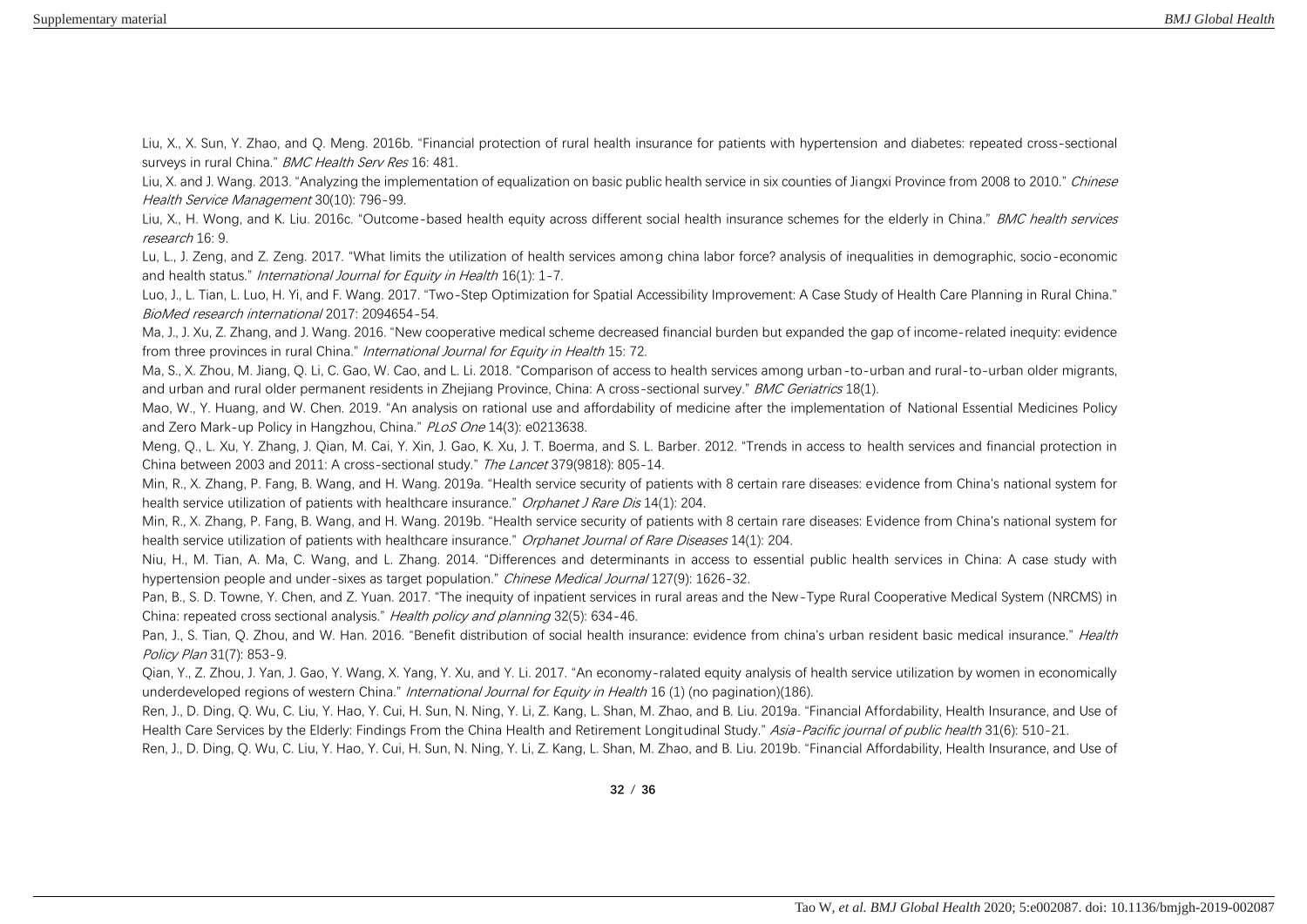Health Care Services by the Elderly: Findings From the China Health and Retirement Longitudinal Study." Asia Pac J Public Health 31(6): 510-21.

Ren, J., X. Huang, T. Zhang, X. Zhou, C. Liu, and X. Wang. 2018. "Patient satisfaction with prescribed medicines in community health services in China: A crosssectional survey 6 years after the implementation of the national essential medicines policy." Health Soc Care Community 26(4): 495-506.

Song, H., D. Feng, R. Wang, S. Tang, B. Ghose, G. Li, X. Chen, and Z. Feng. 2019a. "Urban-rural disparity in the utilization of national community-based hypertension monitoring service-results from the China Health and Retirement Longitudinal Study, 2015." PeerJ7: e7842.

Song, S., X. Ma, L. Zhang, B. Yuan, and Q. Meng. 2018a. "Precision targeting for more equitable distribution of health professionals in rural China." Health policy and planning 33(7): 821-27.

Song, S., B. Yuan, L. Zhang, G. Cheng, W. Zhu, Z. Hou, L. He, X. Ma, and Q. Meng. 2018b. "Increased Inequalities in Health Resource and Access to Health Care in Rural China." International journal of environmental research and public health 16(1).

Song, S., B. Yuan, L. Zhang, G. Cheng, W. Zhu, Z. Hou, L. He, X. Ma, and Q. Meng. 2019b. "Increased inequalities in health resource and access to health care in rural China." International Journal of Environmental Research and Public Health 16(1).

Song, Y., Y. Bian, and L. Li. 2016. "Current perspectives on China's national essential medicine system: primary care provider and patient views." BMC Health Serv Res 16: 30.

Song, Y., Y. Bian, M. Petzold, L. Li, and A. Yin. 2014a. "Effects of the National Essential Medicine System in reducing drug prices: an empirical study in four Chinese provinces." J Pharm Policy Pract 7(1): 12.

Song, Y., Y. Bian, M. Petzold, L. Li, and A. Yin. 2014b. "The impact of China's national essential medicine system on improving rational drug use in primary health care facilities: an empirical study in four provinces." BMC Health Serv Res 14: 507.

Song, Y., Y. Bian, and T. Zhen. 2018c. "Making medicines more accessible in China: An empirical study investigating the early progress of essential medicine system." PLoS One 13(8): e0201582.

Su, M., Z. Zhou, Y. Si, X. Wei, Y. Xu, X. Fan, and G. Chen. 2018. "Comparing the effects of China's three basic health insurance schemes on the equity of health-related quality of life: using the method of coarsened exact matching." *Health Qual Life Outcomes* 16(1): 41.

Sun, J., S. Deng, X. Xiong, and S. Tang. 2014. "Equity in access to healthcare among the urban elderly in China: does health insurance matter?" Int J Health Plann Manage 29(2): e127-44.

Sun, J. and H. Luo. 2017. "Evaluation on equality and efficiency of health resources allocation and health services utilization in China." International Journal for Equity in Health 16(1).

Tan, S. Y., X. Wu, and W. Yang. 2019. "Impacts of the type of social health insurance on health service utilisation and expenditures: implications for a unified system in China." Health Econ Policy Law 14(4): 468-86.

Tian, M., H. Wang, X. Tong, K. Zhu, X. Zhang, and X. Chen. 2015. "Essential Public Health Services' Accessibility and its Determinants among Adults with Chronic Diseases in China." PLoS One 10(4): e0125262.

Wang, J., X. Liu, S. Wang, H. Chen, X. Wang, W. Zhou, L. Wang, Y. Zhu, X. Zheng, and M. Hao. 2015a. "Short-term differences in drug prices after implementation of the national essential medicines system: A case study in rural Jiangxi Province, China." Indian J Pharmacol 47(5): 535-9.

Wang, L., Y. Chen, L. J., W. Cao, and C. Yan. 2018a. "Analysis of current situation and influencing factors of basic public health service in patients with hypertension and type 2 diabetes mellitus in Gansu." Chinese Journal of Disease Control & Prevention 22(11): 1192-94.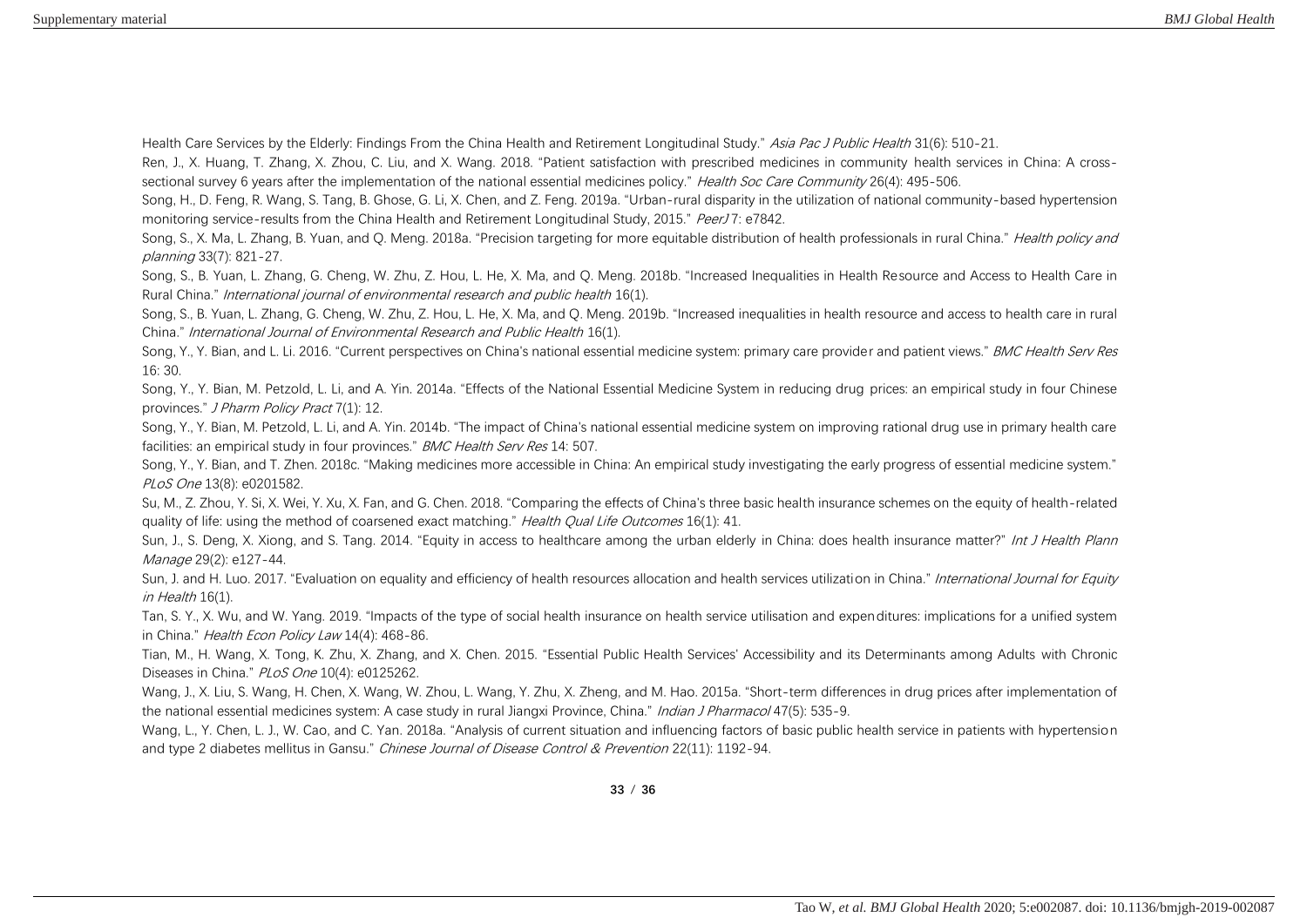Wang, W., E. K. Loban, and E. Dionne. 2019a. "Public Hospitals in China: Is There a Variation in Patient Experience with Inpatient Care." Int J Environ Res Public Health 16(2).

Wang, W., E. Maitland, S. Nicholas, E. Loban, and J. Haggerty. 2017. "Comparison of patient perceived primary care quality in public clinics, public hospitals and private clinics in rural China." Int J Equity Health 16(1): 176.

Wang, W., L. Shi, A. Yin, Z. Mao, E. Maitland, S. Nicholas, and X. Liu. 2015b. "Primary care quality among different health care structures in Tibet, China." Biomed Res Int 2015: 206709.

Wang, X., H. Yang, Z. Duan, and J. Pan. 2018b. "Spatial accessibility of primary health care in China: A case study in Sichuan Province." Social science & medicine (1982) 209: 14-24.

Wang, Y., Y. Jiang, Y. Li, X. Wang, C. Ma, and S. Ma. 2013. "Health insurance utilization and its impact: observations from the middle-aged and elderly in China." PLoS One 8(12): e80978.

Wang, Y., Q. Zhang, Q. Wang, and X. Feng. 2016. "Coverage,change trend and influencing factors of maternal basic public health services in Jilin Province: based on the data from National Health Services Survey in 2008 and 2013." Chinese Journal of Woman and Child Health Research 27(06): 705-08+28.

Wang, Z., R. Chang, Y. B. Luo, J. Wu, Q. Wang, Z. X. Lu, and J. A. Liu. 2019b. "Evaluation of Need and Distribution of National Essential Medicines List in Village Clinics: A Cross-sectional Study Based on the Perspective of Village Doctors in China." Curr Med Sci 39(4): 663-69.

Wang, Z., X. Li, M. Chen, and L. Si. 2018c. "Social health insurance, healthcare utilization, and costs in middle-aged and elderly community-dwelling adults in China." Int J Equity Health 17(1): 17.

Wang, Z., J. Yang, Q. Chen, X. Li, P. Xie, W. Liu, and J. Liu. 2018d. "Evaluation on Implementation Effect of National Basic Public Health Service Project." Chinese Health Economics 37(10): 63-66.

Wong, H. T., Y. Q. Guo, M. Y. Chiu, S. Chen, and Y. Zhao. 2016. "Spatial illustration of health-care workforce accessibility index in China: How far has our 2009 healthcare reform brought us?" The Australian journal of rural health 24(1): 54-60.

Wu, D., F. Yu, and W. Nie. 2018. "Improvement of the reduction in catastrophic health expenditure in China's public health insurance." PLoS One 13(4): e0194915. Wu, J. 2018. "Measuring inequalities in the demographical and geographical distribution of physicians in China: Generalist versus specialist." The International journal of health planning and management 33(4): 860-79.

Wu, J. and Y. Yang. 2019. "Inequality trends in the demographic and geographic distribution of health care professionals in China: Data from 2002 to 2016." The International journal of health planning and management 34(1): e487-e508.

Xi, X., W. Li, J. Li, X. Zhu, C. Fu, X. Wei, and S. Chu. 2015. "A survey of the availability, prices and affordability of essential medicines in Jiangsu Province, China." BMC Health Serv Res 15: 345.

Xiang, X., C. Yang, D. Wang, J. Ye, and X. Zhang. 2012. "Effects of China's national essential medicines policy on the use of injection in primary health facilities." J Huazhong Univ Sci Technolog Med Sci 32(4): 626-29.

Xiao, Y., J. Wang, P. Shen, B. Zheng, Y. Zheng, and L. Li. 2016. "Retrospective survey of the efficacy of mandatory implementation of the Essential Medicine Policy in the primary healthcare setting in China: failure to promote the rational use of antibiotics in clinics." Int J Antimicrob Agents 48(4): 409-14.

Xie, X., X. Jin, L. Zhang, H. Sun, A. Shen, X. Huang, and Y. Sun. 2018. "Trends analysis for drug utilization in county public hospitals: a sample study of the pilot area of health care reform in China." BMC Health Serv Res 18(1): 812.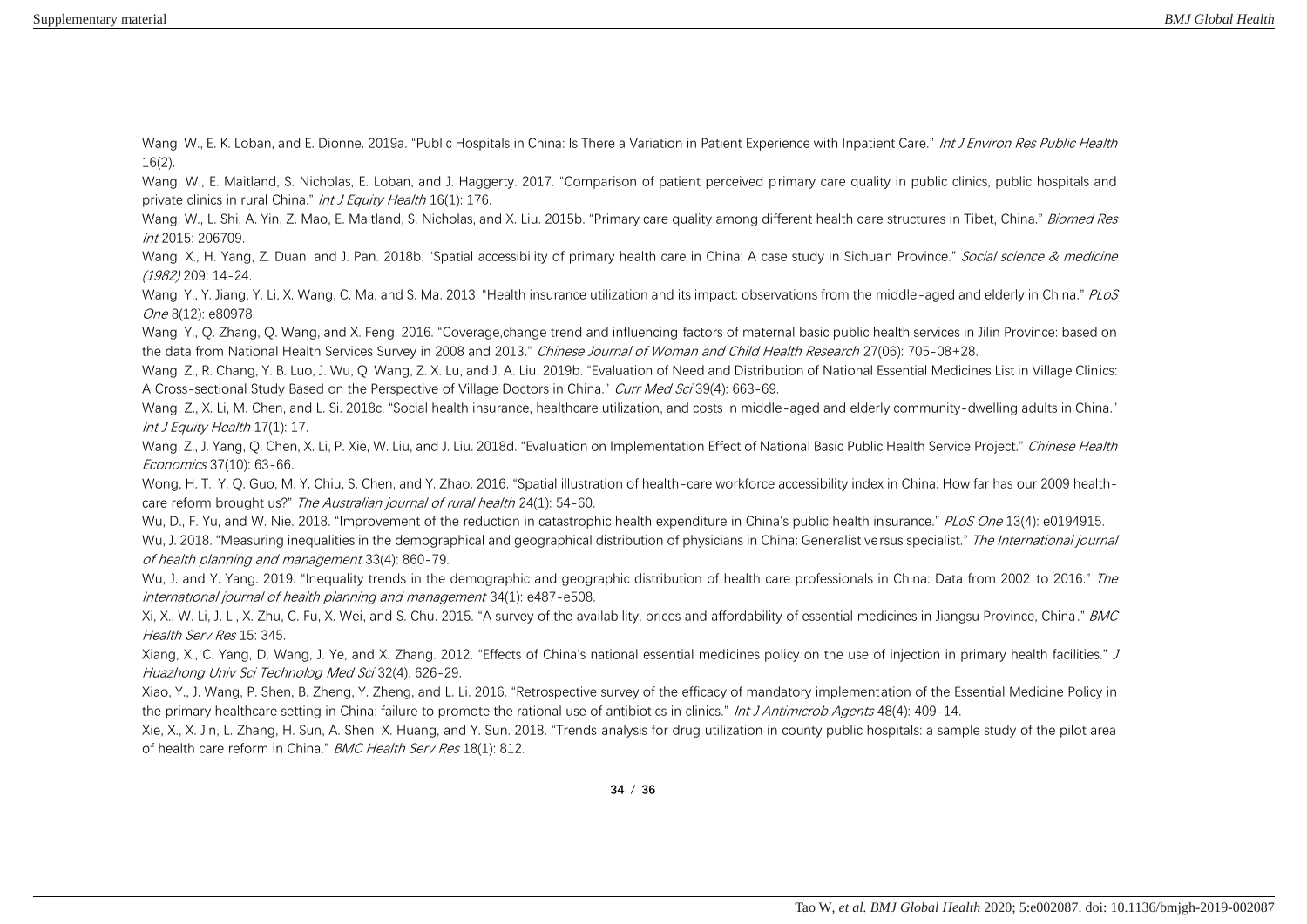Xiong, J., D. Hipgrave, K. Myklebust, S. Guo, R. W. Scherpbier, X. Tong, L. Yao, and A. E. Moran. 2013. "Child health security in China: a survey of child health insurance coverage in diverse areas of the country." Soc Sci Med 97: 15-9.

Xu, J., J. Wang, M. King, R. Liu, F. Yu, J. Xing, L. Su, and M. Lu. 2018. "Rural-urban disparities in the utilization of mental health inpatient services in China: the role of health insurance." Int J Health Econ Manag 18(4): 377-93.

Xu, K., K. Zhang, D. Wang, and L. Zhou. 2014. "Trend in distribution of primary health care professionals in Jiangsu province of eastern China." International Journal for Equity in Health 13 (1) (no pagination)(117).

Xu, P., N. Zikeya, and M. Murizhati. 2019a. "Implementation of basic public health services in Xinjiang Uygur Autonomous Region: a rank sum ratio-based evaluation." Chinese Journal of Public Health: 1-4.

Xu, R., S. Li, X. Lv, and X. Xie. 2019b. "Prices, availability, and affordability of national essential medicines in public primary hospitals: A cross-sectional survey in poverty-stricken rural areas in China." Int J Health Plann Manage.

Xu, Y., T. Zhang, and D. Wang. 2019c. "Changes in inequality in utilization of preventive care services: evidence on China's 2009 and 2015 health system reform." Int J Equity Health 18(1): 172.

Yang, L., C. Liu, J. A. Ferrier, W. Zhou, and X. Zhang. 2013. "The impact of the National Essential Medicines Policy on prescribing behaviours in primary care facilities in Hubei province of China." Health Policy Plan 28(7): 750-60.

Yang, L., L. Sun, L. Wen, H. Zhang, C. Li, K. Hanson, and H. Fang. 2016. "Financing strategies to improve essential public health equalization and its effects in China." Int J Equity Health 15(1): 194.

Yang, L., H. Wang, and L. Xue. 2019. "What about the health workforce distribution in rural China? An assessment based on eight-year data." Rural and remote health 19(3): 4978.

Yang, X., M. Chen, J. Du, and Z. Wang. 2018. "The inequality of inpatient care net benefit under integration of urban-rural medical insurance systems in China." Int J Equity Health 17(1): 173.

Yao, Q., C. Liu, J. A. Ferrier, Z. Liu, and J. Sun. 2015. "Urban-rural inequality regarding drug prescriptions in primary care facilities - a pre-post comparison of the National Essential Medicines Scheme of China." Int J Equity Health 14: 58.

Yin, J., X. Wei, H. Li, Y. Jiang, and C. Mao. 2016. "Assessing the impact of general practitioner team service on perceived quality of care among patients with noncommunicable diseases in China: a natural experimental study." Int J Qual Health Care 28(5): 554-60.

Zhang, A., Z. Nikoloski, and E. Mossialos. 2017a. "Does health insurance reduce out-of-pocket expenditure? Heterogeneity among China's middle-aged and elderly." Soc Sci Med 190: 11-19.

Zhang, D., X. Pan, S. Li, D. Liang, Z. Hou, Y. Li, and L. Shi. 2017b. "Impact of the National Essential Public Health Services Policy on Hypertension Control in China." Am J Hypertens 31(1): 115-23.

Zhang, D., L. Shi, F. Tian, and L. Zhang. 2016. "Care Utilization with China's New Rural Cooperative Medical Scheme: Updated Evidence from the China Health and Retirement Longitudinal Study 2011-2012." Int J Behav Med 23(6): 655-63.

Zhang, F., L. J. Shen, Z. Liu, K. Zhao, and Y. H. Liu. 2019a. "PIN61 ANALYSIS ON DIRECT MEDICAL EXPENSES OF PATIENTS WITH PULMONARY TUBERCULOSIS IN CHINA: BASED ON THE CASE OF 17,000 PATIENTS IN WUHAN." Value in Health 22(Supplement 3): S649-S50.

Zhang, L., Z. Wang, D. Qian, and J. Ni. 2014a. "Effects of changes in health insurance reimbursement level on outpatient service utilization of rural diabetics: evidence